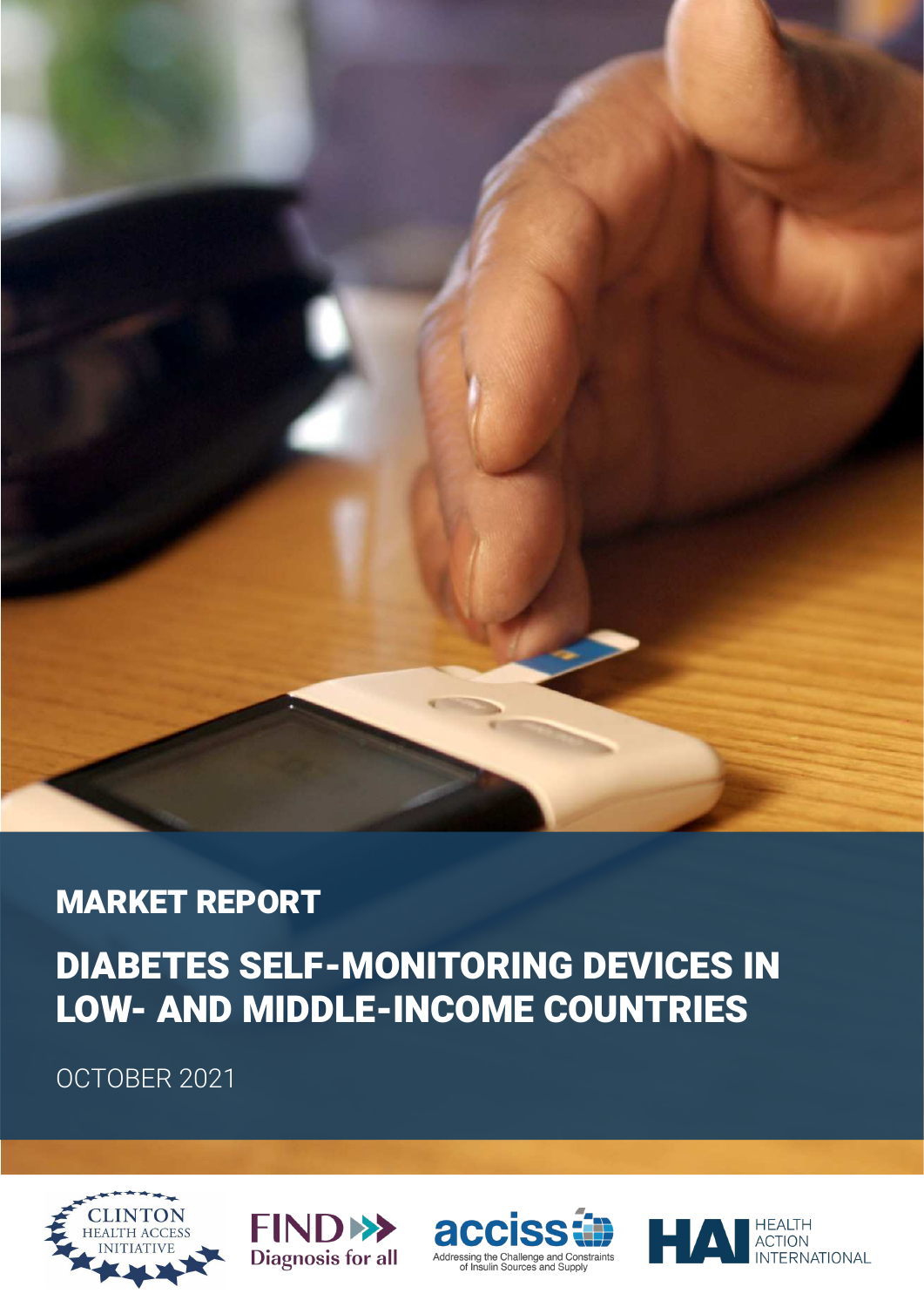# Market Report of Diabetes Self-Monitoring Devices in LMICs

Developed by the Clinton Health Access Initiative (CHAI)

October 2021

**Disclaimer:** The ACCISS Study is supported by The Leona M. and Harry B. Helmsley Charitable Trust. The analysis included in this report is that of the authors alone and does not necessarily reflect the views of the Helmsley Charitable Trust. All references and conclusions are intended for educational and informative purposes and do not constitute an endorsement or recommendation from the Helmsley Charitable Trust.

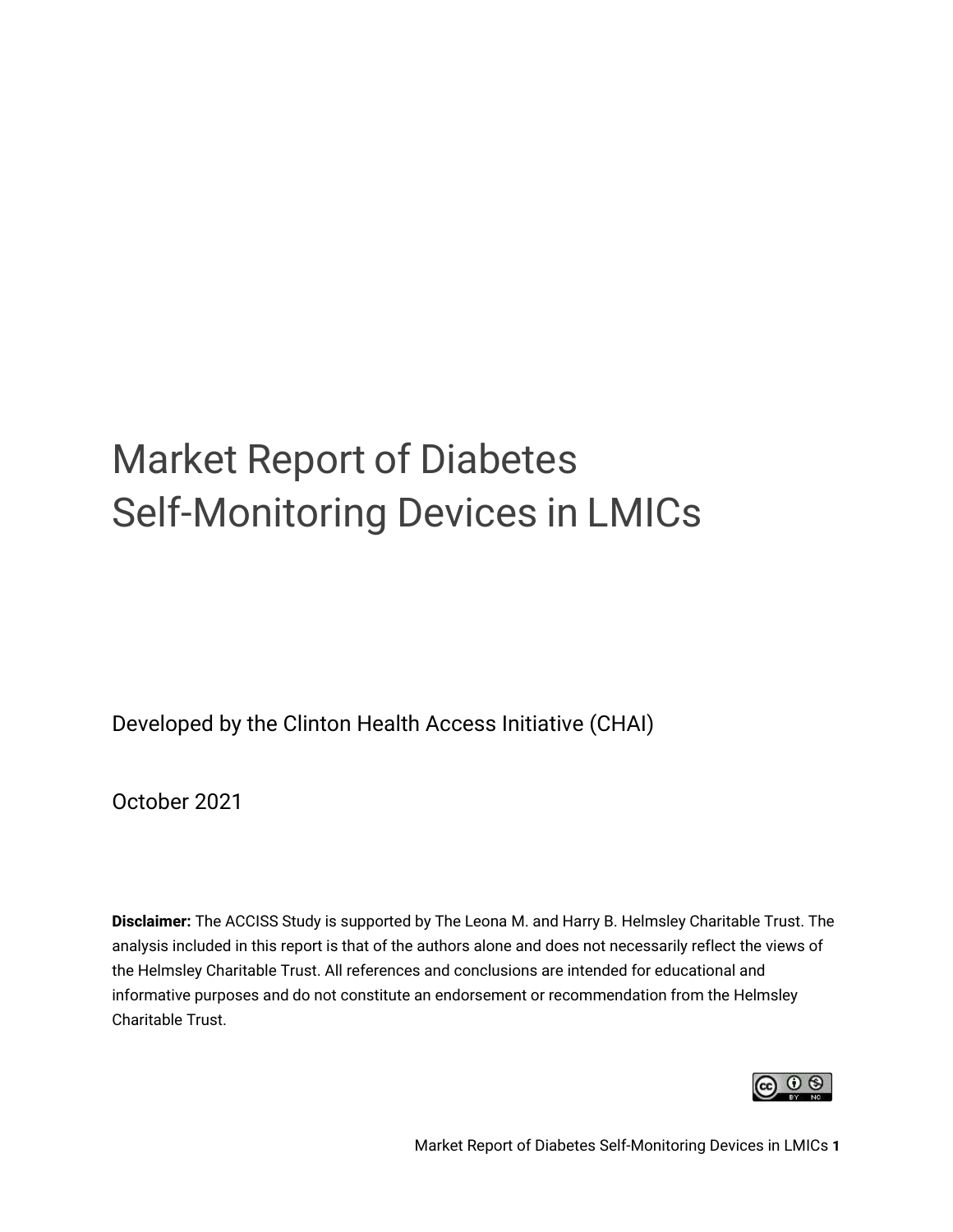# **Table of Contents**

| 1. |        |  |
|----|--------|--|
|    | 1.1.   |  |
|    | 1.2.   |  |
| 2. |        |  |
|    | 2.1.   |  |
|    | 2.2.   |  |
|    | 2.3.   |  |
| 3. |        |  |
|    | 3.1.   |  |
|    | 3.1.1. |  |
|    | 3.1.2. |  |
|    | 3.2.   |  |
|    | 3.2.1. |  |
|    | 3.2.2. |  |
|    | 3.2.3. |  |
| 4. |        |  |
|    | 4.1.   |  |
|    | 4.1.1. |  |
|    |        |  |
|    | 4.2.   |  |
|    | 4.2.1. |  |
|    | 4.2.2. |  |
|    | 4.3.   |  |
|    |        |  |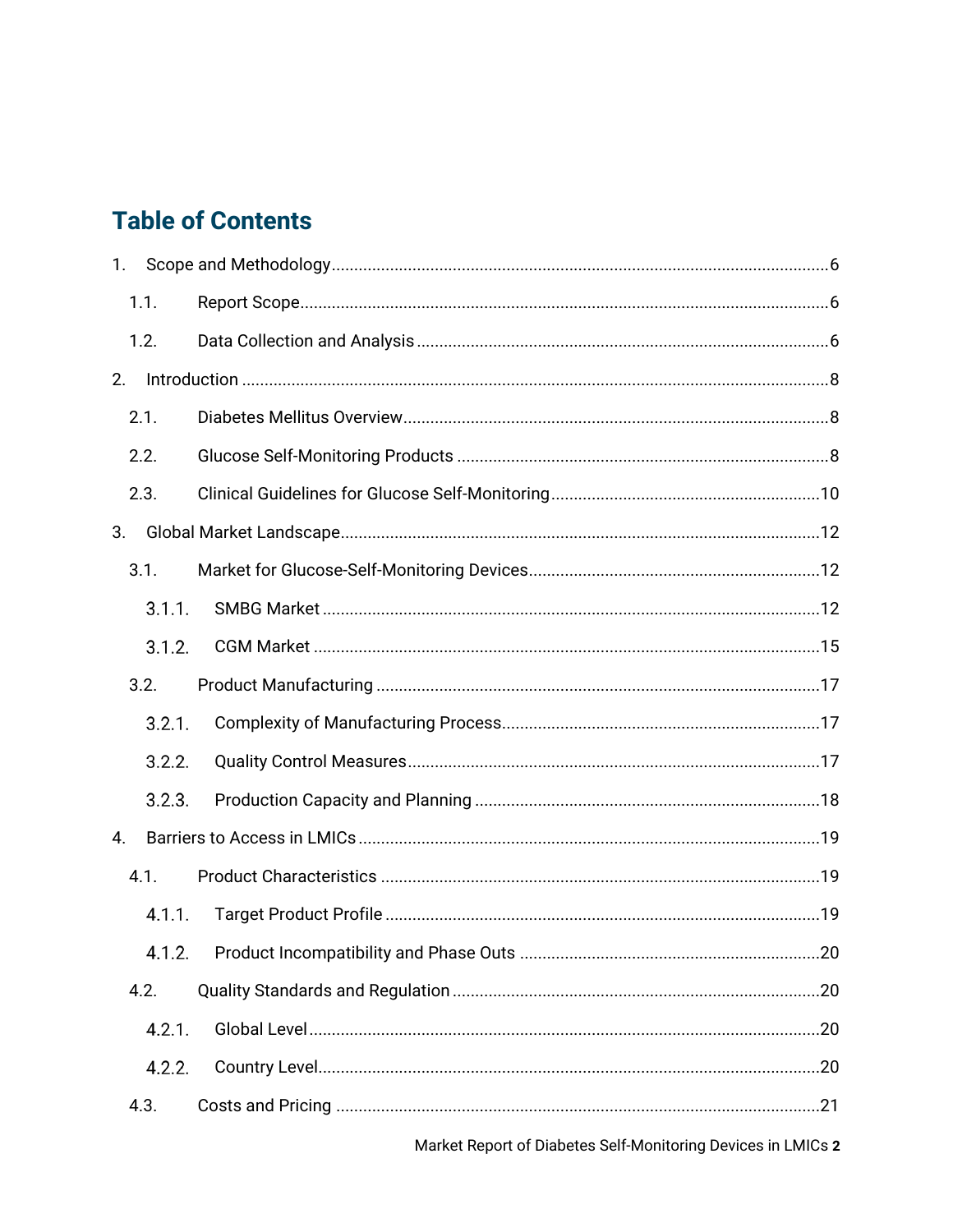|    | 4.3.1. |                                                                                   |  |
|----|--------|-----------------------------------------------------------------------------------|--|
|    | 4.3.2. |                                                                                   |  |
|    | 4.3.3. |                                                                                   |  |
|    | 4.4.   |                                                                                   |  |
|    | 4.4.1. |                                                                                   |  |
|    | 4.4.2. |                                                                                   |  |
|    | 4.4.3. |                                                                                   |  |
|    | 4.4.4. |                                                                                   |  |
|    | 4.5.   |                                                                                   |  |
|    | 4.6.   |                                                                                   |  |
|    | 4.6.1. |                                                                                   |  |
|    | 4.6.2. |                                                                                   |  |
| 5. |        |                                                                                   |  |
|    | 5.1.   |                                                                                   |  |
|    | 5.2.   |                                                                                   |  |
| 6. |        |                                                                                   |  |
| 7. |        |                                                                                   |  |
|    | 7.1.   |                                                                                   |  |
|    | 7.2.   |                                                                                   |  |
|    | 7.3.   | Appendix C: Pricing Estimates of SMBG and CGM commodities in LMICs and HICs<br>33 |  |
| 8. |        |                                                                                   |  |

### **Acknowledgments**

This report was delivered by the Clinton Health Access Initiative (CHAI) with support from the Foundation for Innovative New Diagnostics (FIND) and Health Action International (HAI). The report was undertaken as part of HAI's Addressing the Challenge and Constraints of Insulin Sources and Supply (ACCISS) Study.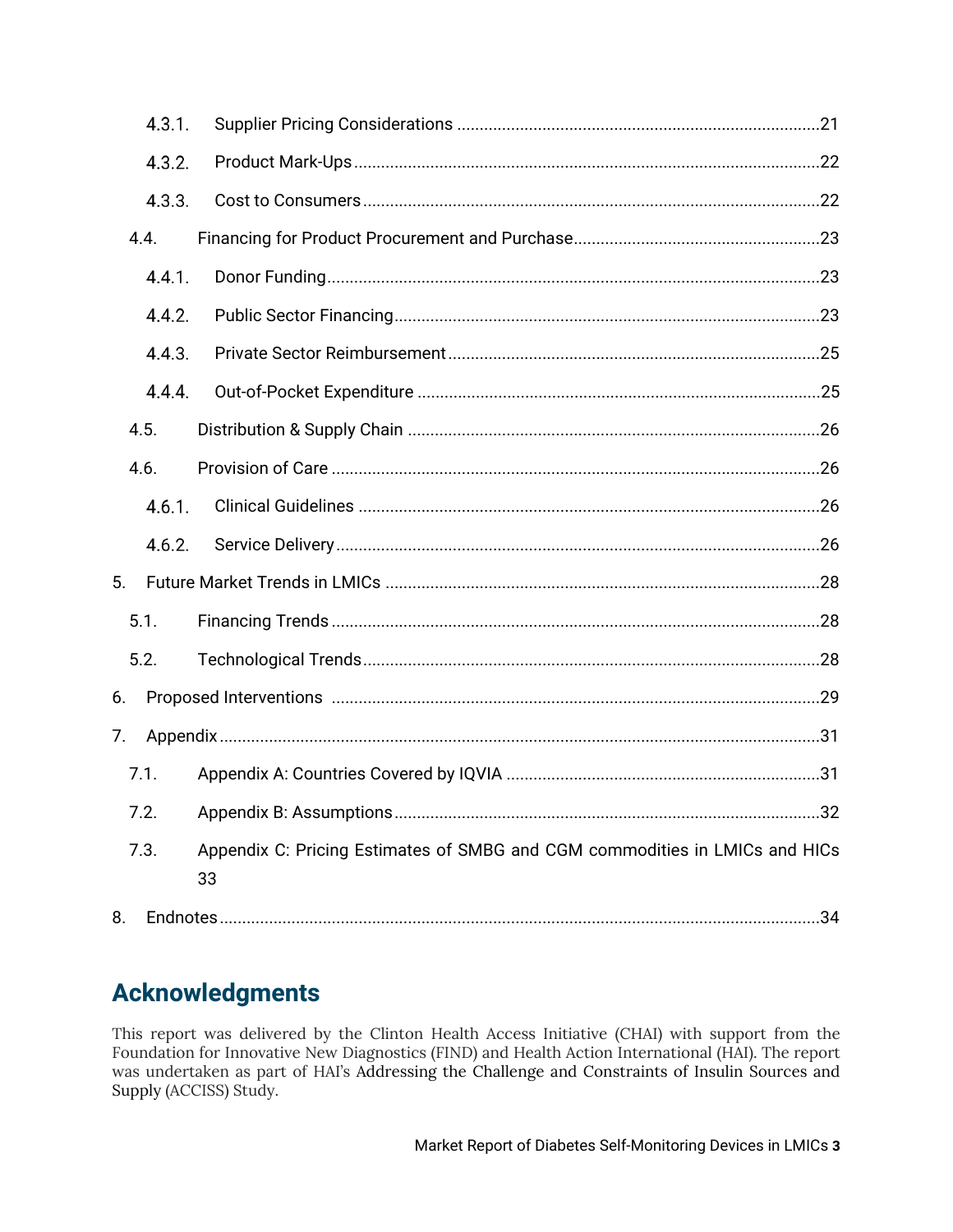# **Acronyms**

| <b>ACCISS</b>   | Addressing the Challenge and Constraints of Insulin Sources and Supply |
|-----------------|------------------------------------------------------------------------|
| <b>ADA</b>      | <b>American Diabetes Association</b>                                   |
| <b>APAC</b>     | Asia Pacific                                                           |
| CAGR            | <b>Compound Annual Growth Rate</b>                                     |
| <b>CGM</b>      | <b>Continuous Glucose Monitoring</b>                                   |
| <b>CHAI</b>     | <b>Clinton Health Access Initiative</b>                                |
| COGS            | Cost of Goods Sold                                                     |
| <b>DM</b>       | <b>Diabetes Mellitus</b>                                               |
| <b>EMEA</b>     | Europe, Middle East, and Africa                                        |
| <b>FDA</b>      | Food and Drug Administration                                           |
| <b>FGM</b>      | <b>Flash Glucose Monitoring</b>                                        |
| <b>FIND</b>     | Foundation for Innovative New Diagnostics                              |
| HAI             | <b>Health Action International</b>                                     |
| <b>HCW</b>      | <b>Health Care Worker</b>                                              |
| <b>HIC</b>      | <b>High-Income Country</b>                                             |
| <b>IDF</b>      | <b>International Diabetes Federation</b>                               |
| <b>ISO</b>      | International Organization for Standardization                         |
| LADA            | Latin American Diabetes Association                                    |
| LATAM           | Latin America                                                          |
| <b>LIC</b>      | Low-Income Country                                                     |
| LMIC            | Low- and Middle-Income Country                                         |
| <b>MCH</b>      | Maternal and Child Health                                              |
| <b>MIC</b>      | Middle-Income Country                                                  |
| MoH             | Ministry of Health                                                     |
| <b>NCD</b>      | Non-Communicable Disease                                               |
| <b>NHI</b>      | National Health Insurance                                              |
| <b>OEM</b>      | Original Equipment Manufacturer                                        |
| <b>OOP</b>      | Out-of-Pocket                                                          |
| PQ              | Pre-Qualification                                                      |
| RoW             | Rest of the World                                                      |
| <b>SEA</b>      | South-East Asia                                                        |
| <b>SMBG</b>     | Self-Monitoring Blood Glucose                                          |
| <b>SSA</b>      | Sub-Saharan Africa                                                     |
| type 1 diabetes | Type 1 Diabetes Mellitus                                               |
| type 2 diabetes | Type 2 Diabetes Mellitus                                               |
| <b>TPP</b>      | <b>Target Product Profile</b>                                          |
| <b>UHC</b>      | Universal Health Coverage                                              |
| <b>UMIC</b>     | <b>Upper Middle-Income Countries</b>                                   |
| <b>WB</b>       | <b>World Bank</b>                                                      |
| <b>WHO</b>      | World Health Organization                                              |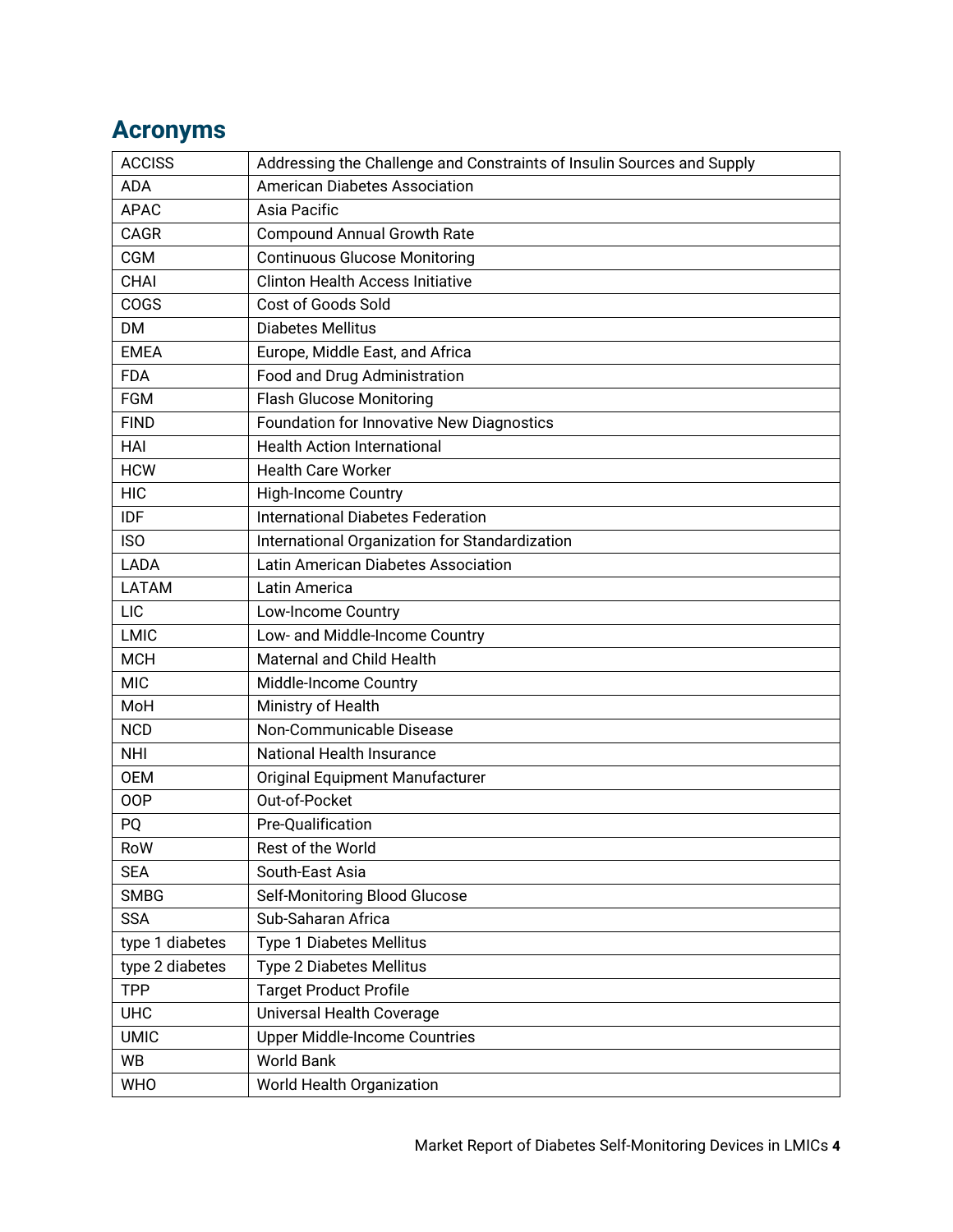### **EXECUTIVE SUMMARY**

The burden of diabetes mellitus (DM) is large and growing worldwide. Low- and middle-income countries (LMICs) are disproportionately affected and account for over three-quarters of the global diabetes burden. A chronic non-communicable disease (NCD), diabetes can have severe and lifethreatening outcomes if not properly managed. Glucose self-monitoring, or the use of home-based diagnostic devices to routinely monitor glucose levels, is recommended for people living with diabetes to adjust treatment dosages and prevent dangerous fluctuations in glucose levels. Glucose selfmonitoring is, therefore, an integral component of diabetes management. There are two broad product classes of glucose self-monitoring devices: (1) self-monitoring blood glucose (SMBG) systems whose basic technology has been the standard of care for decades; and (2) continuous glucose monitoring (CGM) systems, which are a newer, more expensive, and technologically advanced product class.

Despite the significant and growing need, multiple key market barriers exist that limit access to glucose self-monitoring devices for people living with diabetes in LMICs:

- 1. **High annual cost of devices and consumables** is a primary barrier to access. High cost is driven by product life cycle, since products are designed to be frequently updated, and by the need for a continuous supply of ancillary product components (i.e., SMBG test strips and lancets, and CGM sensors). High markups along the supply chain further contribute to the products' high prices. Total annual cost of SMBG systems in LMICs is cost-prohibitive for many, especially given the need to use the devices alongside lifelong diabetes treatment.
- 2. **Minimal public financing** for product procurement and provision results in glucose selfmonitoring devices being accessed primarily in private pharmacies. In turn, access is dependent on individuals' ability to pay out-of-pocket (OOP) for the devices, leading to inequitable access and health disparities.
- 3. **Lack of optimal product profile for LMICs** leaves buyers to select products based on factors such as price or brand preference, as opposed to clinical or regulatory guidance. As such, glucose self-monitoring devices are increasingly marketed and purchased as health accessories, including products with potentially sub-optimal quality or contextual relevance.
- 4. **Inadequate diabetes health services and programs** lead to inadequate education and support for individuals managing their diabetes. As a result, people living with diabetes are left without adequate knowledge of how to self-monitor their glucose levels, including lack of training on how to use glucose self-monitoring devices properly.

Given the complex interplay of these barriers, no one intervention is sufficient as a standalone solution. We, therefore, propose several recommendations at the international and national levels to address these challenges, including: (1) Advocating for bilateral donor support for glucose selfmonitoring; (2) Developing a Target Product Profile for devices appropriate for LMIC settings; (3) Improving market transparency, both on the demand and supply side; (4) Establishing access price agreements with suppliers; (5) Exploring alternative procurement channels such as coordinated procurement across multiple LMICs; (6) Including glucose self-monitoring devices in National Health Insurance (NHI) plans; (7) Strengthening overall diabetes care in LMICs; and (8) Conducting additional research to fill key evidence gaps.

We posit that these actions are an essential step to meaningfully shape the glucose self-monitoring device market and significantly improve health outcomes for people living with diabetes in LMICs.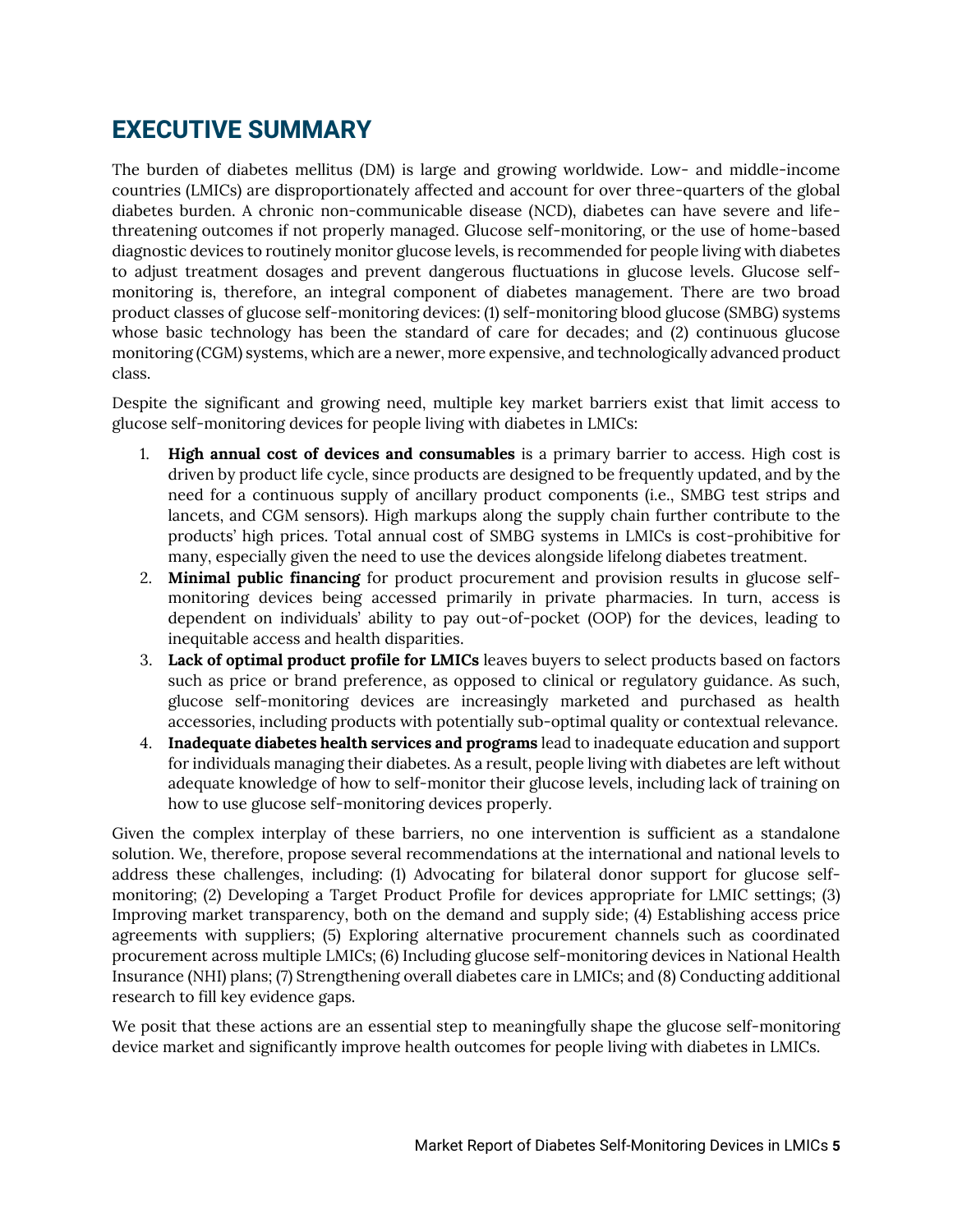# <span id="page-6-0"></span>**1. SCOPE AND METHODOLOGY**

#### <span id="page-6-1"></span>**1.1. Report Scope**

This report explores the current state of access to blood glucose self-monitoring devices in LMICs. While SMBG and CGM systems are also used in clinical settings, the focus of the report is on the technology's use in home settings. In some cases, however, the data presented may also include the use of the technology in hospital settings given challenges in disaggregating the data by use case. Although paramount to improving health outcomes of people living with diabetes, insulin and other diabetes medicines and their access challenges in LMICs are beyond the scope of this report.

#### <span id="page-6-2"></span>**1.2. Data Collection and Analysis**

This report intends to promote transparency in the glucose self-monitoring market by addressing the lack of LMIC-relevant market intelligence. The insights presented are drawn from various sources:

- **Desktop research** including a review of published data, policy documents, supplier websites, and data internal to Health Action International (HAI), the Foundation for Innovative New Diagnostics (FIND) and the Clinton Health Access Initiative (CHAI) covered the following topics: the burden of diabetes in LMICs, the purpose of glucose self-monitoring, the population requiring self-monitoring, corresponding clinical guidelines, regulatory requirements, and supplier profiles.
- **Primary and secondary quantitative market intelligence data** collected by Mordor Intelligence and IQVIA provided high-level trends in glucose self-monitoring device sales and pricing across regions and income levels. $^{\rm i}$  To mitigate data gaps, the data were crosschecked and validated using other public market reports, desktop research, and expert consultations.
	- $\circ$  IQVIA provided 2018 market-size data for 71 countries (see [Appendix A\)](#page-31-1) and SMBG pricing insights for select countries (USA, Brazil, Mexico, and Argentina).
	- o Mordor Intelligence provided 2019-2025 market-share data and pricing insights for 19 countries for both SMBG and CGM systems. $^{\mathrm{ii}}$
- **Surveys administered to country-level diabetes stakeholders** across eight countries. The surveys asked about trends in glucose self-monitoring guidelines, procurement, accessibility, and affordability in the public and private sectors to understand barriers to access that people living with diabetes face.
- **Interviews with individuals from glucose self-monitoring device suppliers** were conducted with 13 current or former employees across five companies'iii relevant business units.<sup>iv</sup> The interviews explored companies' commercialisation strategies in LMICs across the value chain, as well as their approaches to addressing barriers to access.

i Given price variability, individual country prices are not quoted in the report.

<sup>&</sup>lt;sup>ii</sup> The report did not look deeply into pricing trends and specific in-country dynamics to avoid compounding assumptions (those that Mordor used to arrive at certain data plus assumptions based on our understanding of the market).

iii Individuals from SMBG manufacturers interviewed: Lifescan, Roche, SD Biosensor. Individuals from CGM manufacturers interviewed: Dexcom, Medtronic

iv Interviewees were representative of various business units, including: Research & Development, Manufacturing & Operations, Access Program, Emerging Markets, Marketing & Commercialization. Information provided from the experts are solely their opinion and do not represent the views of the authors or of the suppliers.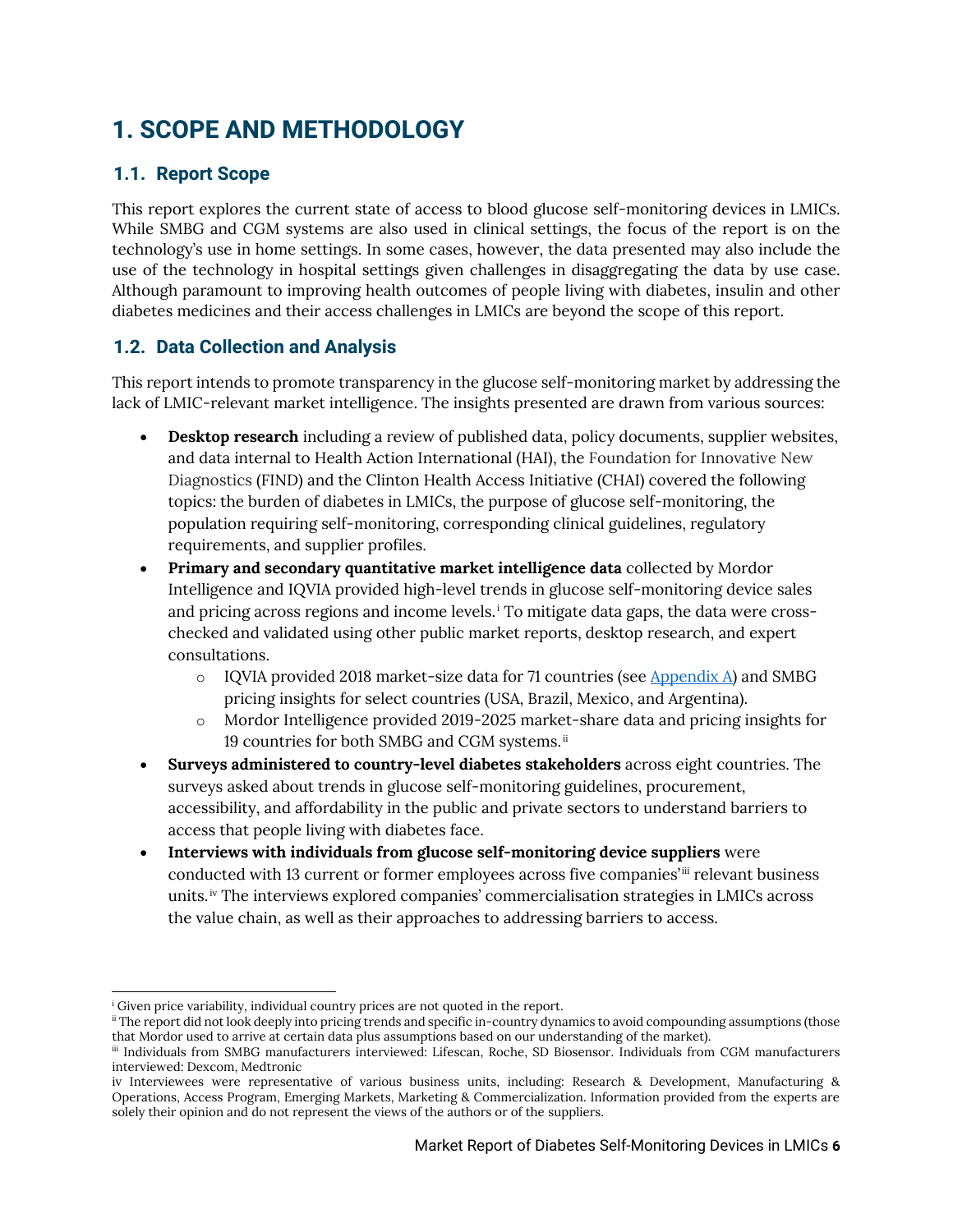Throughout the report, assumptions on the frequency of self-monitoring, product use, and replacement were used to contextualise market data. Assumptions were based on: (a) international guidelines; (b) expert opinion; and (c) operational experience in LMICs. Details of the assumptions can be found in [Appendix B.](#page-32-0)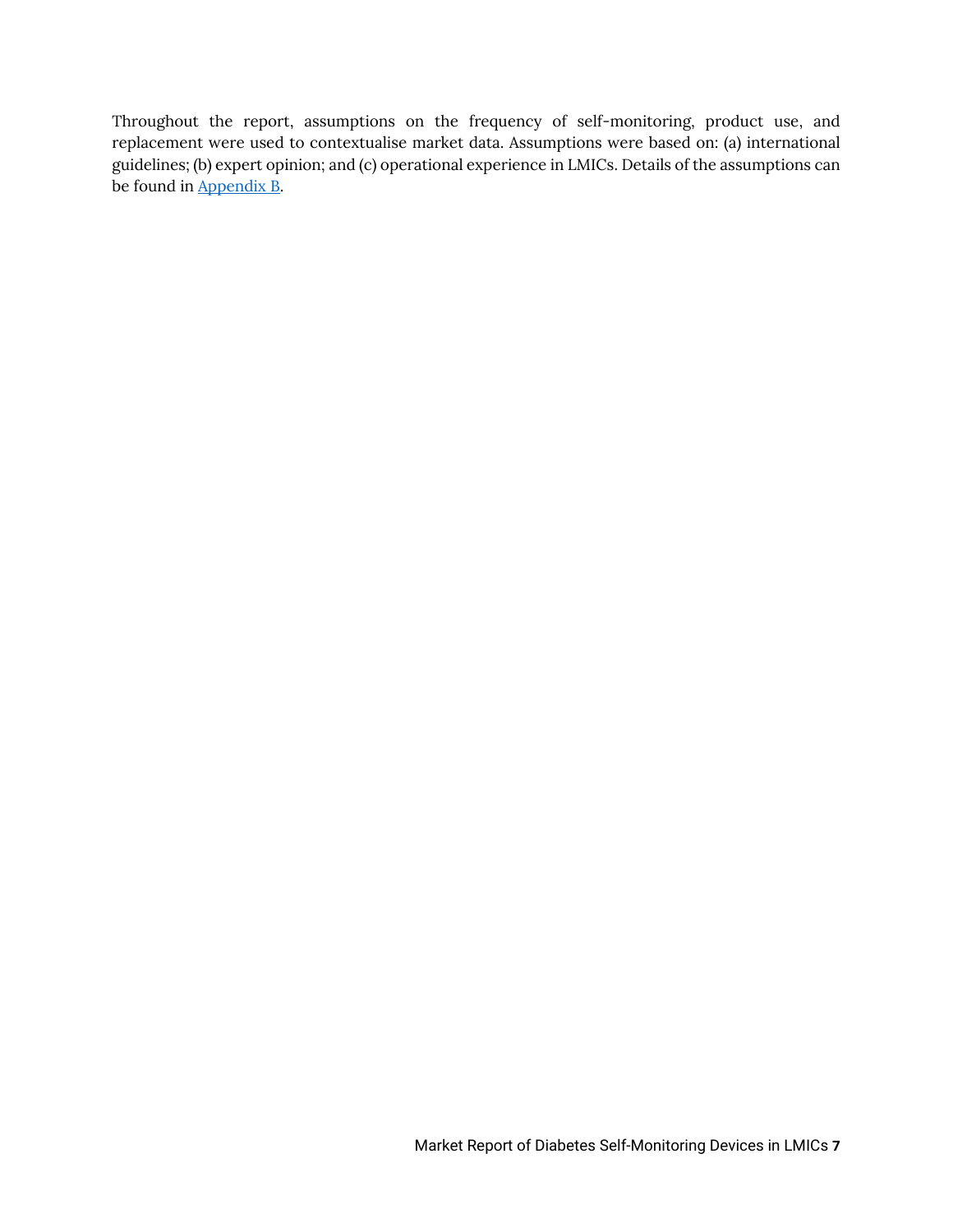## <span id="page-8-0"></span>**2. INTRODUCTION**

#### <span id="page-8-1"></span>**2.1. Diabetes Mellitus Overview**

Diabetes Mellitus is a chronic metabolic condition, characterised by insufficient production or utilisation of insulin which regulates glucose, or blood sugar.<sup>1</sup> The number of people living with diabetes worldwide is increasing rapidly and is projected to grow from 463 million in 2019 to 700 million in 2045. $v, 2$  LMICs shoulder a disproportionate and growing burden of disease, accounting for 79% of people living with diabetes (368 million) in 2019 and expecting to reach 83% (588 million) by  $2045.^3$ 

There are two $\mathrm{v}^{\mathrm{i}}$  main types of diabetes:

- **Type 1 Diabetes Mellitus (type 1 diabetes)**: Characterised by an absence or insufficient amount of beta cells in the pancreas leading to the body's lack of insulin production. type 1 diabetes develops more frequently in children and adolescents and accounts foran estimated nine million cases globally. <sup>vii,4</sup>
- **Type 2 Diabetes Mellitus (type 2 diabetes)**: Characterised by the body's inability to use the insulin produced. type 2 diabetes is most commonly diagnosed in adults and accounts for most cases of diabetes diagnoses worldwide.<sup>viii, 5</sup>

Without functioning insulin, the body cannot convert glucose into energy, leading to raised glucose levels in the blood (known as 'hyperglycemia').<sup>6</sup> Over time, hyperglycemia can cause debilitating damage, including cardiovascular disease, nerve damage (neuropathy), kidney damage (nephropathy), and vision loss/blindness (retinopathy).<sup>7</sup> Given the body's inability to regulate glucose, people living with diabetes who take insulin and/or some oral medicines, are also at risk of very low blood glucose levels (known as 'hypoglycemia') $\infty$  – which in severe cases can cause seizure, loss of consciousness, and even death.<sup>8</sup> These complications can be delayed or even prevented by carefully managing glucose levels, including via glucose self-monitoring products.

#### <span id="page-8-2"></span>**2.2. Glucose Self-Monitoring Products**

Glucose self-monitoring refers to the practice of individuals self-testing their glucose levels outside of health facilities. Glucose self-monitoring guides individuals' decisions on treatment, nutrition, and physical activity, $^9$  and is specifically used to (a) adjust insulin dosages; (b) ensure oral medication is adequately controlling glucose levels; and (c) monitor potential hypoglycemic or hyperglycemic incidents.<sup>10</sup>

Glucose self-monitoring devices fall under two main product classes:

1. **Self-monitoring of blood glucose (SMBG) systems,** which have been in use since the 1980s, <sup>11</sup> operate by pricking the skin with a disposable lancet and applying the blood sample to a disposable test strip, which is inserted into a portable reader (alternatively, called a meter) to produce a point-of-care reading on an individual's blood glucose level. $^{12}$ 

v Diabetes prevalence growth is primarily driven by a rise in type 2 diabetes.

vi Gestational Diabetes (GDM) is characterized by high blood glucose during the pregnancy and is not considered here as it usually disappears after pregnancy.

<sup>&</sup>lt;sup>vii</sup> type 1 diabetes causes are still unknown but at present cannot be prevented.

viii type 2 diabetes principal causes are consumption of unhealthy foods and inactive/sedentary lifestyles.

ix Hypoglycemia can be caused by taking too much insulin or other diabetes medicine, not eating enough, or exercising too much.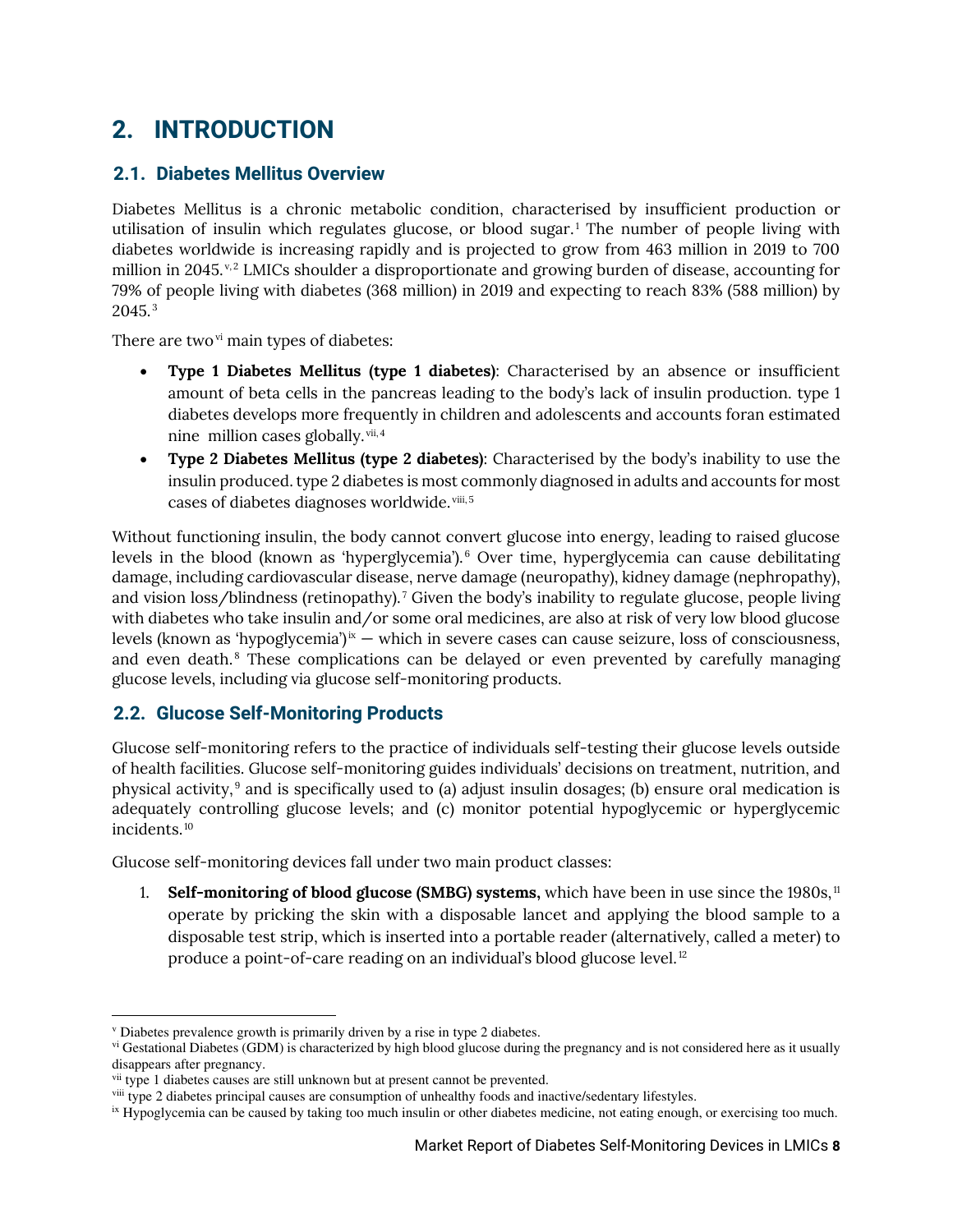2. **Continuous glucose monitoring (CGM) systems** first emerged as a standalone alternative to SMBG in 2016,<sup>13</sup> and operate by burrowing a semi-permanent microneedle sensor under the skin which conducts readings that a transmitter sends wirelessly to a portable meter (or a smartphone) that displays average glucose readings every 1-5 minutes as well as glucose trend data.<sup>14</sup> There are two types of CGM: *real-time* and *intermittently scanned (*also known as flash glucose monitoring (FGM) devices). While both products provide glucose levels over a range of time, FGM devices require users to purposefully scan the sensor to receive glucose readings (including readings performed by the device during the scans), while real-time CGM systems automatically and continuously provide glucose readings.

Table 1 below outlines key differentiating characteristics for SMBG and CGM systems.

| <b>Component</b>                                 | <b>Description</b>                                                                                                                                                                                                                                                                                                                                                                                                                                                                                                                                                                                                                                                                                                                   |
|--------------------------------------------------|--------------------------------------------------------------------------------------------------------------------------------------------------------------------------------------------------------------------------------------------------------------------------------------------------------------------------------------------------------------------------------------------------------------------------------------------------------------------------------------------------------------------------------------------------------------------------------------------------------------------------------------------------------------------------------------------------------------------------------------|
| <b>SMBG Meter</b><br>(Durable)                   | Meter technology is relatively standardised, including basic to premium products. Key<br>differences among them include meter size/weight, battery requirements, data memory<br>size, test time (typically 5-30 seconds), display type (i.e., touch screen vs. e-ink screen),<br>wireless connectivity, and test strip compatibility. <sup>15, 16</sup> Whereas meters are marketed<br>and designed to be long-lasting durables (if cared for, meters can generally work for ten<br>years), consumers are not guaranteed use of meters for their full lifetime given that<br>technical and/or operational upgrades to the meters every several years often result in<br>new test strips that are incompatible with the old meter. 17 |
| <b>SMBG Test</b><br><b>Strip</b><br>(Consumable) | Test strips are single-use products that, despite being operationally standardised, are<br>designed for specific meter model(s), such that test strips do not fit or work when used<br>across different company brands, or even across different models under the same<br>brand. The key differences between test trips include the enzyme used (glucose oxidase<br>or glucose dehydrogenase) <sup>18</sup> .                                                                                                                                                                                                                                                                                                                        |
| <b>SMBG Lancet</b><br>(Consumable)               | The most basic of the SMBG components, lancets are intended to be single-use devices<br>used to prick the skin for blood samples. Although lancets can be used independently,<br>reusable lancing devices can help the lancets prick the skin more effectively and less<br>painfully. <sup>19</sup>                                                                                                                                                                                                                                                                                                                                                                                                                                  |
| <b>CGM</b><br>Receiver <sup>20</sup>             | Increasingly, CGM receivers can be replaced by compatible smartphones. The key<br>differences among CGM receivers/operating systems include:                                                                                                                                                                                                                                                                                                                                                                                                                                                                                                                                                                                         |
| (Durable)                                        | Ability to provide glucose level alerts: Known as alerts if glucose levels are too<br>high or low. Real-time alerts available in Dexcom and Medtronic's products but<br>not in Abbott's product;<br>Automatic versus purposeful scanning to begin data collection <sup>21,22:</sup> Only<br>Abbott's product requires the individuals to purposively scan the sensor using<br>their reader to initiate data collection.                                                                                                                                                                                                                                                                                                              |
| <b>CGM Sensor</b><br>(Consumable)                | Key differences between the sensors include <sup>23</sup> :                                                                                                                                                                                                                                                                                                                                                                                                                                                                                                                                                                                                                                                                          |

**Table 1.** Key differentiating characteristics for SMBG and CGM systems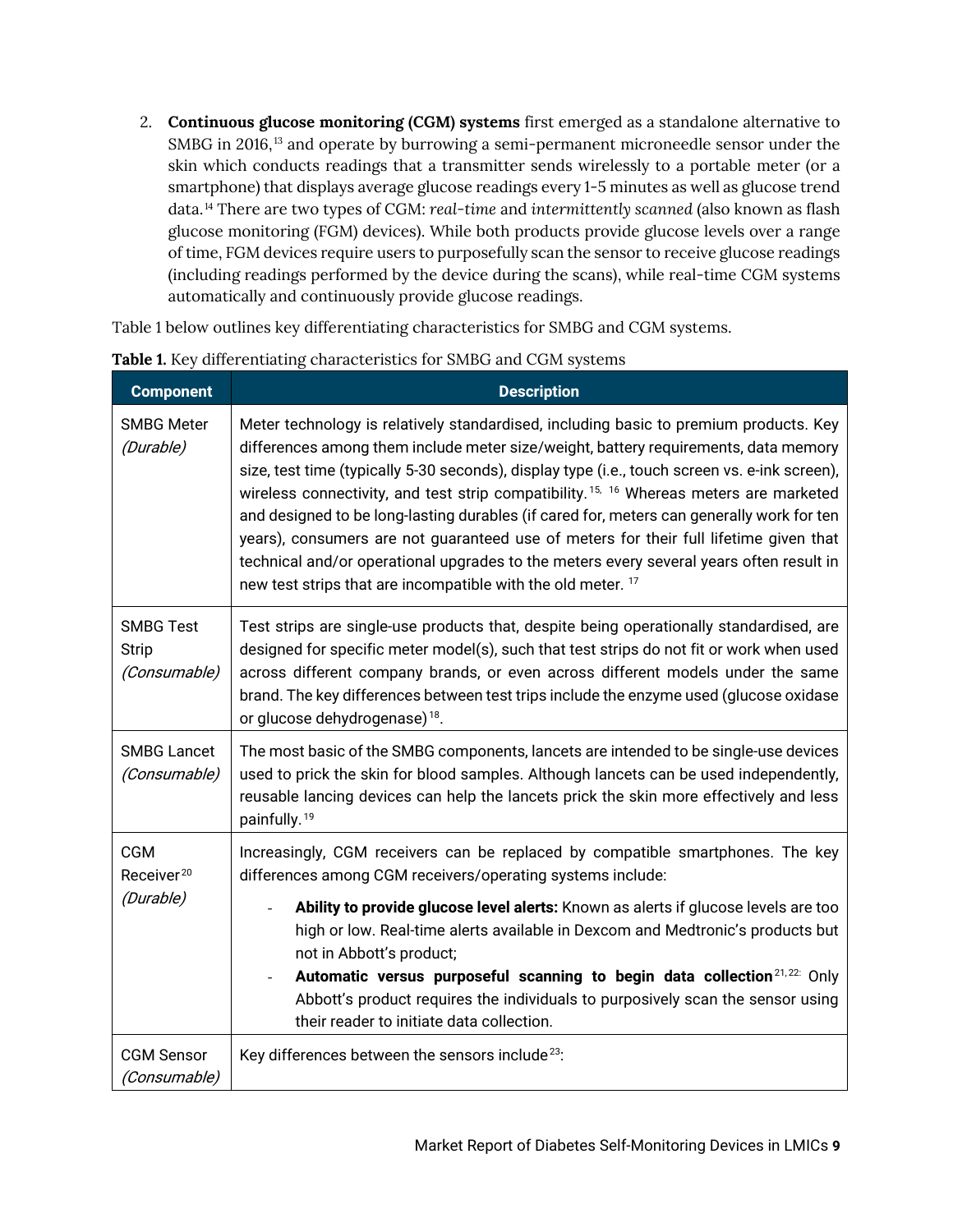|                                        | <b>Accuracy:</b> Dexcom is known to have the most accurate sensors, followed by<br>Abbott;<br>Warm-up period: Known as the time after sensor insertion until the sensor can<br>be accurately used. Ranges from 1 hour (Abbott), to 2 hours (Dexcom and<br>Medtronic);<br><b>Replacement rate:</b> Sensor lifespan ranges from 7 days (Medtronic), 10 days<br>(Dexcom), and 14 days (Abbott). An alternative is Eversense, which is a<br>surgically implanted sensor that can be used for 3-6 months;<br><b>Application mode:</b> While most of the suppliers' sensors are applied with a single<br>push sensor insert, Senseonics' sensor is surgically implanted in the arm.<br><b>Calibration requirements</b> <sup>24</sup> : Whereas Abbott and Dexcom's products do not<br>require calibration, Medtronic's must be calibrated twice daily with a finger-stick<br>glucose reading to ensure accuracy. |
|----------------------------------------|------------------------------------------------------------------------------------------------------------------------------------------------------------------------------------------------------------------------------------------------------------------------------------------------------------------------------------------------------------------------------------------------------------------------------------------------------------------------------------------------------------------------------------------------------------------------------------------------------------------------------------------------------------------------------------------------------------------------------------------------------------------------------------------------------------------------------------------------------------------------------------------------------------|
| <b>CGM</b><br>Transmitter<br>(Durable) | The key difference among transmitters is their <b>charging requirement</b> <sup>25</sup> : Some<br>transmitters require daily/bi-daily charging (Senseonics), others need charging once<br>weekly (Medtronic), whereas some must be replaced every 90 days (Dexcom). Abbott's<br>product does not have a separate transmitter which is instead combined with the<br>sensor.                                                                                                                                                                                                                                                                                                                                                                                                                                                                                                                                |

In high-income countries (HICs), CGMs are emerging as the preferred product for many individuals, particularly those on insulin-intensive regimens. In LMICs, SMBG systems still dominate the market given that CGMs are a newer technology with higher costs.

#### <span id="page-10-0"></span>**2.3. Clinical Guidelines for Glucose Self-Monitoring**

Glucose self-monitoring clinical guidelines depend on whether the individual requires insulin treatment:

- **Insulin-requiring individuals** include all people living with type 1 diabetes and insulinrequiring type 2 diabetes $^{\mathrm{x26}}$  individuals. Both the World Health Organization (WHO) and the American Diabetes Association (ADA) $^{\rm xi}$  recommend glucose self-monitoring for these groups.<sup>27,28,29</sup> Although the frequency of self-monitoring varies on a case-by-case basis, the ADA recommends that individuals on insulin-intensive regimens (multi-dose or insulin pump therapy) check their glucose levels anywhere from six to 10 or more times per day if using SMBG systems, at least every eight hours if using an intermittently scanned CGM (to obtain stored data), or daily use of a real-time CGM. $^{\text{xi},30}$  Alternatively, the ADA recommends that CGM be "considered from the outset of the diagnosis of diabetes that requires insulin management,"<sup>31</sup> (including intensive and non-intensive treatment).
- **Non-insulin-requiring individuals** are people living with type 2 diabetes that are not on insulin treatment. There are no World Health Organization (WHO) or American Diabetes

x An estimated 63M people living with Type 2 diabetes require insulin, projected to increase to 79M people by 2030.

xi Every year, the ADA releases updated guidelines on diabetes clinical practice which are widely recognised as the gold standard.

<sup>&</sup>lt;sup>xii</sup> The ADA encourages checking glucose levels prior to meals and snacks, at bedtime, occasionally postprandially, prior to exercise, when they suspect low blood glucose, after treating low blood glucose until they are normoglycemic, and prior to and while performing critical tasks such as driving.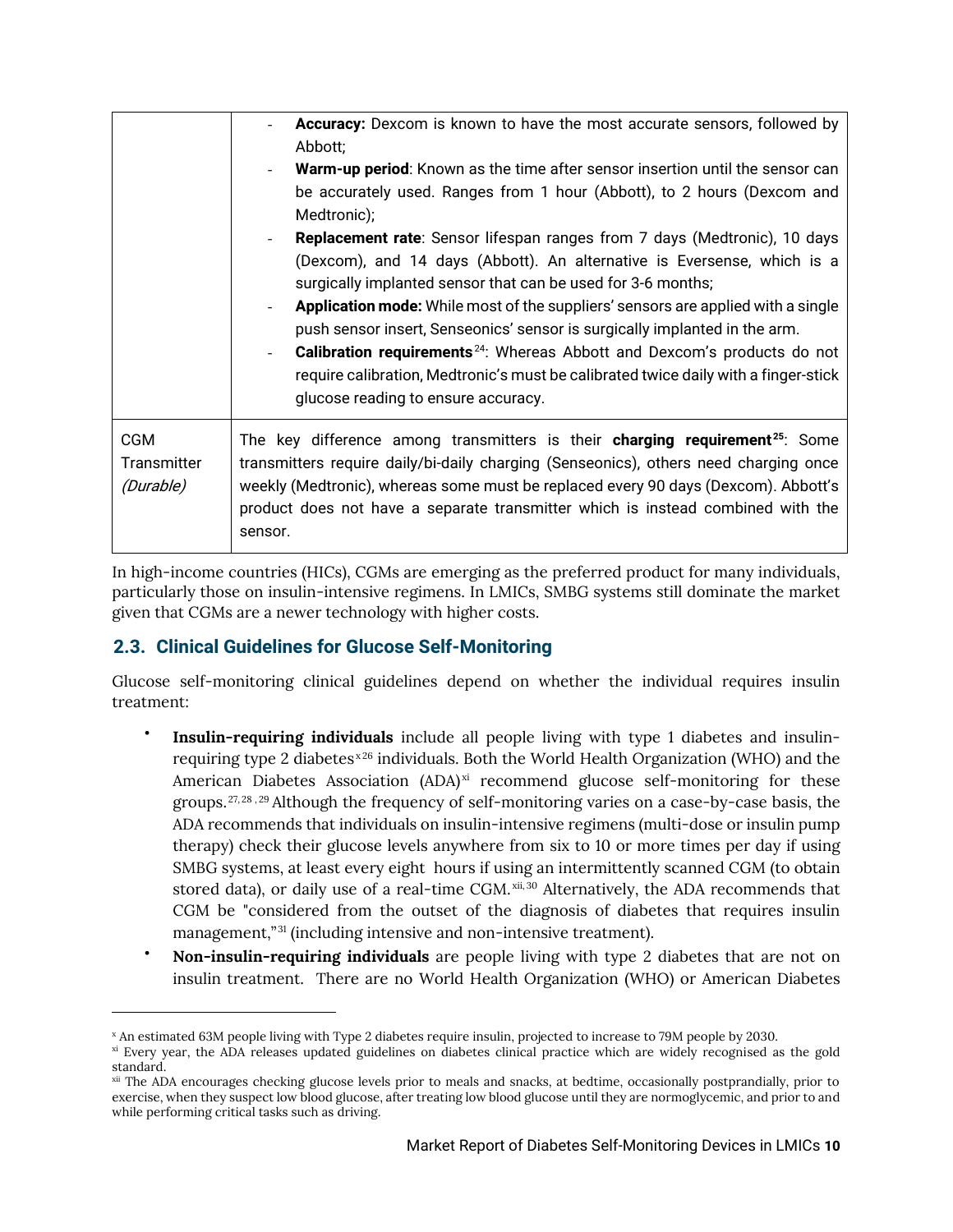Association (ADA) recommendations on the use of glucose self-monitoring devices for noninsulin-treated individuals living with type 2 diabetes. $x^{\text{ini}}$  The ADA's cited data, however, suggests that more frequent monitoring is correlated with an increased likelihood of achieving healthy glucose levels or glycemic targets. <sup>xiv, 32, 33</sup>

Adhering to ADA guidelines can be challenging. With regards to SMBG, the burden of continuous manual testing can be taxing, especially for people who need to test multiple times a day. CGM systems can streamline glucose monitoring as testing is automated and can be integrated with automated treatment delivery systems. However, CGM systems are also associated with drawbacks, including (1) perceived or actual discomfort of having a device attached to the body; $^{34}$  (2) skin irritation including allergic reactions $35-36$ ; and (3) excessive data and monitoring particularly for individuals on non-intensive therapies. As a result, even where ADA guidelines are widely implemented and CGM systems are accessible, they may not be fully adopted by people with diabetes due to the adherence challenges they present.

xiii Although glucose self-monitoring has not been proven to improve clinical outcomes among noninsulin-requiring people living with type 2 diabetes patients, the ADA suggests that it may be helpful when altering diet, physical activity, and/or medications (particularly medications that can cause hypoglycemia) in conjunction with a treatment adjustment program.

 $x^i$  Glycosylated Hemoglobin (or A1c) is a measure of your average blood glucose control over the previous three months. The ADA's goal A1c for most people living with diabetes is <7% (53 mmol/mol)— people without diabetes have A1c levels between 4-6%.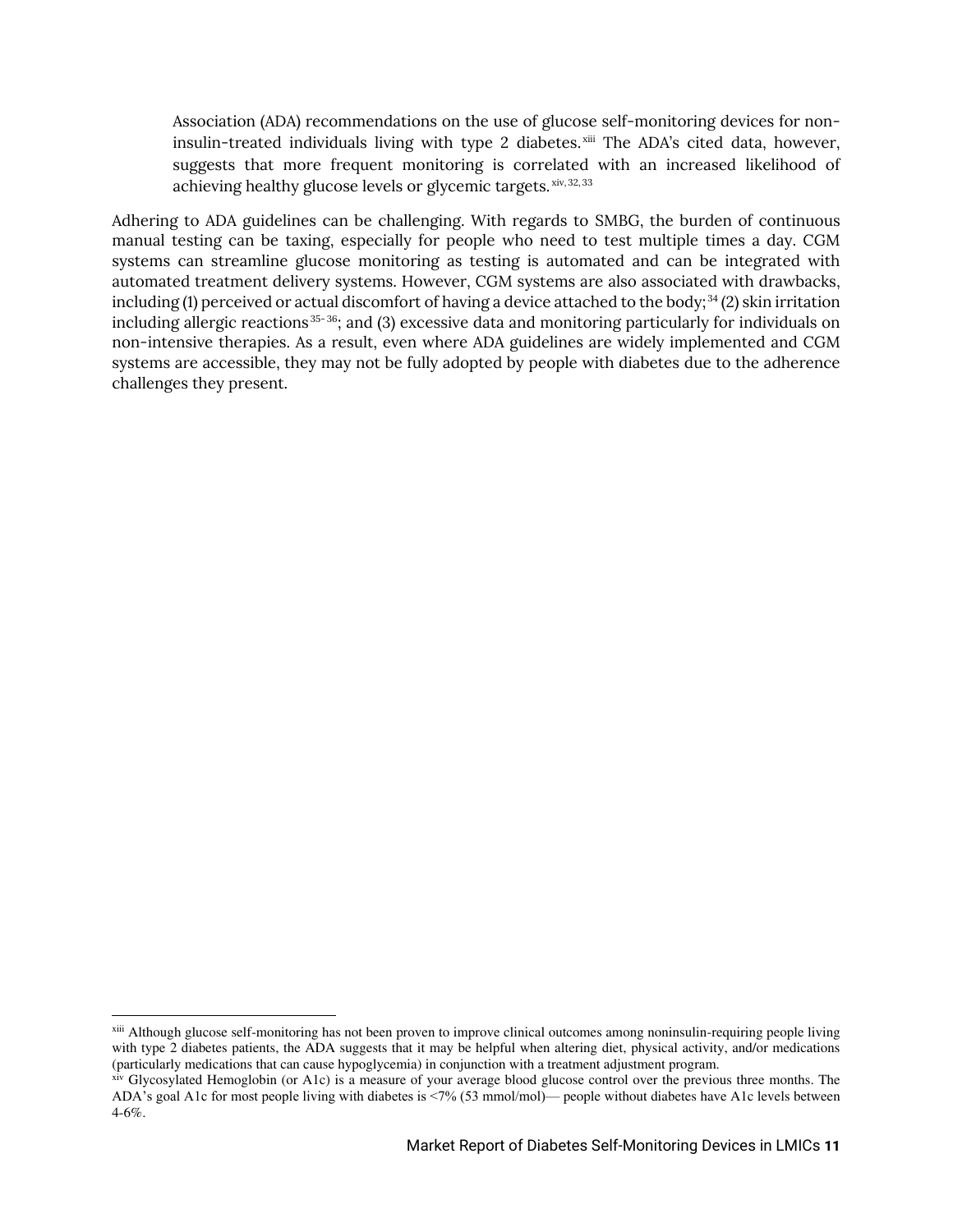## <span id="page-12-0"></span>**3. GLOBAL MARKET LANDSCAPE**

### <span id="page-12-1"></span>**3.1. Market for Glucose-Self-Monitoring Devices**

#### <span id="page-12-2"></span> **SMBG Market**

#### **3.1.1.1.1. Global revenue distribution**

According to 2018 IQVIA data, the annual market value for SMBG systems (including meters, test strips, and lancets) is estimated to be US\$6.4 billion for the 71 countries listed in <u>Appendix A.</u>xv While the overall market for SMBG systems is expanding due to increasing awareness of diabetes and favourable reimbursement policies (Mordor Intelligence data suggest an estimated Compound Annual Growth Rate (CAGR) of 8%), its total share of the self-glucose monitoring market is expected to contract due to a comparatively faster-growing CGM market in HICs. $^{37}$ 

The majority of SMBG revenue continues to be driven by HICs in North America and Western Europe, as highlighted in [Graph 1.](#page-12-3)

<span id="page-12-3"></span>**Graph 1.** SMBG revenue (from meters and test strips) distribution by region, 2018 figures  $^{38}$ 



### **SMBG Revenue Distribution by Region**

#### **Suppliers**

Globally, there are over 100 suppliers of glucose self-monitoring devices, $^{39}$  predominantly SMBG suppliers with undifferentiated products. However, a handful of suppliers dominate approximately 80% of the market (according to 2018 IQVIA data). [Table 1](#page-13-0) below presents the SMBG suppliers with the largest footprint in HICs and LMICs.

xv This section uses value data since volume data is not reported by manufacturers and market intelligence agencies often estimate volume data based on average selling prices. Therefore, accuracy of volume data is questionable.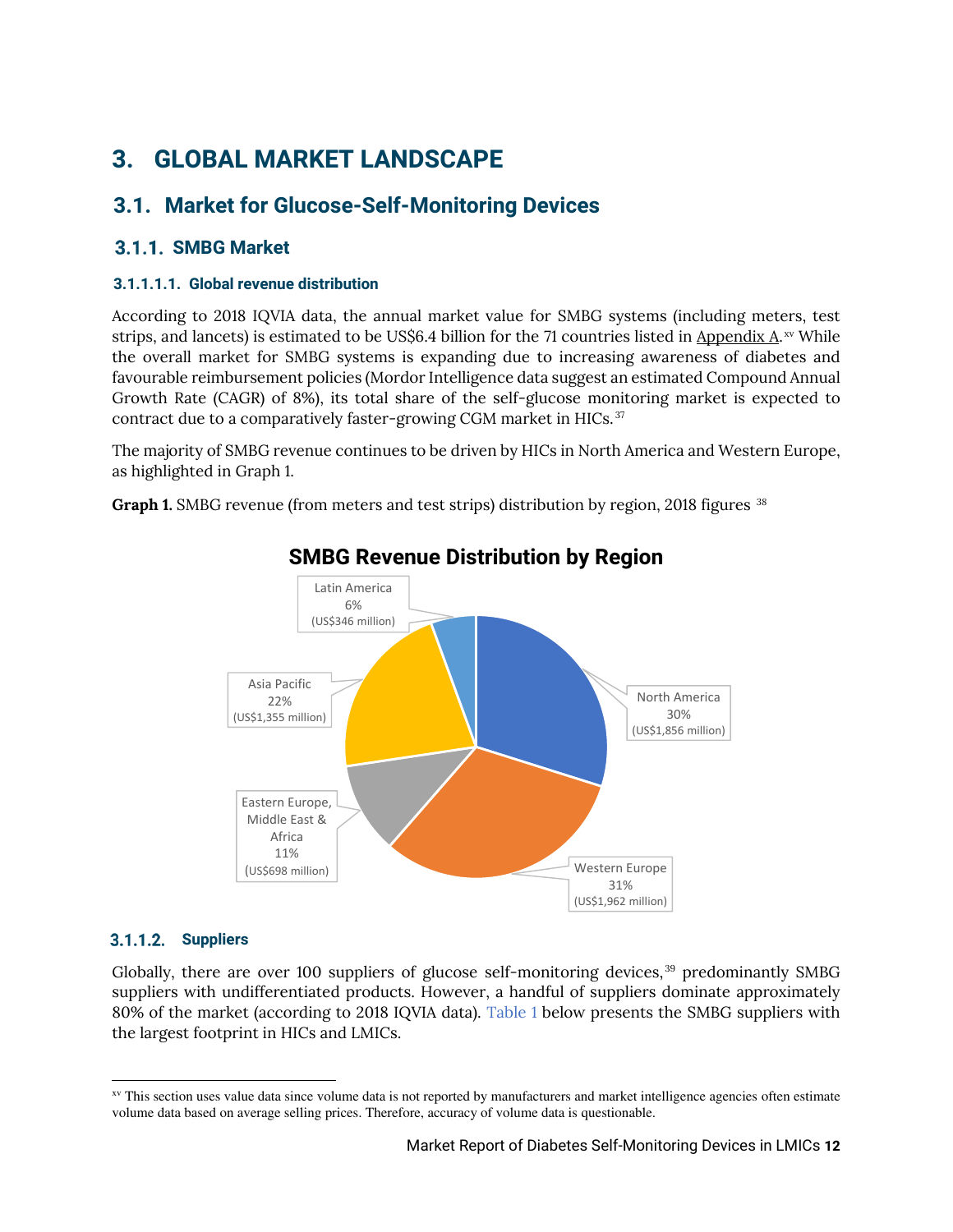<span id="page-13-0"></span>

|  |  | Table 2. Profiles of major SMBG suppliers <sup>40</sup> |
|--|--|---------------------------------------------------------|
|  |  |                                                         |

| <b>Company</b>            | HQ          | <b>Product</b><br><b>Portfolio</b> | <b>Ownership</b> | <b>HIC Market</b><br>Share <sup>xvi</sup><br>(2018) | <b>Rest of World</b><br><b>Market Share xvii</b><br>(2018) | <b>SMBG Revenue (in</b><br>USD Millions), 2018<br>figures |
|---------------------------|-------------|------------------------------------|------------------|-----------------------------------------------------|------------------------------------------------------------|-----------------------------------------------------------|
| Abbott*                   | US          | SMBG&<br><b>CGM</b>                | Public           | 9%                                                  | 13%                                                        | \$737 xviii                                               |
| Ascencia                  | Switzerland | <b>SMBG</b>                        | Private          | 21%                                                 | 18%                                                        | \$1,040                                                   |
| Lifescan                  | US          | <b>SMBG</b>                        | Private          | 24%                                                 | 21%                                                        | \$1,341 xix                                               |
| Roche*                    | Switzerland | <b>SMBG</b>                        | Public           | 24%                                                 | 39%                                                        | \$1,793                                                   |
| Other<br><b>Suppliers</b> | N/A         | <b>SMBG</b>                        | N/A              | 23%                                                 | 28%                                                        | \$1,478                                                   |

\*Companies whose portfolios range a number of disease areas and products in addition to diabetes and SMBG systems.

Expert interviews suggest that SMBG market leaders are seeing declining revenues in HICs, sparking expansion into LMICs for two reasons:

- 1. **Growing CGM market share** is contracting the SMBG market in HICs where there are already high levels of met need for glucose self-monitoring devices.<sup>41</sup> For example, in 2020, Roche's diabetes care sales decreased by 5% due to users switching to CGM (and partly due to COVID-19) with the main decline (~11%) coming from the Europe, Middle East and Africa (EMEA) region (notably, Germany, UK, and Italy). $42$
- <span id="page-13-1"></span>2. **Stiff SMBG supplier competition** from smaller manufacturers from India and China has slowed market growth, particularly in the Asia Pacific region where these smaller manufacturers are headquartered. $43$  This can be seen in [Graph 2](#page-13-1) where multiple 'Other Suppliers' collectively control approximately 34% of the total market in the Asia Pacific region. However, smaller suppliers have struggled to become market leaders in LMICs since most sales are in retail pharmacies and are driven by brand-conscious consumers.  $^{44}$

xvi HIC countries constitute the US, Canada, Japan, and Western Europe. The analysis does not include all HICs and may include some non-HICs in the Western European region.

xvii Rest of the World (RoW) includes Eastern Europe, Middle East, and Africa (EEMEA), Latin America and APAC (excluding Japan).

xviii Includes the SMBG products only and excludes FreeStyle Navigator CGM and FreeStyle Libre FGM product revenues.

xix Lifescan was a former subsidiary of Johnson & Johnson, and was sold to Platinum Equity, LLC in 2018. According to a 2018 press release by Lifescan, their net revenue in 2017 was approximately US\$1.5 billion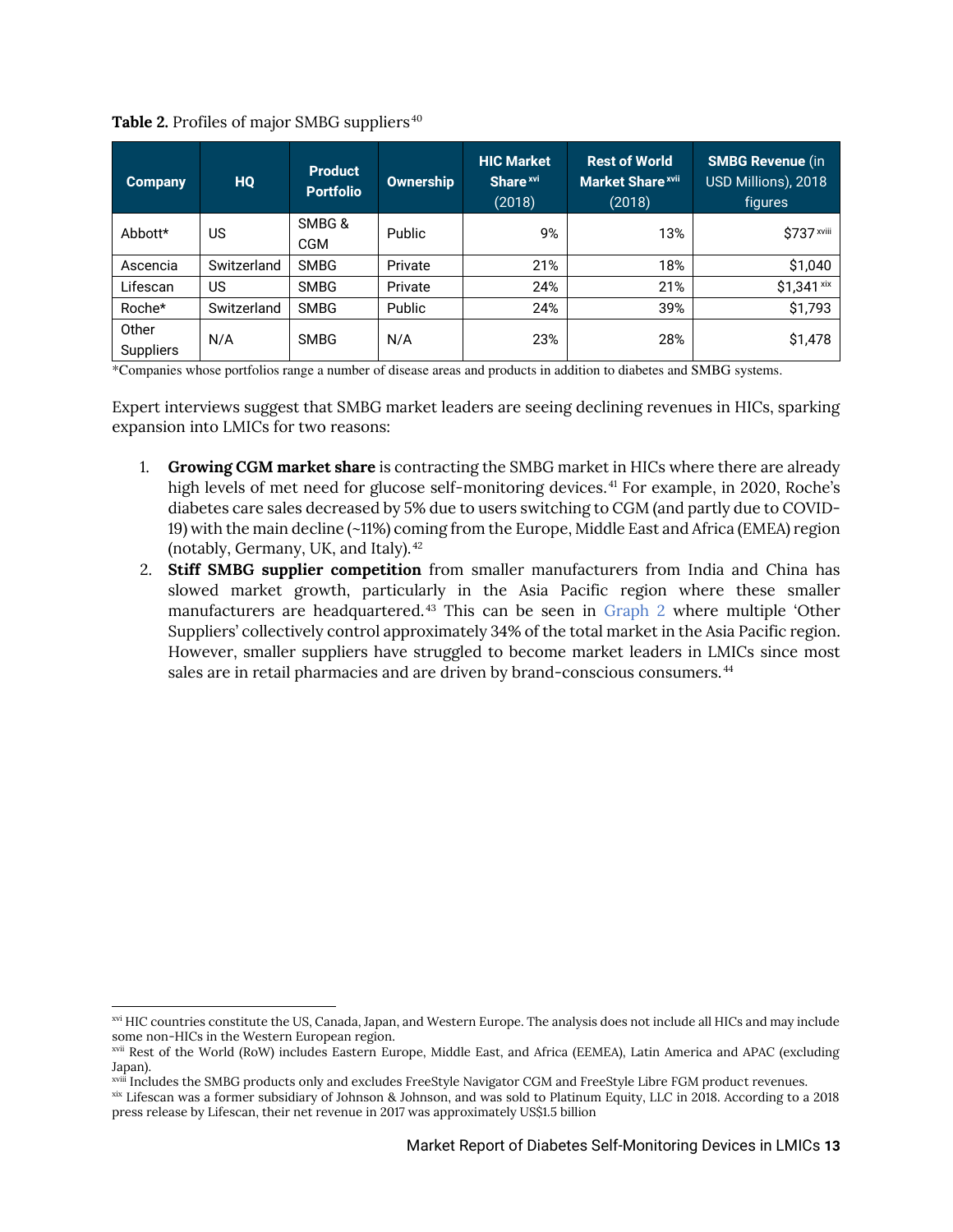

**Graph 2.** Global SMBG revenue (from meters and test strips) split by region, 2018 figures<sup>45</sup>



#### <span id="page-14-0"></span>**Product Differentiation**

Compared to models offered in HICs, the glucose self-monitoring devices available in LMICs are often limited to suppliers' basic or stripped-down models to align with consumers' purchasing power. This is also reflected in the availability of test pack sizes for strips: conversations with suppliers reveal that<sup>46</sup> they may offer packs of 25 test strips or smaller, as compared to the standard packs of 50 or even 100 test strips for HIC markets.

That said, strong supplier competition has led market leaders to try to differentiate their products from the cheaper, basic, smaller suppliers' models by focusing their marketing on minor differences in product features (e.g., colour-coded glucose level readings) and emphasising the accuracy of their products even if they meet the same quality standards as other suppliers (see [Section 4.2\)](#page-20-1). This market strategy enables market leaders to sell higher-priced products, regardless of if the product offers meaningful advantages to consumers. As a result, products purchased in LMICs may not be the most cost-effective.

Further detail on SBGM system components and differentiating characteristics is provided in [Appendix D.](#page-33-1)

#### **Revenue Drivers for SMBG Suppliers**

As illustrated in [Graph 3,](#page-15-1) the revenue for SMBG suppliers is driven primarily by test strips, regardless of country income level. The main reason for this is because people living with diabetes require several strips per day, leading to high volumes of consumption (see  $\Delta$ ppendix  $\overline{B}$  for replacement frequencies). To guarantee test strip sales, suppliers limit the compatibility of proprietary test strips with particular meter models, such that test strips do not work with other meter brands, or often even with other models within the same brand (a similar strategy to that used in retail/consumer industries, such as razors and blades<sup>47,48</sup> or printers and cartridges). Many suppliers also provide meters for free to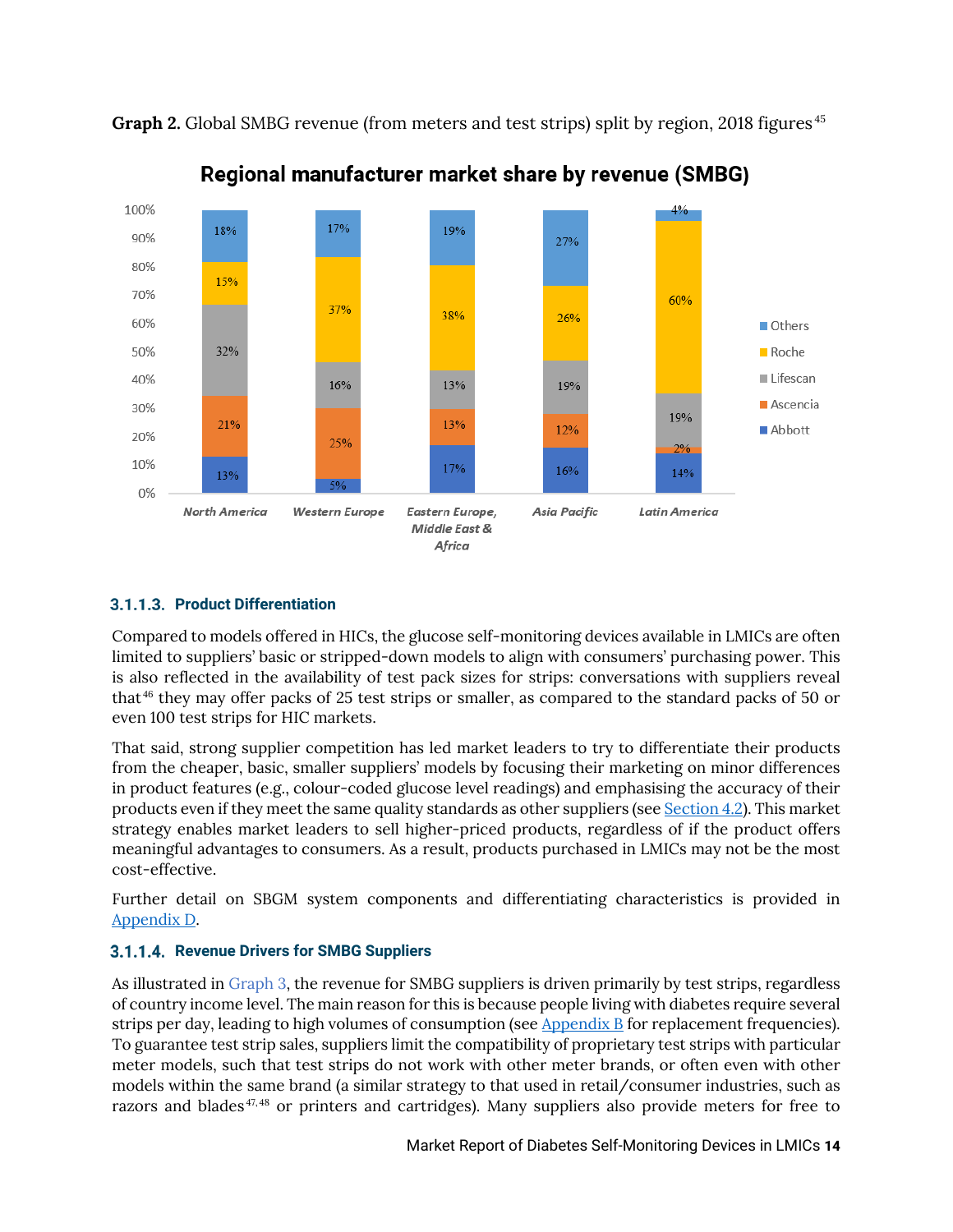encourage consumers to switch over to their platform, thereby driving test strip sales and reducing revenue generation from meters. Although meters are more costly to manufacture than test strips, suppliers are willing to absorb the cost of providing free meters given the potential for increased test strip sales, which are their revenue driver.

Although lancets are theoretically used as frequently as test strips, they are not a revenue driver given that the product is not specialised, are often reused, and can be easily replaced with alternate sharps or low-cost brands.

<span id="page-15-1"></span>**Graph 3.** Revenue (by value) split from annual consumption of SMBG commodities by insulin-requiring individuals<sup>xx</sup>



### **Revenue split for different SMBG commodities**

#### <span id="page-15-0"></span>**CGM Market**

#### **Global revenue distribution**

Based on suppliers' revenue (see [Table 2\)](#page-16-0), it is estimated that the market for CGM systems was upwards of \$4.5 billion in 2020. Mordor Intelligence data suggest the CGM market is growing rapidly at an estimated global CAGR of 13%.<sup>49</sup> Although CGM was initially created for people living with type 1 diabetes and insulin-treated type 2 diabetes, they are becoming increasingly popular with the larger cohort of people living with type 2 diabetes and "pre-diabetes" in HICs. This could be due to the growing market for devices enabling continuous monitoring of health data in daily life (for example, Fitbit or Apple Watch) which encourage healthier lifestyles. In line with this trend, CGM suppliers are now marketing the devices in HICs as tools used to improve lifestyle habits in addition to managing diabetes treatment.

xx This is a conversative estimate based on lower thresholds for each commodity as listed in [Appendix B.](#page-32-0)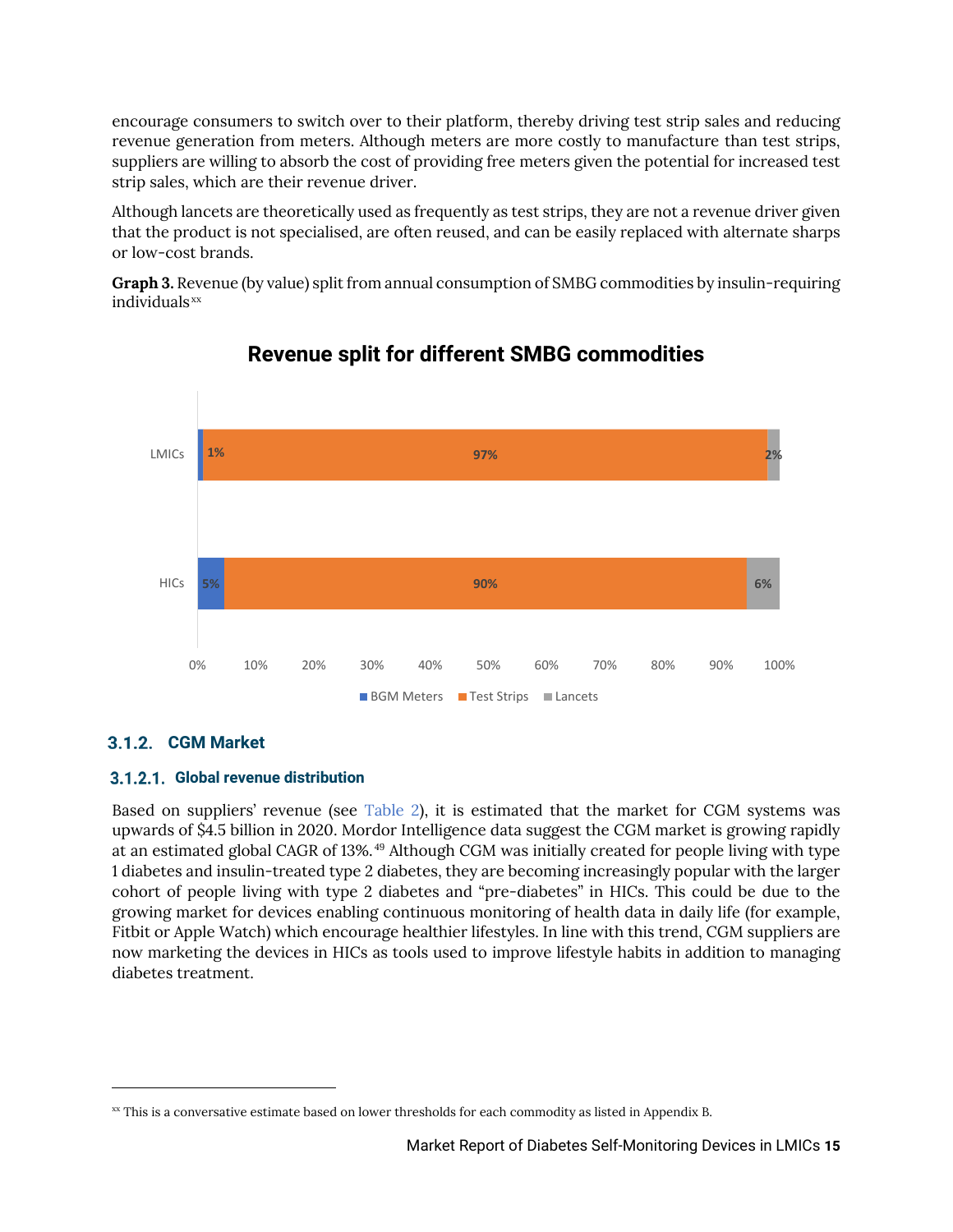#### **Suppliers**

Unlike the SMBG market, the CGM market only has a few suppliers, each with differentiated products. Medtronic was the product class originator and market leader until Dexcom's 2012 G-series release established a new standard for CGM accuracy.<sup>50</sup> Since then, Medtronic has focused on developing a niche market of CGM systems that are integrated with insulin pump therapy, while Dexcom has established broader CGM market leadership.<sup>51</sup> Abbott also emerged as a strong CGM competitor with the release of the FreeStyle Libre platform in 2014 in Europe and the US in 2017<sup>52</sup>, being the lowest priced CGM and the first CGM system to eliminate the need for finger-pricking calibration, Abbott's FreeStyle Libre is now the world's most used CGM system. $^{xxi,53,54}$ 

Further detail on CGM system components and differentiating characteristics is provided i[n Appendix](#page-33-1)  [D.](#page-33-1)

| <b>Company</b> | <b>HQ</b> | <b>Product</b><br><b>Portfolio</b> | <b>Ownership</b> | CGM Global Diabetes Revenue (in<br>USD Millions), 2020 figures <sup>xxii</sup> |
|----------------|-----------|------------------------------------|------------------|--------------------------------------------------------------------------------|
| Abbott*        | US        | SMBG & CGM                         | <b>Public</b>    | \$2,635 <sup>55, xxiii</sup>                                                   |
| <b>Dexcom</b>  | US        | CGM                                | Public           | \$1,927 56                                                                     |
| Medtronic*     | US        | CGM                                | Public           | \$2,368 xxiv, 57                                                               |

<span id="page-16-0"></span>**Table 3.** Profiles of Major CGM Suppliers

\*Companies whose portfolios range a number of disease areas and products in addition to diabetes and CGM devices.

#### **3.1.2.3. Revenue Drivers for CGM Systems**

Within the CGM market, the revenue for suppliers is driven primarily by sensors. Like test strips, sensors are consumed frequently (every 10-14 days on average) and account for 60-90% of the total sales revenue in the CGM market. $^{58}$  By contrast, transmitters can last for 90 days or be recharged, depending on the model, and therefore are not sold in high volumes. Similarly, although receivers can last for years, they are increasingly being replaced by smartphones and are therefore not a major source of revenue for suppliers.

xxi Growth in Abbott's diabetes care revenue is primarily attributed to Abbott's CGM series, FreeStyle Libre, whose sales grew 43% from 2019 to 2020 and ~70% from 2018 to 2020.

xxii CGM penetration is expectedly concentrated to HICs and thus, it is expected that most of this revenue is in HICs.

xxiii Abbott's total diabetes revenue in 2020 was US\$3.2 billion of which US\$2.6 billion is estimated to be from their FreeStyle Libre (FGM device) (based on Abbott's 2020 Annual Report).

xxiv This includes revenues from Medtronic's Insulin Pump sales. Split between their insulin pump and glucose monitoring devices is not available.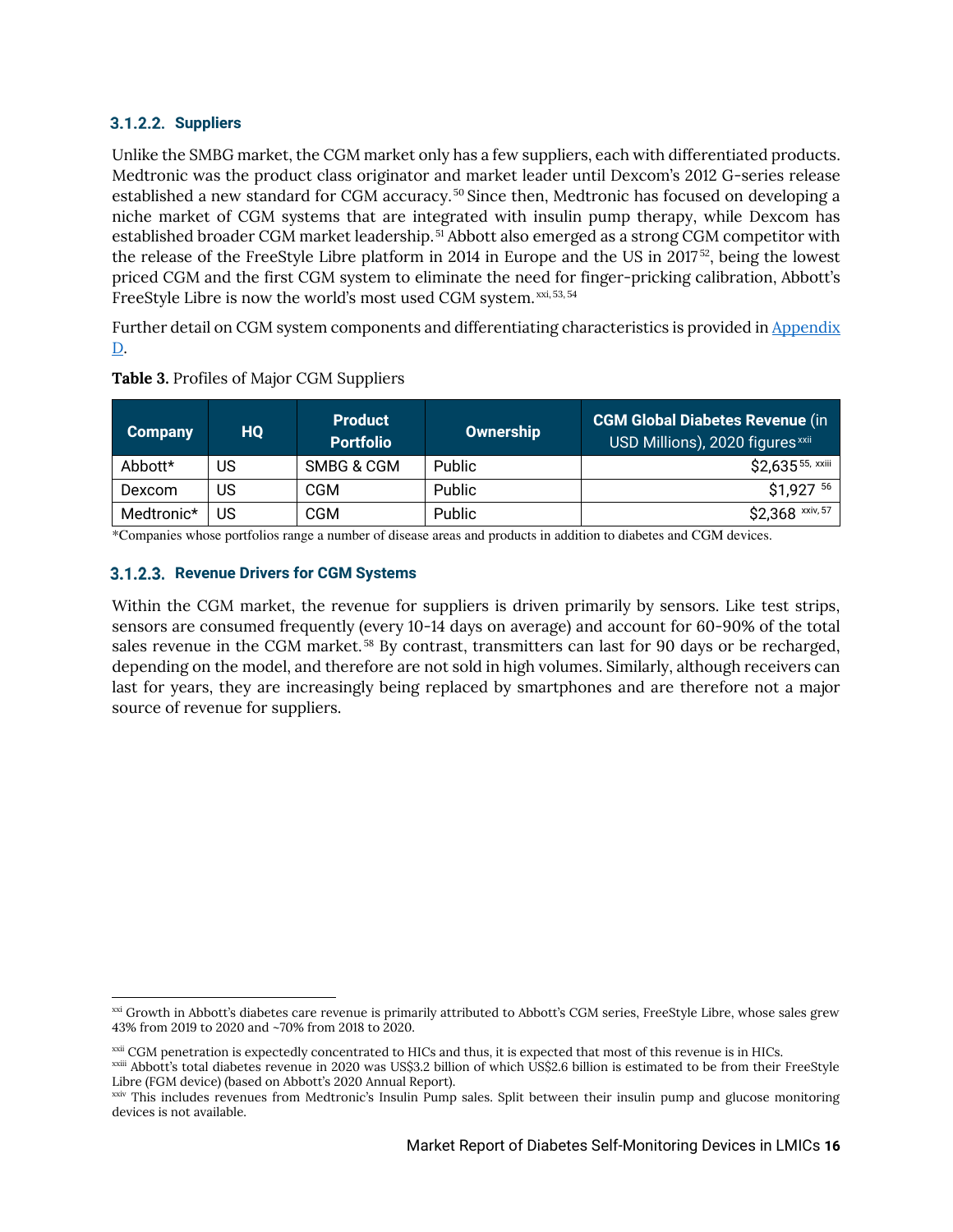Graph 4. Revenue split from annual consumption of CGM commodities by insulin-requiring individuals $^\mathrm{xxx,xxvi}$ 



### **Revenue split for different CGM commodities\***

\*The difference between transmitter-driven revenue in HICs versus in LMICs may be explained by the predominance of Abbott's CGM in LMICs whose transmitter is combined with its sensor. Therefore, sales of Abbott's CGM are only reflected as sensor sales.

#### <span id="page-17-0"></span>**3.2. Product Manufacturing**

Manufacturing processes are important drivers of product accuracy, affordability and availability, and therefore an important determinant of market dynamics. The various product components and their differing frequencies of use and replacement are unique to glucose self-monitoring devices and pose several key manufacturing considerations.

#### <span id="page-17-1"></span>**Complexity of Manufacturing Process**

Unlike the relatively simple manufacturing process for SMBG systems, CGM systems have more complex requirements. Sensors, specifically, are the most complex product component to manufacture, driven by the nature of the product part being (i) semi-implantable and the precise chemistry ensuring their (ii) accurate reading and transmission of glucose levels over time. Furthermore, because sensors are the most frequently replaced part of a CGM, reaching high levels of sensor production is key to ensuring a sustainable business. Given the complexities of sensor manufacturing, however, only the few CGM suppliers on the market have managed to manufacture highly accurate sensors at high volumes.

#### <span id="page-17-2"></span>**3.2.2. Quality Control Measures**

The need for accuracy in glucose self-monitoring products has led market leaders to engage in voluntary quality control processes—ranging from destructive testing during the manufacturing process to routine accuracy trials for products sold to consumers. Because such quality control processes add additional steps, scrap, and production costs, some suppliers may not be as rigorous,

xxv This is a conversative estimate based on lower thresholds for each commodity as listed in. [Appendix B.](#page-32-0) 

xxvi Most CGM models have independent transmitters while Abbot's FreeStyle Libre, only has a sensor (with an in-built transmitter) and receiver.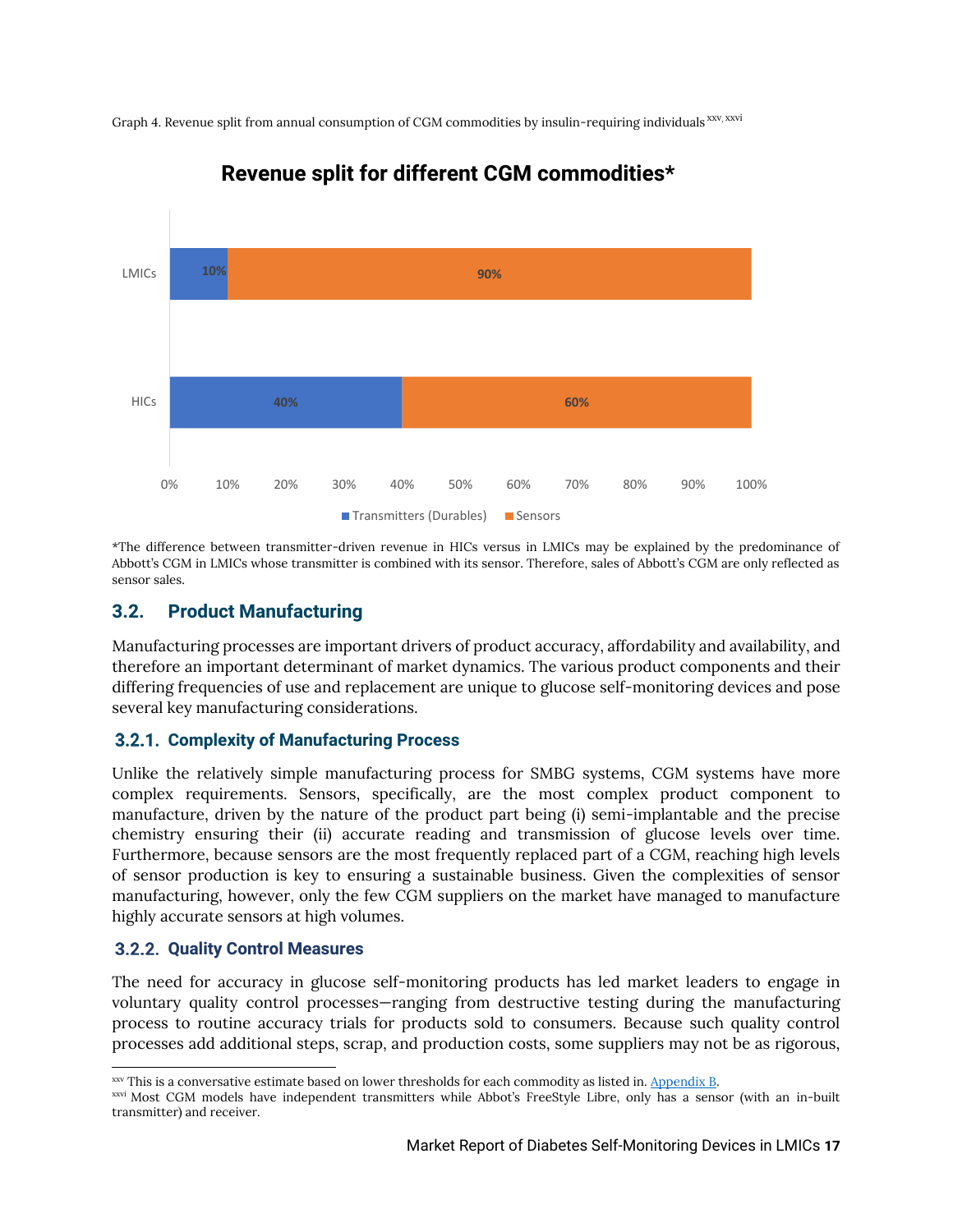especially smaller suppliers without expendable capital. Lack of strict quality control methods can result in sub-quality or non-reliable products—an identified problem, including for products that originally met international regulatory standards (see [Section 4.2\)](#page-20-1).

#### <span id="page-18-0"></span>**3.2.3. Production Capacity and Planning**

The need for a continuous supply of consumables (SMBG test strips and lancets, and CGM sensors) requires that suppliers have adequate production capacity and robust capacity planning processes. With the SMBG manufacturing process largely standardised, most large manufacturers have adequate production processes to meet current demand. However, visibility into future demand is a challenge, particularly in LMICs where there is limited historical consumption and epidemiological data. To plan for production capacity changes given demand uncertainties, suppliers may invest in a reserve of additional production capacity, known as buffer capacity, to use in case of demand surges, or suppliers may simply avoid expanding into new markets to ensure they can meet demand in existing markets. In the longer term, suppliers may establish new manufacturing sites or partnerships to increase overall production capacity and expedite entry or competition in new markets.

<span id="page-18-1"></span>These production capacity challenges are felt acutely by smaller suppliers without high levels of capital to invest in high-volume production facilities and which as a result are operating at maximum, or near-maximum capacity. Consequently, these smaller companies may struggle to meet fluctuations in demand, potentially causing supply shortages or stockouts, particularly affecting consumers who opt for products from these smaller companies due to price.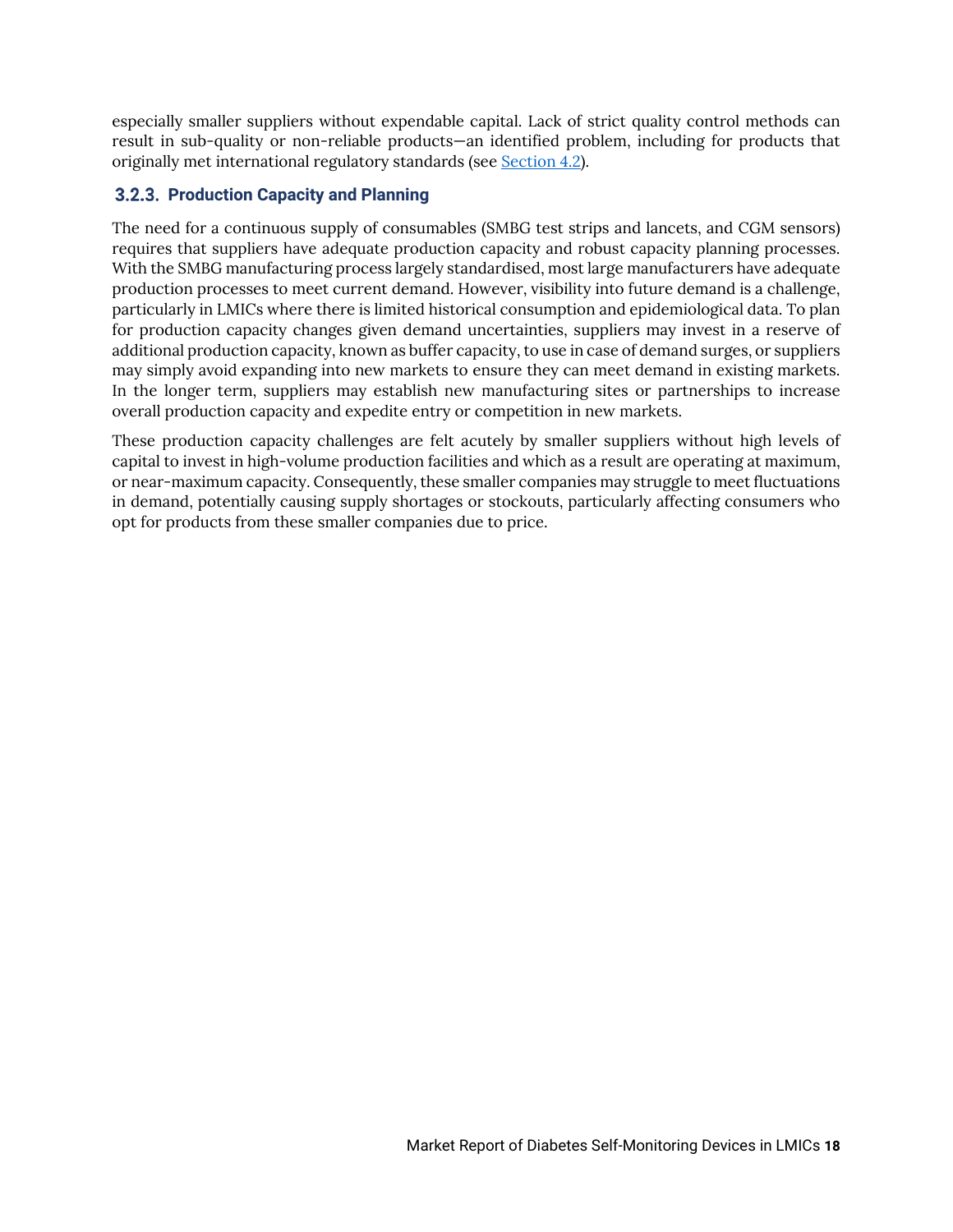### **4. BARRIERS TO ACCESS IN LMICS**

The diabetes cascade of care is a major problem. Notably, the the gap between diabetes treatment and glycemic control indicates that even individuals receiving diabetes treatment are not guaranteed good health outcomes. A 2019 study across 28 LMICs suggests that there is a 15% drop between people living with diabetes who receive treatment and who have glycemic control [\(Figure 1\)](#page-19-2). $^{59}$  Although influenced by numerous factors, this discrepancy is driven by irregular access to insulin and oral antidiabetic drugs, as well as poor access to and use of glucose self-monitoring devices, which are essential to managing glucose levels.

<span id="page-19-2"></span>Figure 1. The global diabetes cascade of care in population-based surveys conducted in 28 LMICs between 2008 and 2016.  $^{60}$ 



This section outlines factors that hamper access to glucose self-monitoring for people living with diabetes in LMICs, including barriers that manifest at the global, supplier, country, and individual levels. Given the limited footprint of CGM systems in LMICs, this section focuses predominantly on access challenges for SMBG systems.

#### <span id="page-19-0"></span>**4.1. Product Characteristics**

Access to glucose self-monitoring is dependent upon the availability of the right products that fit the needs of individuals in LMIC settings. Although there are numerous glucose self-monitoring devices on the market, there remain technology-specific challenges preventing widespread usage of these products.

#### <span id="page-19-1"></span>**4.1.1. Target Product Profile**

Although several WHO publications recommend glucose meters and test strip use in health facilities, xxvii the WHO does not provide any technical guidance on desired product characteristics for glucose self-monitoring devices.  $61-62$ 

Lack of WHO guidance on minimal and optimal product characteristics and the variety of commercialised glucose self-monitoring products available lead to several issues. Firstly, it results in low confidence among buyers (both public and private procurement agents as well as individual

xxvii Glucose meters and test strips are included in the WHO Package of Essential Non-communicable (PEN) Diseases Interventions for Primary Health Care's Essential NCD Technologies and Tools List and the WHO Model List of Essential In Vitro Diagnostics.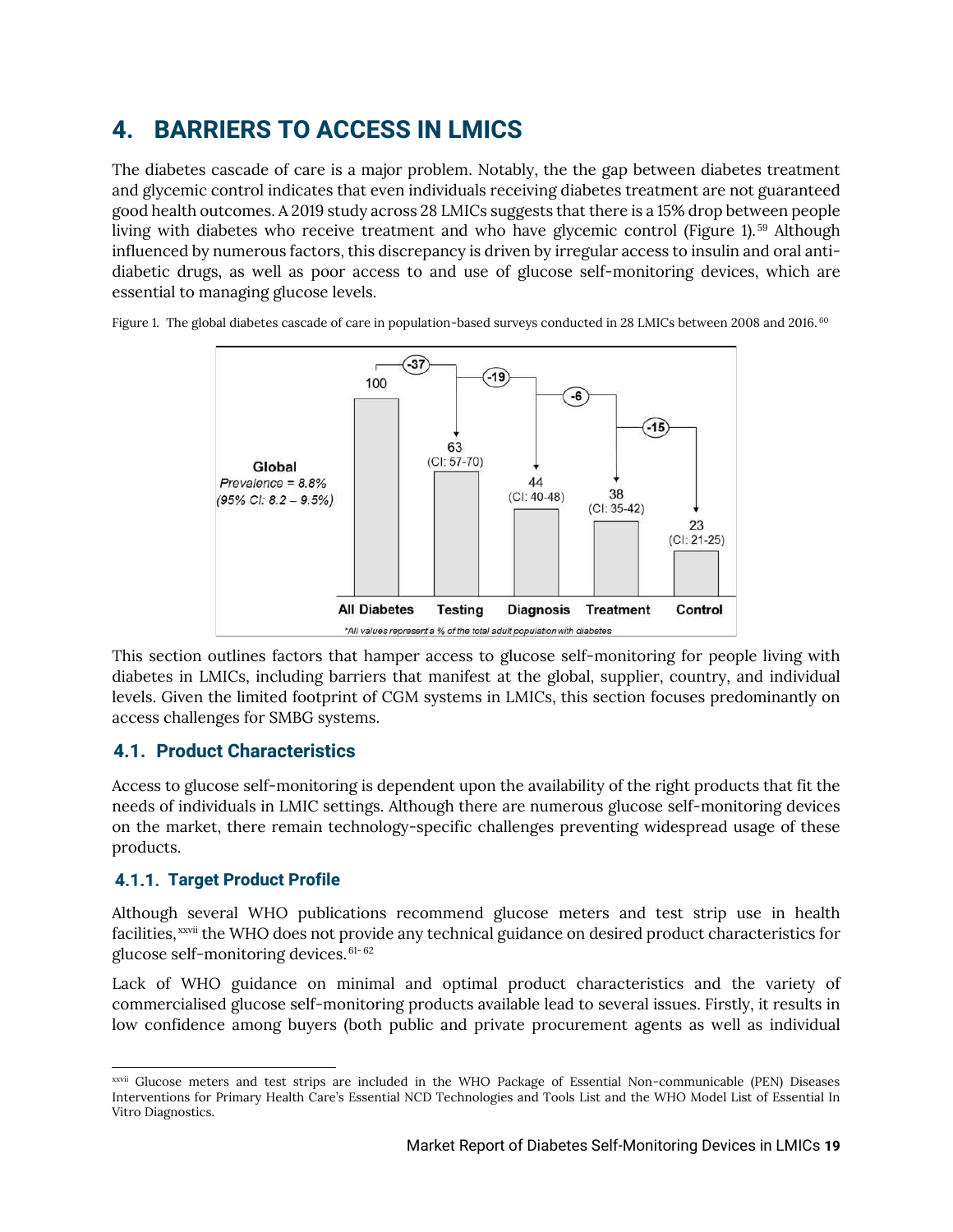consumers) on which products to purchase. In response, buyers often rely on high-priced, branded commodities that are trusted over smaller, unknown suppliers. In other cases, buyers can feel paralysed by the number of options available and not purchase anything at all. For public-sector procurers, this paralysis also stems from severe resource constraints and the need for cost-effective purchases. Lastly, uncertainty over the right product can lead to purchasing low volumes across several product types, resulting in higher unit prices, especially if the devices are purchased from different manufacturers/suppliers.

#### <span id="page-20-0"></span>**Product Incompatibility and Phase-outs**

As discussed in [Section 3.1.1.3,](#page-14-0) suppliers customise SMBG test strips for specific meter brands and models, such that test strips do not fit or produce a result when used across meters form different companies, or even across different models under the same brand. This product design strategy limits consumers' flexibility in using combinations of products that are readily available or affordable.

Moreover, SMBG systems often undergo technical and/or operational upgrades every several years that can result in new test strips that are incompatible with the old meter. In turn, the old meters and their associated test strips become obsolete as they are discontinued or withdrawn from the market over time. In LMICs, this constant product evolution exacerbates challenges related to the supply security of strips and requires unnecessary purchases/acquisition of new meters. In fact, the unavailability of compatible test strips for old meters in pharmacies was reported by a quarter of people living with diabetes in Kyrgyzstan who had glucose self-monitoring access challenges. $63$ 

#### <span id="page-20-1"></span>**4.2. Quality Standards and Regulation**

Access to quality-assured glucose monitoring devices is critical. However, regulatory challenges at both global and country-levels compromise the quality of products on the market in LMICs.

#### <span id="page-20-2"></span>**Global Level**

The major body that set standards for the accuracy of glucose monitoring devices is the International Organization for Standardization (ISO).<sup>64</sup> Once cleared, however, peer reviewed publications have shown that the devices do not always perform up to the standards for which they were cleared. $^{65,66,67}$ Recent US-based evidence indicates that 12 of the top 18 SMBG systems which claimed to meet ISO standards and are cleared by the US FDA are not consistently meeting the quality standards they once demonstrated. $^{68}$  A similar study recently found that four of 18 current generation, CE-labeled SMBG systems also did not meet ISO standards in independent post-market assessments. $^{69}$  Relatedly, the ADA and US FDA warn about expired or preowned test strips available in the black market which may compromise product accuracy.<sup>70-71</sup> Products with compromised quality, or without regulatory oversight can pose significant safety and health risks to individuals. A 2014 assessment of SMBG accuracy in Germany revealed that a reduction in SMBG error from 20% to 15% was associated with reductions of 1% in severe hypoglycemia, 0.14% in A1c, and 0.18% in myocardial infarctions. $^{72,73}$ 

#### <span id="page-20-3"></span>**4.2.2. Country Level**

Given the evidence of substandard glucose self-monitoring devices on the market and their health implications, tight regulatory control at the national level is paramount. However, adequate regulatory oversight and enforcement in many LMICs is a challenge due to capacity and technical constraints. This is of particular concern as LMICs are seeing an influx of low-priced products from Asia without ISO certification, as well as experience of counterfeit SMBG meters sold in the black market.  $^{74}$ 

Another consequence of limited device regulation in LMICs is that the processes for seeking national registration may vary significantly and change frequently as the systems develop, causing confusion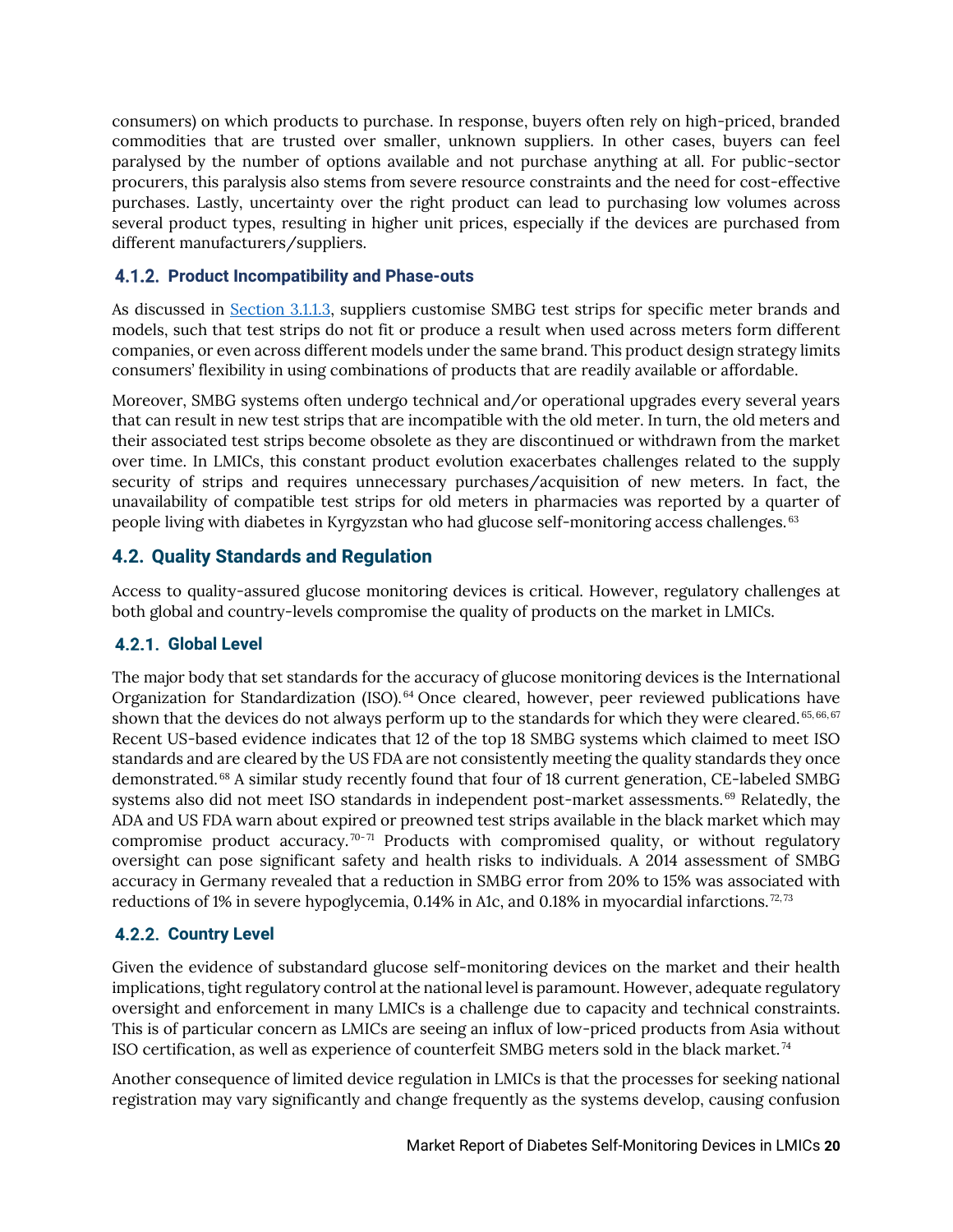and substantial resources from suppliers to keep registrations up to date. Given these challenges, product entry into LMIC markets can be delayed and inhibit the registration of products from smaller or emerging companies with resource constraints, both of which impact competition. Furthermore, while large countries or markets with known demand may offer a commercial incentive to suppliers to pursue national regulatory approval, smaller countries or markets with poor visibility into demand may not be prioritised—resulting in inequitable access.

Notably, there is limited research on the real-world accuracy of self-monitoring devices in LMICs because international standards are largely based on HIC settings and norms. According to a 2018 analysis, the upper operating temperatures of three commonly used systems ranged from 45-47℃, with manufacturers recommending storing test strips in under 30℃, non-humid environments.<sup>75</sup> These temperatures are rarely met consistently in the hot and humid climates of many LMICs, casting doubt on their accuracy.<sup>76</sup>

Additional details on the quality and regulatory challenges in the glucose self-monitoring device market are provided in the paper *Regulatory Profile for Glucose Self-Monitoring Tools, 2021*, compiled by NSF Health Science, ACCISS and FIND.

#### <span id="page-21-0"></span>**4.3. Costs and Pricing**

Given that glucose self-monitoring devices are needed throughout an individual's lifetime, their aggregated price is a key determinant of access. Unsurprisingly, high prices are overwhelmingly cited as the leading barrier to access in LMICs and are driven by several key factors.

#### <span id="page-21-1"></span>**4.3.1. Supplier Pricing Considerations**

Although visibility into the Cost of Goods Sold for SMBG and CGM systems is limited, the following statements generally apply across suppliers:

- **Research and Development (R&D) Costs:** The R&D budgets for SMBG systems have been largely amortised given that the technology has been available and relatively unchanged for decades. The R&D budgets for CGM systems, however, are potentially still significant given innovation taking place within the product class.
- **Production Costs:** Raw materials are a small percentage of the overall costs for SMBG and CGM systems per unit. When fully automated, assembly is a minor production cost, however some CGM systems still require costly manual assembly. Moreover, the high volumes of SMBG test strips and CGM sensors require significant investments in production capacity and can be a cost driver if economies of scale are not met.

To recoup R&D and production costs and to generate profits, the medical device industry generally enjoys healthy gross margins (50-80%).<sup>77</sup> Although the glucose self-monitoring market is likely to follow a similar trend, SMBG system suppliers compete on price to maintain or expand market share given the multiple SMBG suppliers. That said, suppliers' price setting is wide-ranging as it is determined by two key factors:

1. **Supplier Competition**: In LMICs, smaller suppliers, including those without ISO approval, often offer lower prices to be competitive with the larger, brand-name suppliers. Smaller suppliers' low prices are putting pricing pressure on the larger, brand-name suppliers in many LMIC markets. Relatedly, suppliers may give away their meters for free to encourage consumers to switch over to their products and encourage future sales of test strips, which is their main revenue driver. Although it may yield high gains, this approach is risky for suppliers as there is no guarantee that customers who are provided free meters will, in turn,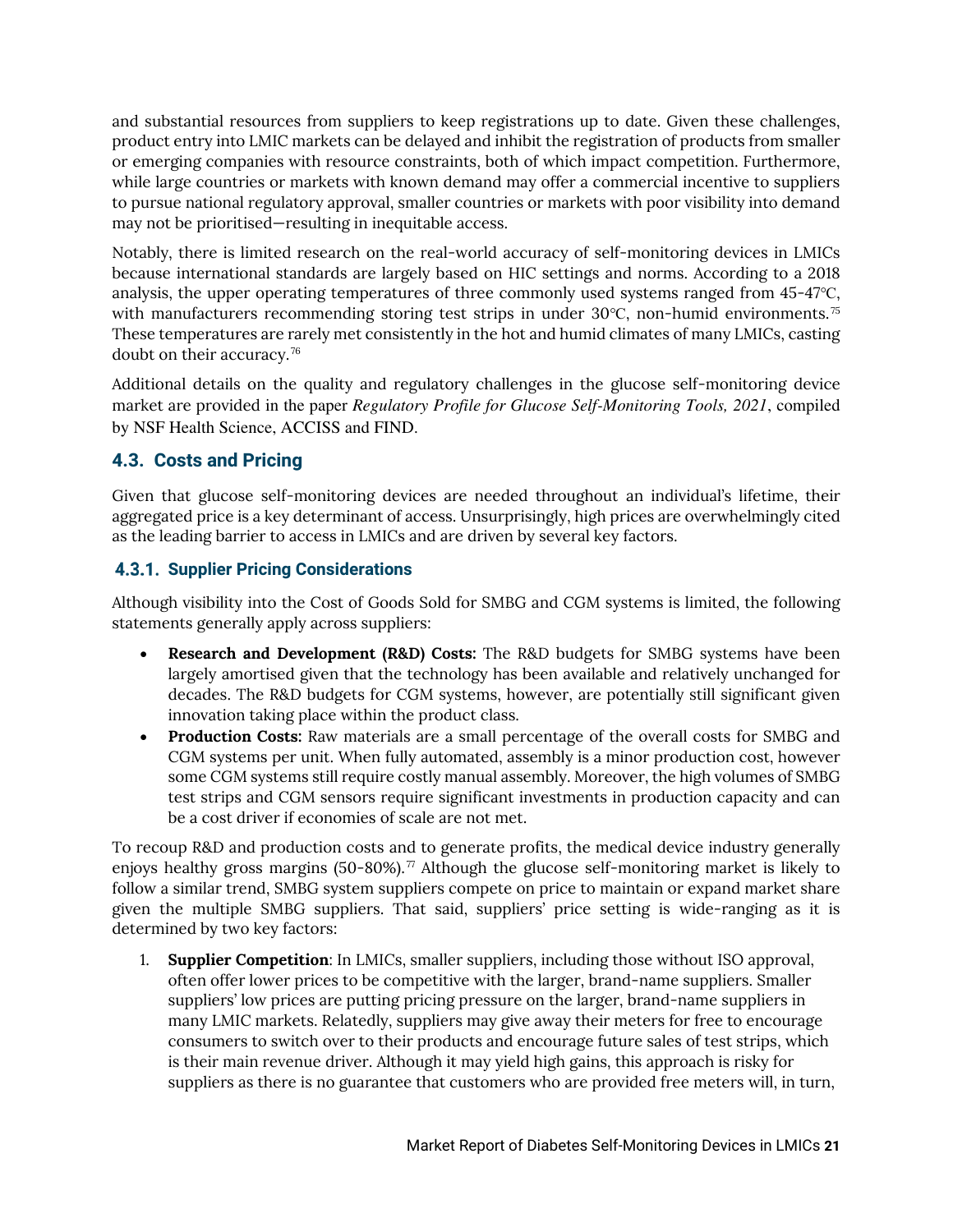continue to purchase test strips.

2. **Reimbursement Policies:** Suppliers may offer lower prices in markets in which individuals must pay for products entirely OOP, versus markets with reimbursement policies in place (i.e., government or insurance coverage of product cost). In reimbursement markets, reimbursement rates set by national authorities or private insurance companies can be influenced by suppliers, in turn influencing suppliers' pricing. Ultimately, this pricing strategy is designed to maximise sales/profits by ensuring that price-sensitive consumers can still access their products, either OOP or through a reimbursement channel.

#### <span id="page-22-0"></span>**Product Mark-Ups**

In addition to the price which companies charge for their products, glucose self-monitoring products are known to experience wide-ranging markups along the supply chain, though the exact range of markups varies by country and facility and is difficult to generalise. However, according to different experts interviewed, markups may be between 50-200 $\%$ <sup>78</sup> of the supplier's selling price, due to markups from distributors, importers, and retailers:

- **Distributor Markups:** Most LMICs are distributor-dominated markets known to have significantly higher markups than markets that operate via wholesalers or direct sales, as suppliers have limited to no control over the markups that distributors set. One way in which suppliers may try to limit distributor markups is by providing distributors with a high ratio of free meters along with test strip boxes to guarantee distributors' high margins on meter sales while ensuring competitive pricing of their product for end-users. Additionally, selling in bulk orders and reducing nodes or shipping stops in the supply chain process can further reduce distributor markups.
- Import Tariffs and Sales Tax: According to a 2019 analysis,<sup>79</sup> import duties<sup>xxviii,80</sup> for LMICs range from 0-20%. The study also reports that in low-income countries (LIC) with no import duties, sales and administrative taxes were still levied. In Tanzania, for example, the government had an 18% sales tax whereas Uganda had an 18% sales tax and 6% withholding taxes. These import duties and other taxes can significantly add to the cost of the product for the end buyer.
- **Retail Markups:** Retail markups further contribute to the unaffordability of devices in the private sector, which is the main market for glucose self-monitoring devices in LMICs. Although not a perfect comparison due to different volume orders and use cases for test strips $^{\mathrm{xxix}}$ , comparing available LMIC public and private sector pricing data can serve as a proxy for understanding price hikes in the private sector. For example, while test strip prices procured by the public sector through high volume multi-year tender processes ranged from US\$0.06-0.12/strip in South Africa, Tanzania, Ethiopia, and Brazil<sup>81</sup>, their price in private sector pharmacies can range from US\$0.23-0.88. Such drastic price differences point to the value of public sector procurement, with procurement prices passed onto people forced to pay out-of-pocket in the public sector, in achieving the cost-effective provision of devices.

#### <span id="page-22-1"></span>**4.3.3. Cost to Consumers**

xxviii Normal non-discriminatory tariff charged on imports (excludes preferential tariffs under free trade agreements and other schemes or tariffs charged inside quotas).

xxix Public sector procurement is largely for hospital-based testing (instead of self-testing) and is often for large-volume orders which can lower unit prices.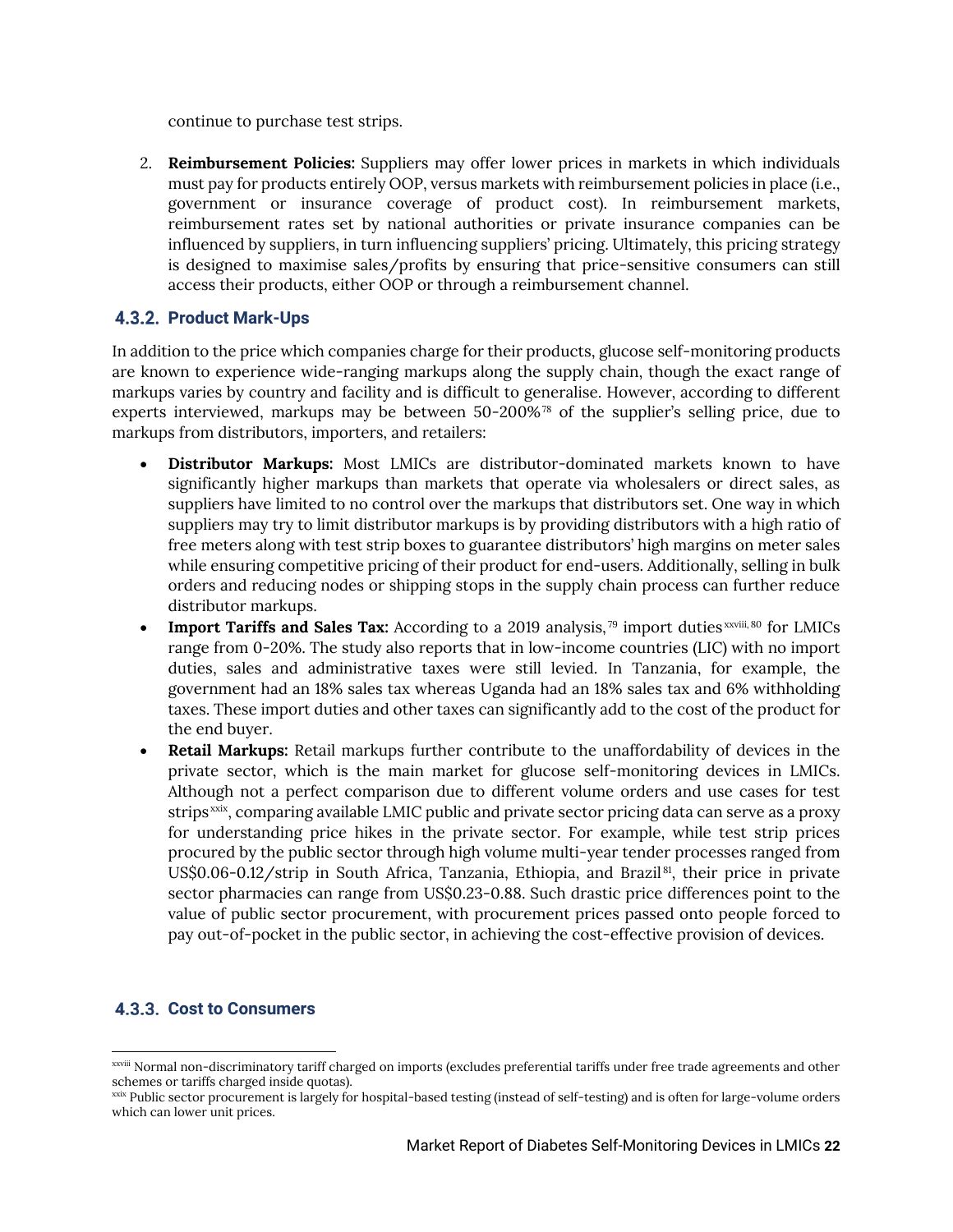The final cost to consumers is a result of suppliers' selling prices and markups and other add-on charges along the supply chain. Where available, data indicate that the cost to consumers and the resulting price per patient per year (PPPY) of glucose self-monitoring devices (including durables and consumables) is prohibitively expensive for individuals in LMICs and a primary barrier to access.

The majority of sales in LMICs take place in the private sector through retail pharmacy channels where prices are typically higher than in public sector channels.<sup>82</sup> Using the price examples in <u>Appendix C</u>, test strips alone can cost between US\$87.6-1,285/year assuming an individual uses four test strips/day. For many, this is simply unaffordable.

The high price and recurring need for glucose self-monitoring commodities frequently result in glucose self-monitoring being more expensive than insulin, $^{83}$  and often the largest diabetes-related cost to lower-income households with people on insulin. For example, 2020 data from Mali indicate that a monthly supply of insulin (2 vials of 10ml 100IU/ml human insulin) costs individuals \$18-20, compared to \$36 for a modest monthly supply of test strips (2 test strips/day).<sup>84</sup> A survey in Tanzania in 2019 also found test strips were less affordable than insulin. In the public sector, two vials of insulin and 60 test strips cost \$12 and \$19 respectively, while private sector prices were \$16 and \$21 respectively.  $^{85}$ 

An overview of product price estimates and PPPY estimates can be found in [Appendix C.](#page-32-1)

#### <span id="page-23-0"></span>**4.4. Financing for Product Procurement and Purchase**

Given the high price of devices, financing is a critical driver of access. Glucose self-monitoring devices can either be purchased through private/public health insurance, given freely to users, or paid by individuals through OOP expenditure. However, a lack of adequate and consistent financing for glucose self-monitoring devices at global, national, and individual levels poses a major barrier to access in LMICs.

#### <span id="page-23-1"></span>**4.4.1. Donor Funding**

There are no bilateral donors prioritising diabetes at a scale seen for infectious diseases. Most donor funding, therefore, comes from independent non-governmental organisations (NGOs) and major suppliers' Corporate Social Responsibility (CSR) initiatives. Life for a Child, for example, receives inkind support from suppliers and some donor funds to procure meters and test strips for LMICs for children and young adults with type 1 diabetes. $^{86}$  The lack of centralised donor funding has left LMIC  $\,$ governments to finance procurement on their own—resulting in low-volume orders without substantial price discounts or no procurement at all.

#### <span id="page-23-2"></span>**Public Sector Financing**

Although many LMIC governments consider diabetes a priority NCD due to its disease burden, public sector financing for NCDs is generally low. Even within diabetes, glucose self-monitoring is usually a low priority when compared to diabetes management products, such as insulin and oral therapies.

#### **Public Sector Procurement of Devices**

Centralised and effective procurement of diabetes commodities and devices comes with an opportunity to achieve low product prices, based on volume efficiencies—enabling access to these commodities through the public sector. New Zealand, for example, has lowered test strip prices through a nation-wide tender (\$0.17/strip in 2016) due to the government's high volume public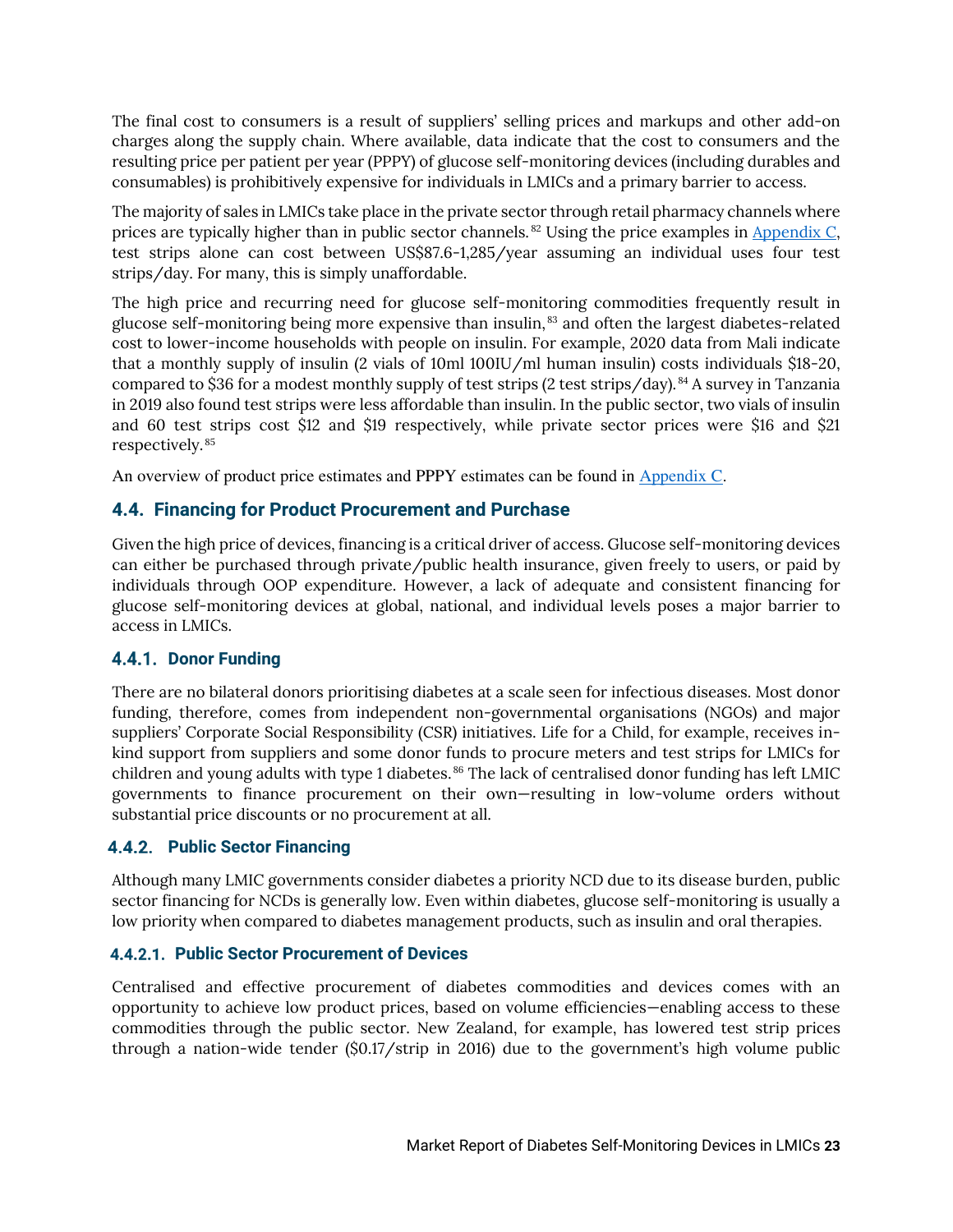procurement  $\frac{1}{2}$  and corresponding test strip subsidies.  $\frac{1}{2}$  In LMICs, public procurement is often limited for SMBG systems and virtually non-existent for CGM systems. Where examples of public procurement in LMICs do exist, procurement has typically occurred at the sub-national level where it is fragmented and sporadic, limiting the possibility of volume efficiencies. In Indonesia, for example, each hospital, including those at primary and referral levels, has its own procurement body and cycle for glucose monitoring tests $\frac{x}{x}$ —all of which are highly varied. However, some countries, such as Brazil, have achieved good prices in high-volume tenders (\$0.10/strip in 2020 for 17.5M test strips) $^{\rm 88}$ showing that lower prices can be achieved with centralised and/or large-scale procurement.

Fragmented procurement constrains access to glucose self-monitoring products in the public sector and leaves individuals to seek access in the private sector where costs are higher.

#### **National Health Insurance (NHI)**

Countries in which NHI programs partially or fully reimburse glucose self-monitoring products enable individuals to access self-monitoring products at little or no cost. Although common in HICs, $^{\rm 89}$  public reimbursement in LMICs is uncommon and limited in scope for SMBG systems, and nonexistent for CGM systems. For example, in Kyrgyzstan, 50% of the cost of test strips purchased in private pharmacies<sup>xxxii</sup> is reimbursed for insured individuals via the public sector's mandatory health insurance, $x^{\text{xxiii}}$  which covers 75% of the total population.<sup>90</sup> However, the standard test strip allocation is 200 strips per patient per year—or about 7% of the ADA's recommended testing frequency for insulin-requiring individuals.<sup>91,92</sup> Furthermore, many people living with diabetes do not know about these entitlements, leading to low coverage levels.  $^{93}$ 

Even when LMIC governments do prioritise diabetes in their NHI schemes, they may prioritise other diabetes commodities. For example, Vietnam and Kyrgyzstan cover the cost of diabetes medications in NHI, but not, or at limited level, glucose self-monitoring devices.

#### **4.4.2.3. State-Provided Care**

<span id="page-24-0"></span>A few LMICs use public healthcare budgets to purchase and distribute glucose self-monitoring devices (namely test strips) to individuals for free or at a reduced cost as illustrated in [Figure 2.](#page-24-0) South Africa, which provides free healthcare to over 84% of the population, is one of the few countries where SMBG commodities are purchased by the state. Even with this commitment, however, people living with diabetes only receive ~25 test strips/month  $^\mathrm{xxxi}$  and are not guaranteed the provision of a meter.  $^\mathrm{94}$ Such low levels of glucose self-monitoring provision are inadequate for proper diabetes management.

xxx According to Klatman et. al., IQVIA recorded 60 million test strips purchased by New Zealand in 2016.

xxxi Glucose self-monitoring tests procured publicly in Indonesia are for primary health facility screening, not take-home use for people living with diabetes.

xxxii Nearly all the pharmacies in Kyrgyzstan are private.

xxxiii Although Kyrgyzstan's NHI does cover individuals' diagnosis and treatment costs (including insulin and syringes), meters are not covered.

xxxiv The ADA recommends 180-300 strips/month (6-10 strips/day) for people living with type 1 diabetes.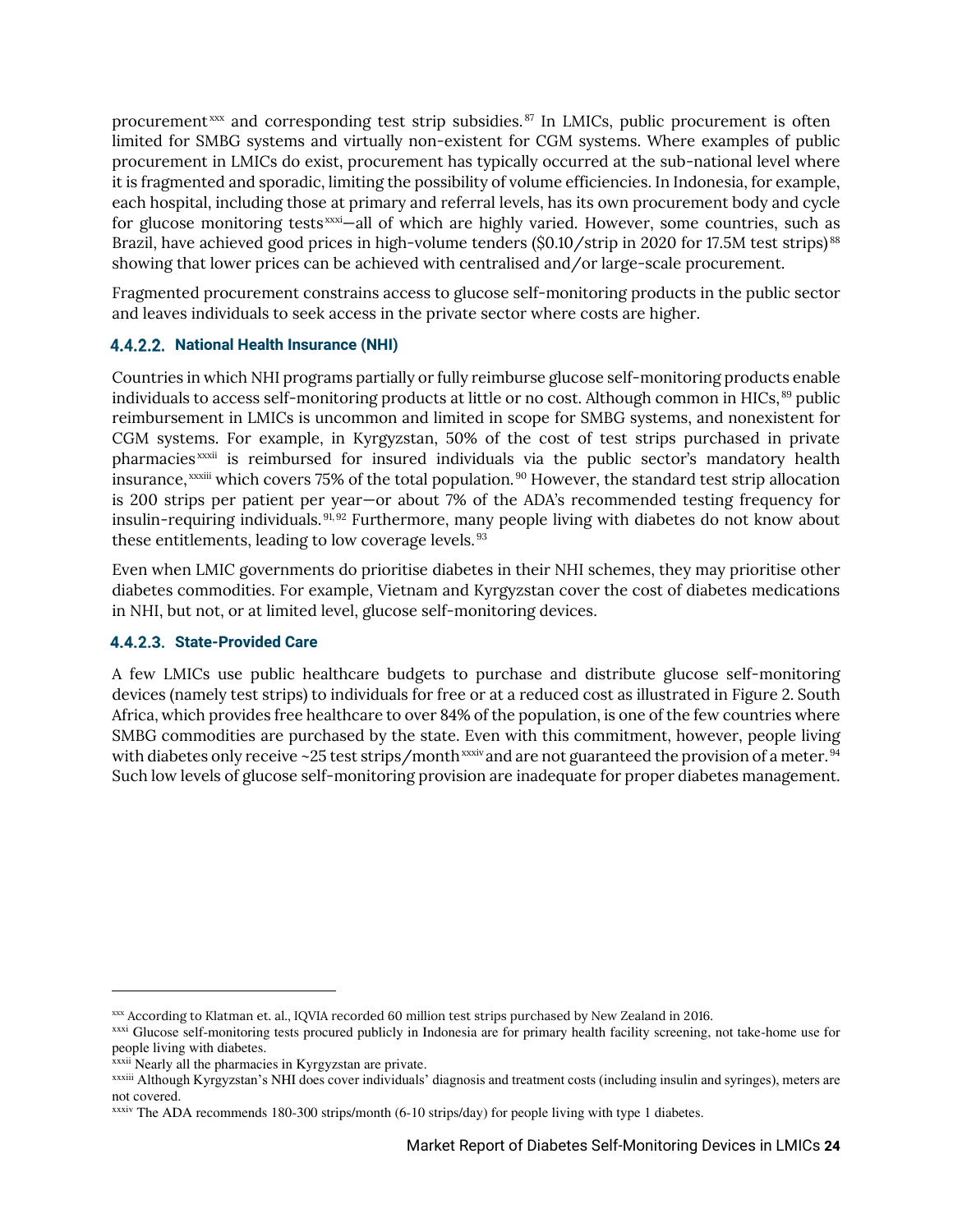

Figure 2. Full provision by governments of 2+ blood glucose test strips per day for children <15 years  $^{95}$ 

To expand market presence in LMICs without public financing options, suppliers often advocate for governments to finance the provision of glucose self-monitoring devices by demonstrating the clinical efficacy of their products and conducting health economic modeling and cost-benefit analyses to demonstrate value. However, the impact of such advocacy is limited as governments are often unwilling to make budgetary considerations based on the advice of an interested party.

#### <span id="page-25-0"></span>**Private Sector Reimbursement**

Because of limited public insurance reimbursement in LMICs, sufficient access to self-monitoring devices and consumables is limited to populations that have greater purchasing power and can afford private sector insurance. For example, in 2021, a private insurance company in South Africa, Discovery, began offering CGM reimbursement for people living with type 1 diabetes.<sup>96</sup> However, this reimbursement was only possible due to the low number of people with diabetes qualifying for CGM and the high premiums afforded by privately insured patients in South Africa.

#### <span id="page-25-1"></span>**Out-of-Pocket Expenditure**

Most LMICs are markets in which individuals pay entirely OOP because coverage is not guaranteed by the public sector or private insurance. In Vietnam, for example, while oral antidiabetic medicines and insulin are covered in the NHI scheme, glucose self-monitoring products are not covered. Using local pricing information $9^7$  and expected usage frequency (see  $\Delta$ ppendix  $\Delta$ ), glucose self-monitoring can cost between \$700-800/year, $xxxv$  which is unaffordable to many, requiring individuals to choose between life-saving care and financial stability. $^{98}$  At times, individuals get their glucose levels tested at retail pharmacies where service charges can be high.<sup>xxxvi</sup> While this mitigates the upfront investment in a meter, the approach is cost-prohibitive and inconvenient if one was to test at the recommended frequency.<sup>99</sup>

Ultimately, limited public reimbursement and variable private sector reimbursement in LMICs lead to severe access inequities and health disparities among countries and individuals depending on their purchasing power.

xxxv Meters in Vietnam cost \$26-74; test strips are \$0.4-0.6 USD each. Assuming 4 tests per day, this sums to US\$700-800/year. xxxvi Anecdotal evidence suggests that prices can be as high as US\$1 per test conducted using test strips.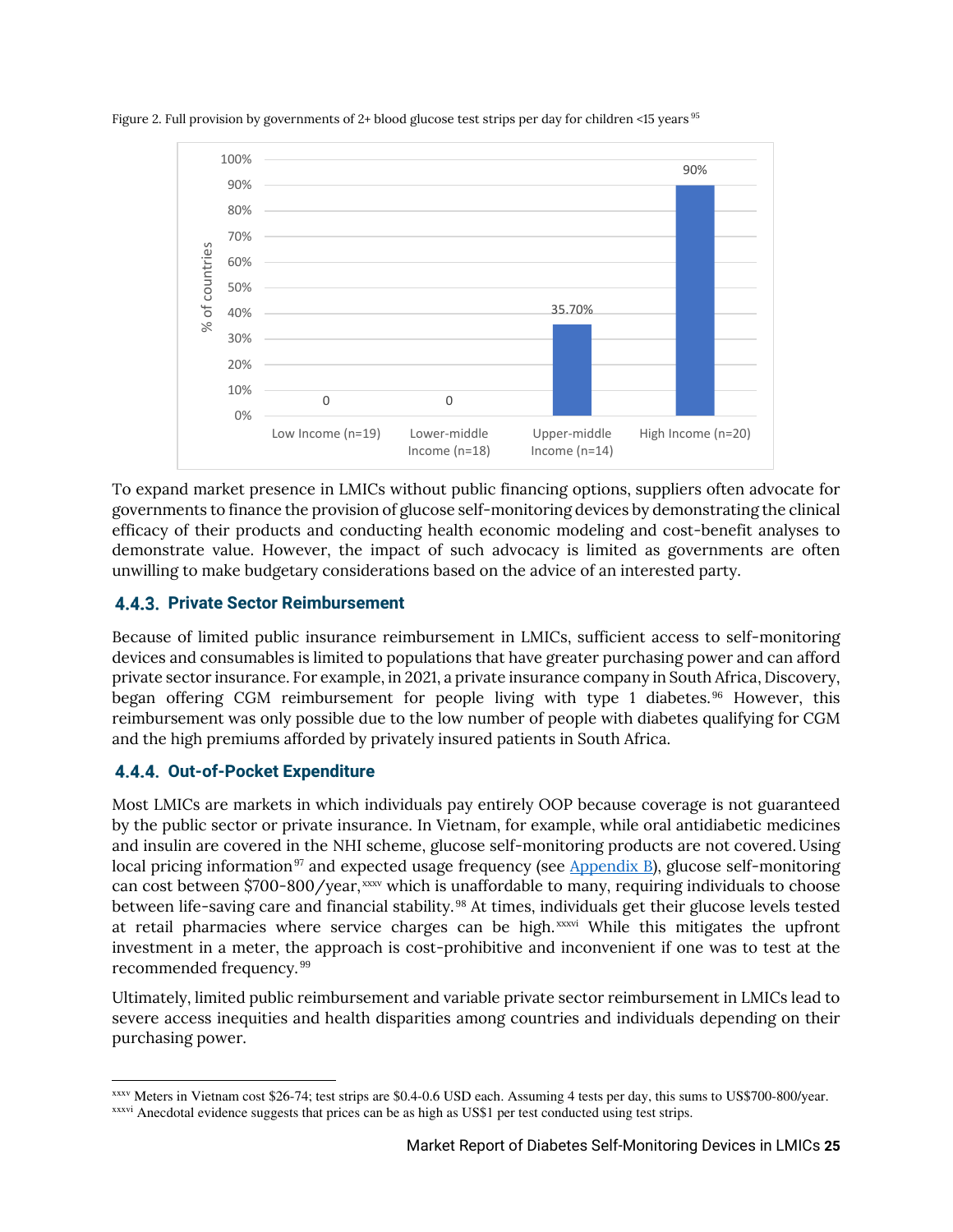#### <span id="page-26-0"></span>**4.5. Distribution & Supply Chain**

A robust supply chain is critical for suppliers to reliably meet recurring demand of glucose selfmonitoring products, especially the frequently replaced consumables. Because most sales for selfmonitoring devices in LMICs are through private pharmacies, as opposed to the smaller-numbered public health facilities, suppliers either establish their own distribution network or seek out partnerships to distribute their products to consumers. Typically, suppliers pursue distribution partners in LMICs as they enable suppliers to (i) respond to demand in existing and new markets without assuming substantial legal or financial risk, and (ii) in some cases, meet government requirements of either utilising a local distributor or setting up a local subsidiary. However, in smaller or emerging markets, suppliers often struggle to identify distributors that meet company standards.<sup>xxxvii</sup> This factor is a frequently cited challenge to establishing SMBG markets in LMICs. While larger suppliers can afford to establish their own distribution affiliates, smaller suppliers without as many resources are left to pursue distribution partnerships with potentially sub-optimal partners. This challenge is acutely felt in smaller LMIC markets with limited glucose self-monitoring device presence, inhibiting consumers' secure and sustainable access to glucose self-monitoring devices.

#### <span id="page-26-1"></span>**4.6. Provision of Care**

Even if glucose self-monitoring devices are on the market and affordable, there are several barriers associated with the ability to receive diabetes care and use devices properly.

#### <span id="page-26-2"></span>**Clinical Guidelines**

Clinical guidelines in some LMICs fail to optimally enable access to glucose self-monitoring, in two ways. First, due to resource constraints or other reasons, treatment guidelines do not always recommend glucose self-monitoring, or they recommend lower-frequency testing than the ADA guidelines. For example, in Vietnam, the National Diabetes Diagnosis and Treatment Guidelines do not recommend glucose self-monitoring for people living with type 2 diabetes, who are instead recommended to visit health facilities every four weeks for a check-up, blood sugar testing, and takehome treatment. Additionally, regional guidelines from the Latin American Diabetes Association  $(ALAD)^{100}$  recommend testing three times per day for people on insulin-intensive regimens $x_{\text{axwili}}$ —far below the ADA's recommended six to 10 times perday.

Second, even if glucose self-monitoring is recommended in national guidelines, it may not be fully implemented. For example, despite South Africa's recommendations on relatively frequent selfmonitoring for insulin-requiring individuals, $x$  a 2019 study found that national diabetes guidelines were not known or available in all primary care centers in one district. $^{101}$ 

The lack of guideline harmonisation and effective communication/implementation, therefore, compromise access to glucose self-monitoring for people living with diabetes in LMICs.

#### <span id="page-26-3"></span>**4.6.2. Service Delivery**

Diabetes management is lifelong and requires intentional actions to be properly managed, not to mention a continuous supply of insulin, oral anti-diabetes medicines, and glucose self-monitoring

xxxvii Many large suppliers often have strict policies on distributor compliance. Some examples of distributor compliance include: invoice generation process, tracking adverse events and bad batches, anti-corruption and anti-bribery policies.

xxxviii The ALAD also recommends testing 2-3 times/week for patients on non-intensive insulin regimens, which the ADA does not provide clear guidance on apart from suggesting frequent testing.

xxxix South Africa's guidelines recommend that most individuals test 3-5 times/week, while people on insulin-intensive regimens should test >3 times/day, and people on non-intensive insulin regimens should test 2 times/day.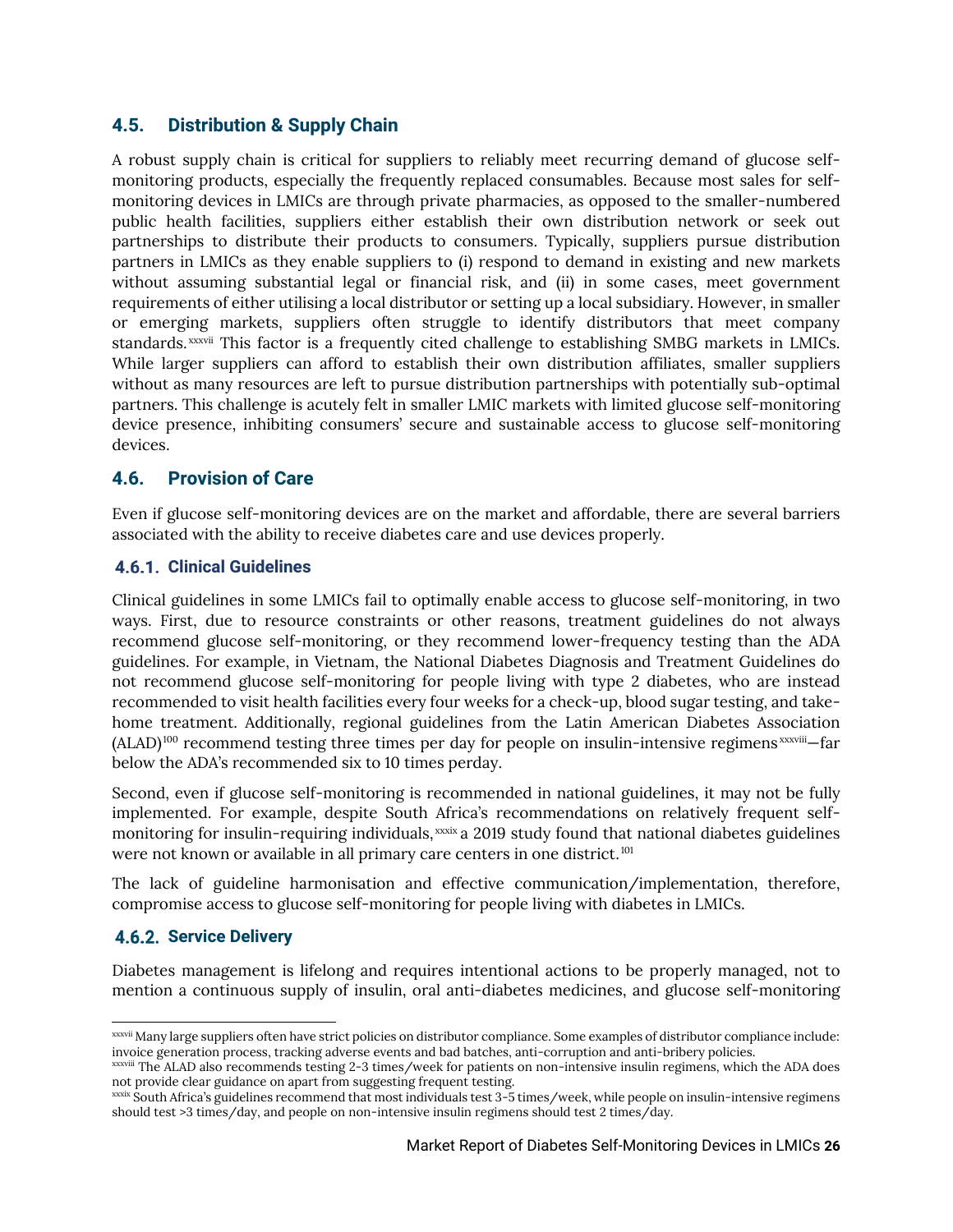devices. In most LMICs, there are three main barriers to diabetes-related health care service delivery generally, and glucose self-monitoring provision and support specifically:

- 1. **Shortage of health care workers (HCWs) trained in diabetes management:** This results in inadequate screening and support to diagnosed individuals on properly managing their condition.<sup>102</sup> Specifically, training HCWs in precise titration of insulin is a major challenge to ensuring people receive effective diabetes management. $^{\rm 103}$
- 2. **Limited patient education and support on glucose monitoring:** In addition to the overall low levels of diabetes awareness, care-seeking, and treatment adherence,  $^{104}$  limited education on the value and proper use of glucose self-monitoring devices poses further challenges.<sup>105</sup> For example, the fear of finger pricking $^{106}$  and high rates of illiteracy that inhibit individuals from accurately interpreting glucose readings $^{107}$  have often been cited as key barriers for SMBG system use. For CGMs, the lack of awareness of the product class and the perceived difficulty in using this system have been cited as barriers to adoption. $^{108}\,$
- **3. Poor availability of glucose testing in health facilities:** As [Figure 3](#page-27-0) illustrates, the availability of glucose testing is poor even at health facilities in LICs. This means people living with diabetes are not guaranteed access to glucose testing at home or even in health facilities.



<span id="page-27-0"></span>Figure 3. Availability of glucose testing at public primary healthcare facilities  $^{109}$ 

To improve the provision of glucose self-monitoring devices in LMICs, suppliers may create parallel service delivery channels. For example, suppliers often work with NGOs and/or collaborate with CSR initiatives of the three largest $xI$  insulin providers to donate test strips and meters for free to either patients or physicians in countries where there is limited public procurement. While they alleviate short-term access concerns, donation campaigns are not sustainable solutions to access challenges as individuals do not have replacement test strips in case donation programs are discontinued. Suppliers may also work with governments to provide HCW training to strengthen diabetes healthcare services, including glucose self-monitoring sensitisation. Alternatively, suppliers may establish their service delivery channels through in-country customer service networks and directto-consumer campaigns, sometimes in partnership with national diabetes associations.

xl The large insulin providers are Novo Nordisk, Eli Lilly, and Sanofi.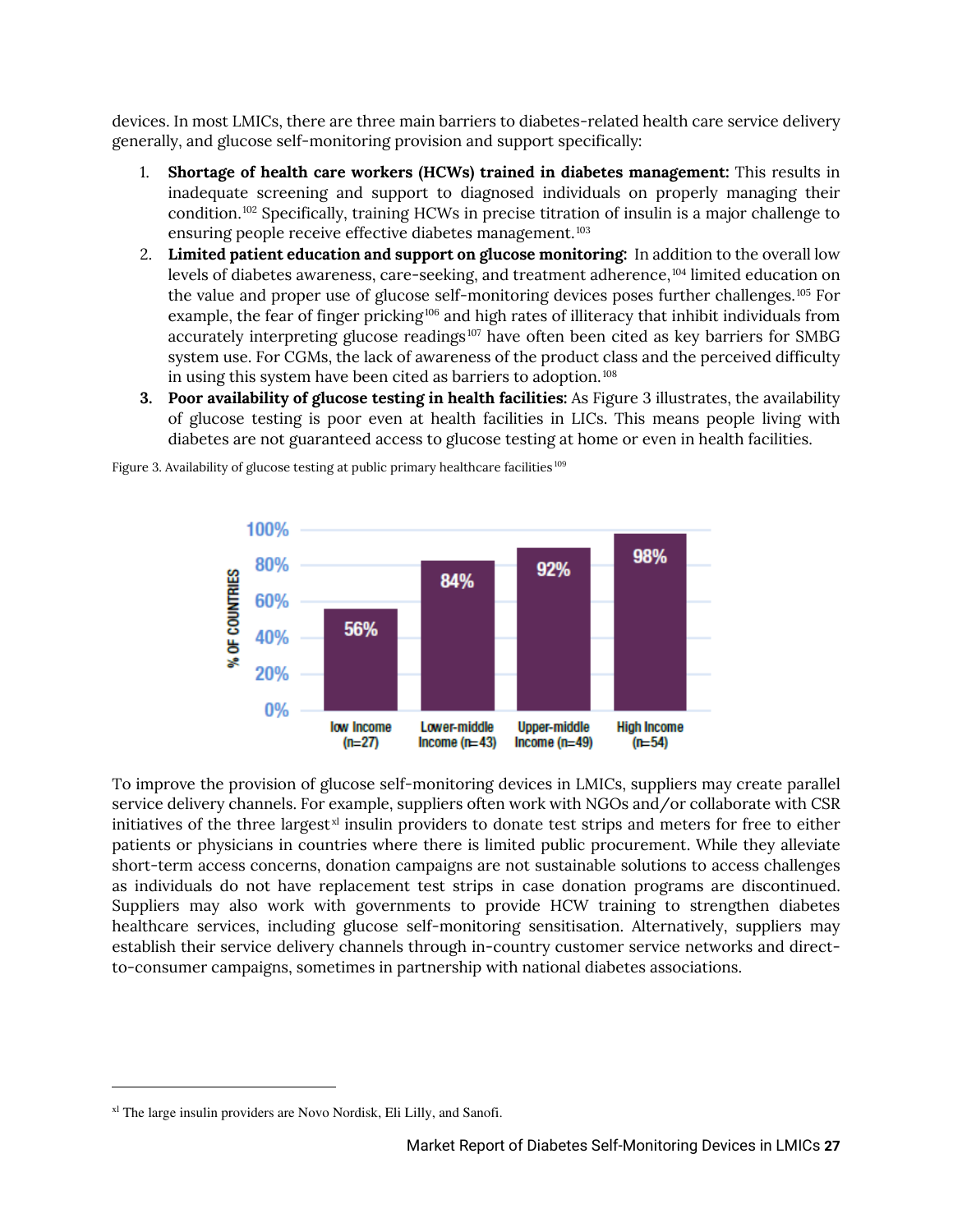# <span id="page-28-0"></span>**5. FUTURE MARKET TRENDS IN LMICS**

#### <span id="page-28-1"></span>**5.1. Market Growth**

Expected to account for 83% of people living with diabetes worldwide (588 million people) by 2045, LMICs are increasingly important markets for glucose self-monitoring devices. $^\mathrm{110}$  Furthermore, the largest increase in diabetes prevalence will take place in economies that are moving from low-income to middle-income status. $x^{ki, 111}$  As such, middle-income countries (MIC), particularly those with large populations, are likely to be become key drivers of market growth. LMICs' market size will, however, be dependent on health systems' ability to diagnose people living with diabetes and link them to lifelong care. Currently, under-diagnosis is common in many LMICs, particularly in the Sub-Saharan Africa (SSA) region, where about  $60\%$  of diabetes cases are undiagnosed.<sup>112</sup>

#### **5.2. Financing Diabetes Programs**

Because of the growing burden of diabetes described above, LMICs are increasingly seeking ways to include diabetes within their NHI or general NCD benefit packages. However, in order to do so, they will need to identify new financing options to ensure that diabetes programs do not put significant burden on government health budgets or undermine the sustainability of their Universal Health Coverage (UHC) goals.<sup>113</sup>

#### <span id="page-28-2"></span>**5.3. Technological Trends**

Although LMIC markets often benefit from technological advancements later than HICs, suppliers anticipate that LMIC markets for insulin-requiring people living with diabetes will switch to CGM products in the near term (five to 10 years)—especially in reimbursement markets.  $^{114}$  This anticipated shift is due to the emerging evidence of clinical advantages of CGM over SMBG, and the ability to assess "time in range," the anticipated price reductions in CGM, and the burden alleviation for individuals who require frequent glucose testing. $^{115}$  CGM systems that are integrated with automated treatment delivery systems (i.e., insulin pumps) can offer additional benefits as individuals do not have to manually adjust insulin dosages based on CGM readings and are therefore may likely gradually penetrate LMIC markets. However, widespread and equitable access to these devices will be contingent upon LMICs' health financing and UHC implementation, as discussed above.

xli International Diabetes Federation estimates that approximately 84% of all people living with diabetes (total: 700 million) will reside in LMICs in 2045. This is an increase from 79% in 2019.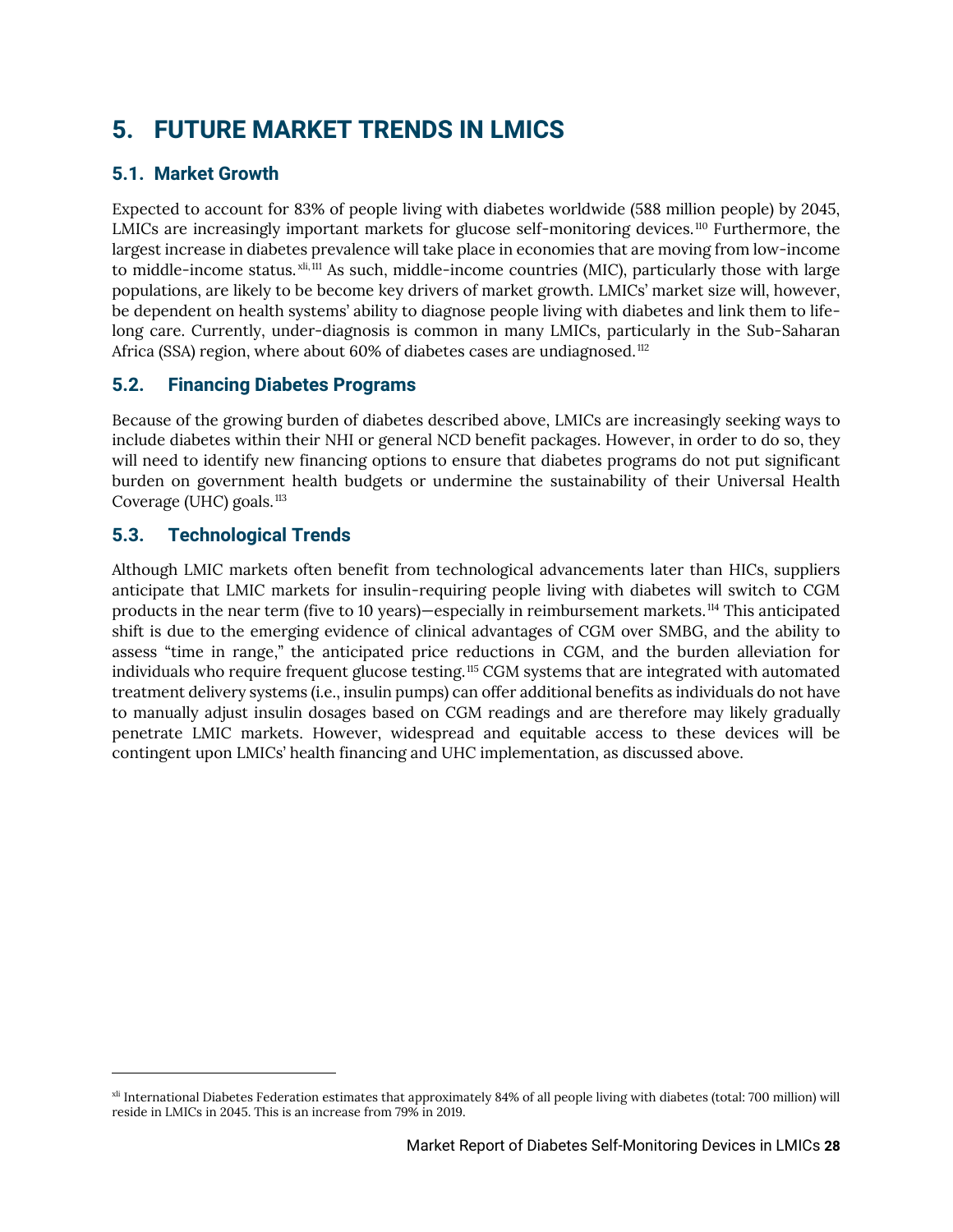# <span id="page-29-0"></span>**6. PROPOSED INTERVENTIONS**

This report highlighted various key barriers to access to glucose self-monitoring devices in LMICs, which manifest at multiple levels:  $^{116}$ 

- **International Level:** Lack of donor funding, lack of optimal/target product profile for LMICs, and high-priced products (especially consumables).
- **National Level:** Limited public health budgets for glucose self-monitoring device procurement and provision, weak diabetes services and programs, limited visibility into demand, inadequate regulatory oversight, and high product markups (distributor, customs/import, and retail) and other charges (sales taxes).
- **Individual Level.** High OOP expenditure, and limited education and support for diabetes management.

Given these complexities, there is no silver bullet to address all access issues in LMICs. However, collaborative efforts from LMIC governments, donors, manufacturers/suppliers, and implementing partners can significantly improve access to glucose self-monitoring through the following interventions:

- **1. Bilateral Donor Support:** Bilateral donor support is crucial to catalyse financing and action for the recommendations listed, particularly in the context of the COVID-19 pandemic, which has required dramatic shifts in resources from NCDs to infectious disease programs in already financially constrained LMICs.
- **2. Target Product Profile Development:** Alignment on the ideal product profile is needed to ensure the availability and affordability of the optimal product for people living with diabetes, including potentially developing new technologies to better serve LMIC needs. In the shorterterm, the planned SMBG WHO Pre-Qualification (PQ) process will be an important step in identifying existing product(s) that meet quality standards $^{117}$  for LMIC settings, particularly those with constrained national regulatory oversight. WHO PQ can facilitate market consolidation to select product(s) that meet key quality and regulatory standards, enabling higher volume manufacturing/procurement orders and unlocking lower prices.
- **3. Market Transparency Improvement**: Further efforts to mitigate the general lack of transparency in this market can improve competitive pricing, procurement, and quality control. Examples of activities to improve market transparency include, but are not limited to: (a) establishing a virtual marketplace; (b) quoting prices in public catalogs, such as those of UNICEF Supply Division; (c) publishing public procurement outcomes; (d) conducting and publishing findings from routine quality and accuracy testing of devices in LMICs; (e) routine national monitoring of availability in facilities, prices to individuals and affordability. Lastly, creating better visibility on potential demand volumes from LMICs may constitute an incentive for suppliers to enter LMICs and improve their product proposition for these markets.
- **4. Access Price Agreements:** Price agreements like those seen in established disease programs of HIV, TB, Malaria, or Vaccines can drive the glucose self-monitoring market to one that is low-margin, high-volume while still ensuring profitability and sustainability for manufacturers and distributors. Relatedly, governments can waive import taxes and set price ceilings in retail pharmacies to limit markups and ensure affordability for end-users.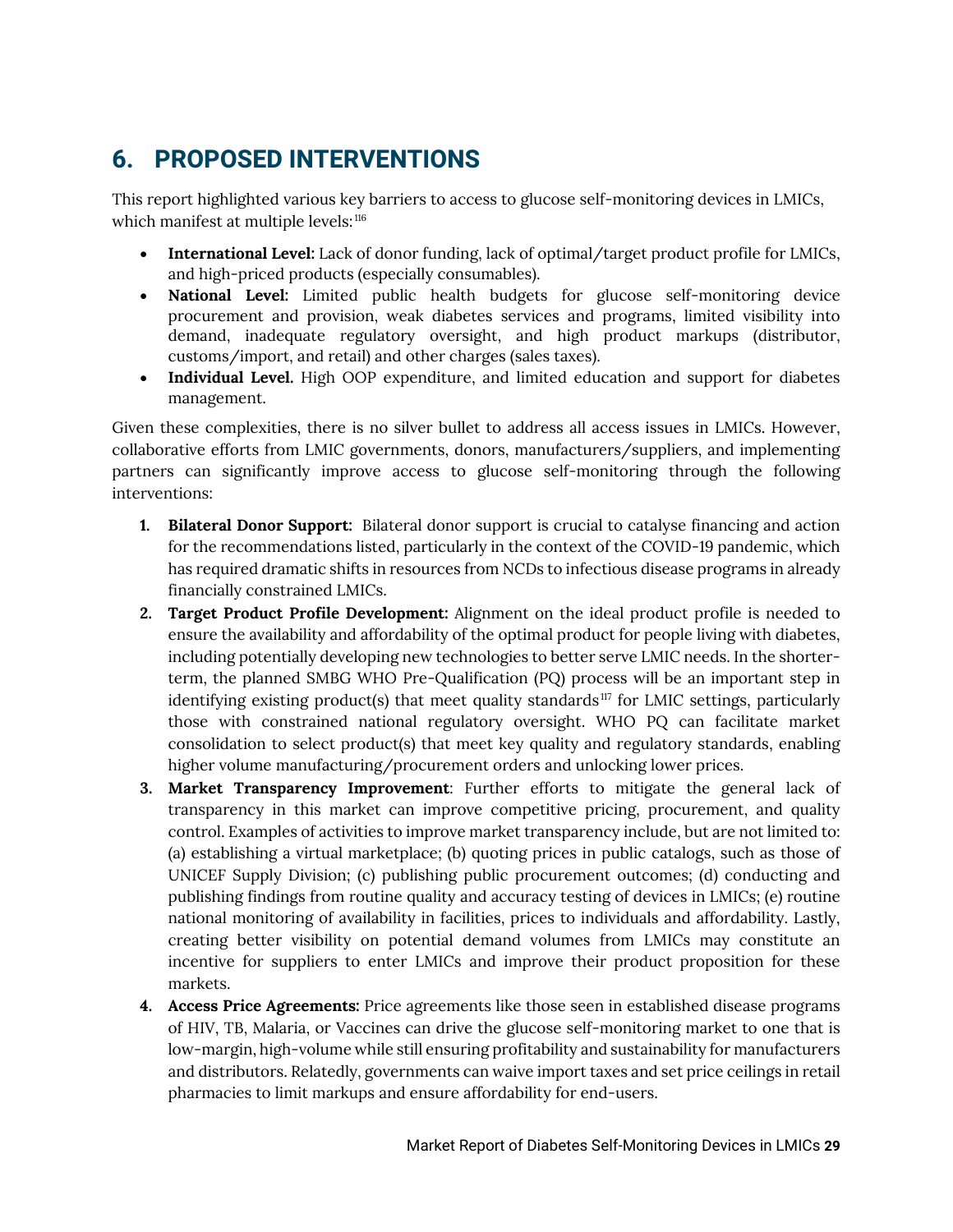- **5. Alternative Procurement Channels:** Coordinated procurement across multiple LMICs can pool volumes and increase buying power, unlocking lower prices from suppliers. Additionally, levering existing international procurement platforms (e.g., UNICEF, Global Fund) can streamline procurement and yield cost savings along the supply chain.
- **6. Glucose Self-Monitoring Device Inclusion in NHI**: Given LICs' severe resource constraints, this intervention is likely to be most feasible for MICs with more substantial health budgets. The inclusion of glucose self-monitoring in NHI can address one of the major roadblocks of poor reimbursement by governments and subsequently, high OOP for people living with diabetes.
- **7. Diabetes Service Delivery Strengthening:** Greater diabetes prioritisation and resource allocation from LMIC governments and donors is needed to improve broader diabetes care systems—including screening and diagnosis, treatment, health care workforce, and individual awareness and education. Such efforts not only improve health outcomes but also increase the demand for glucose self-monitoring devices and can support volume efficiencies.
- **8. Additional Research:** There remain notable evidence gaps that are key to achieving these recommendations and broader market transparency and improvement. Key research gaps include price sensitivity of LMIC buyers (including governments and individuals); countryspecific cost-effectiveness analyses of SMBG and CGM products; need and demand forecasting in LMICs; and context-specific SMBG and CGM system efficacy and uptake/adherence challenges.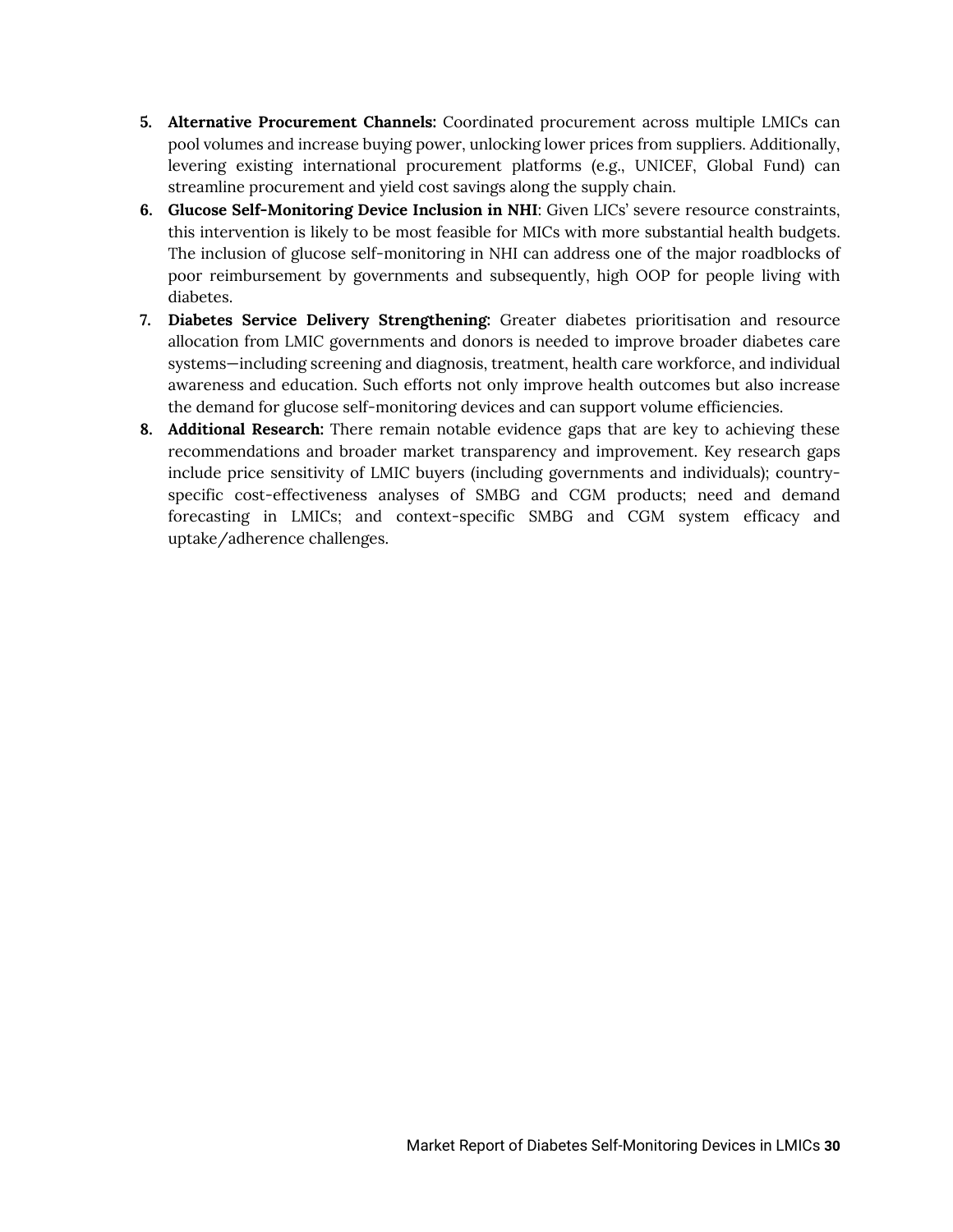# <span id="page-31-0"></span>**7. APPENDIX**

### <span id="page-31-1"></span>**7.1.Appendix A: Countries Covered by IQVIA**

Countries included in the IQVIA regional data $^{118}$ 

| <b>Asia Pacific (APAC)</b>                                                                                                                                                                                                                                                    | <b>Africa</b>                                                                                                                                                                                                                         | <b>North America (NA)</b>                  |
|-------------------------------------------------------------------------------------------------------------------------------------------------------------------------------------------------------------------------------------------------------------------------------|---------------------------------------------------------------------------------------------------------------------------------------------------------------------------------------------------------------------------------------|--------------------------------------------|
| Taiwan<br>1.<br>2.<br>China<br>3.<br>South Korea<br>4.<br>Australia<br>5.<br>Philippines<br>6.<br>Singapore<br>7.<br>Hong Kong<br>8.<br>Malaysia<br>9. Indonesia<br>10. Thailand<br>11. Vietnam<br>12. India<br>13. Pakistan<br>14. Bangladesh<br>15. Kazakhstan<br>16. Japan | 33. Egypt<br>34. South Africa<br>35. Algeria<br>36. Morocco<br>37. Angola<br>38. Sudan<br>39. Ethiopia<br>40. Kenya<br>41. Tanzania<br>42. Tunisia<br>43. Ghana<br>44. Nigeria<br>45. Uganda                                          | 70. United States of America<br>71. Canada |
| <b>Eastern Europe</b>                                                                                                                                                                                                                                                         | <b>Western Europe (WE)</b>                                                                                                                                                                                                            |                                            |
| 17. Turkey<br>18. Poland<br>19. Czechia<br>20. Slovakia<br>21. Hungary<br>22. Romania<br>23. Russia<br>24. Ukraine<br>25. Belarus                                                                                                                                             | 46. Germany<br>47. France<br>48. Italy<br>49. Spain<br>50. Belgium<br>51. Austria<br>52. Netherlands<br>53. Portugal<br>54. Finland<br>55. Greece<br>56. Sweden<br>57. Denmark<br>58. Norway<br>59. United Kingdom<br>60. Switzerland |                                            |
| <b>Middle East</b><br>26. Israel                                                                                                                                                                                                                                              | <b>Latin America (LATAM)</b><br>61. Brazil                                                                                                                                                                                            |                                            |
| 27. Saudi Arabia<br>28. United Arab Emirates<br>29. Iran<br>30. Iraq<br>31. Qatar<br>32. Kuwait                                                                                                                                                                               | 62. Argentina<br>63. Mexico<br>64. Peru<br>65. Colombia<br>66. Chile<br>67. Venezuela<br>68. Ecuador<br>69. Dominican Republic                                                                                                        |                                            |

Market Report of Diabetes Self-Monitoring Devices in LMICs **31**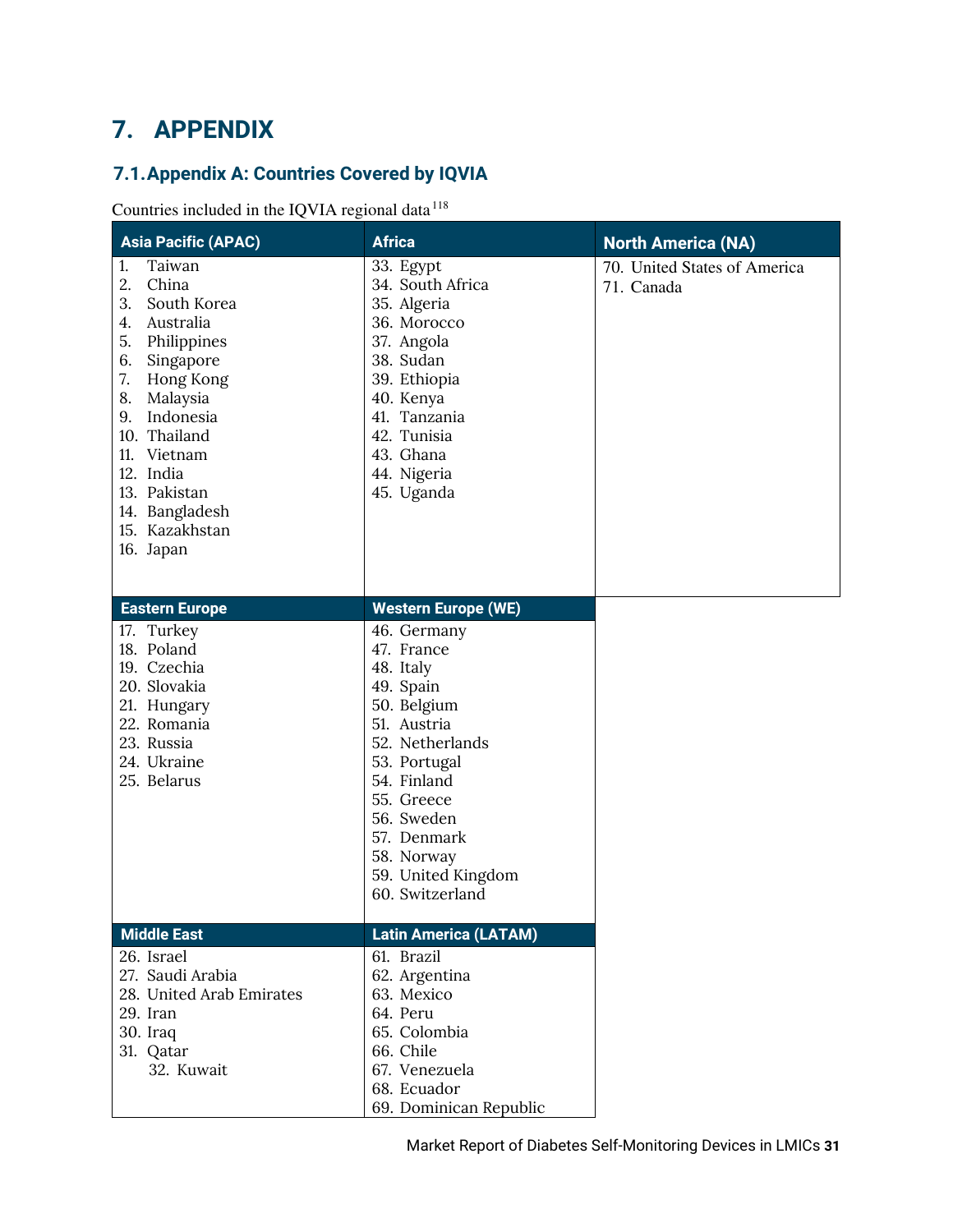#### <span id="page-32-0"></span>**7.2. APPENDIX B: ASSUMPTIONS**

In HICs, we assume that product usage follows the guidelines set forth by the American Diabetes Association (Table 4). In LMICs, however, limited availability and affordability of glucose selfmonitoring commodities result in less frequent testing and product replacement. The frequencies listed in [Table](#page-32-2) 4 are not target testing frequencies for people living with diabetes in LMICs, but rather approximations of current product usage in LMICs based on expert opinion and operational experience.

|                           |                                                          | <b>HICs</b>                                            | <b>LMICs</b>                                             |                                              |  |
|---------------------------|----------------------------------------------------------|--------------------------------------------------------|----------------------------------------------------------|----------------------------------------------|--|
| <b>Product Type</b>       | <b>Requiring</b><br><b>Insulin</b><br><b>Individuals</b> | Non-Insulin-<br><b>Requiring</b><br><b>Individuals</b> | <b>Requiring</b><br><b>Insulin</b><br><b>Individuals</b> | Non-Insulin-<br><b>Requiring Individuals</b> |  |
| Standard                  |                                                          |                                                        |                                                          |                                              |  |
| Glucose Meter             | Every 5 years                                            | Every 5 years                                          | Every 2 years*                                           | Every 2 years*                               |  |
| <b>Test Strips</b>        | 6-10 times/day<br>(average: 8)                           | 0.5 times/day                                          | 4 times/day                                              | 0.5 times/day                                |  |
| Lancets                   | 4-5 times/day                                            | 0.5 times/day                                          | 2 times/day                                              | 0.5 times/day                                |  |
| Transmitter<br>(CGM) xlii | Every 3 months                                           | Not Required                                           | Every 3-6 months                                         | Not Required                                 |  |
| Sensor (CGM)              | Every 10-14 days                                         | Not Required                                           | Every 10-14 days                                         | Not Required                                 |  |

<span id="page-32-2"></span>

| Table 4. Replacement Frequency for Glucose Self-Monitoring Commodities in HICs and LMICs |
|------------------------------------------------------------------------------------------|
|------------------------------------------------------------------------------------------|

<span id="page-32-1"></span>\*SMBG meter replacement frequency in LMICs is more often than that in HICs given that meters in LMICs are often replaced once their batteries die, unlike in HICs where it is more common to simply replace the batteries.

**xlii** Most CGM models have independent transmitters while Abbot's FreeStyle Libre, only has a sensor (with an in-built transmitter) and receiver.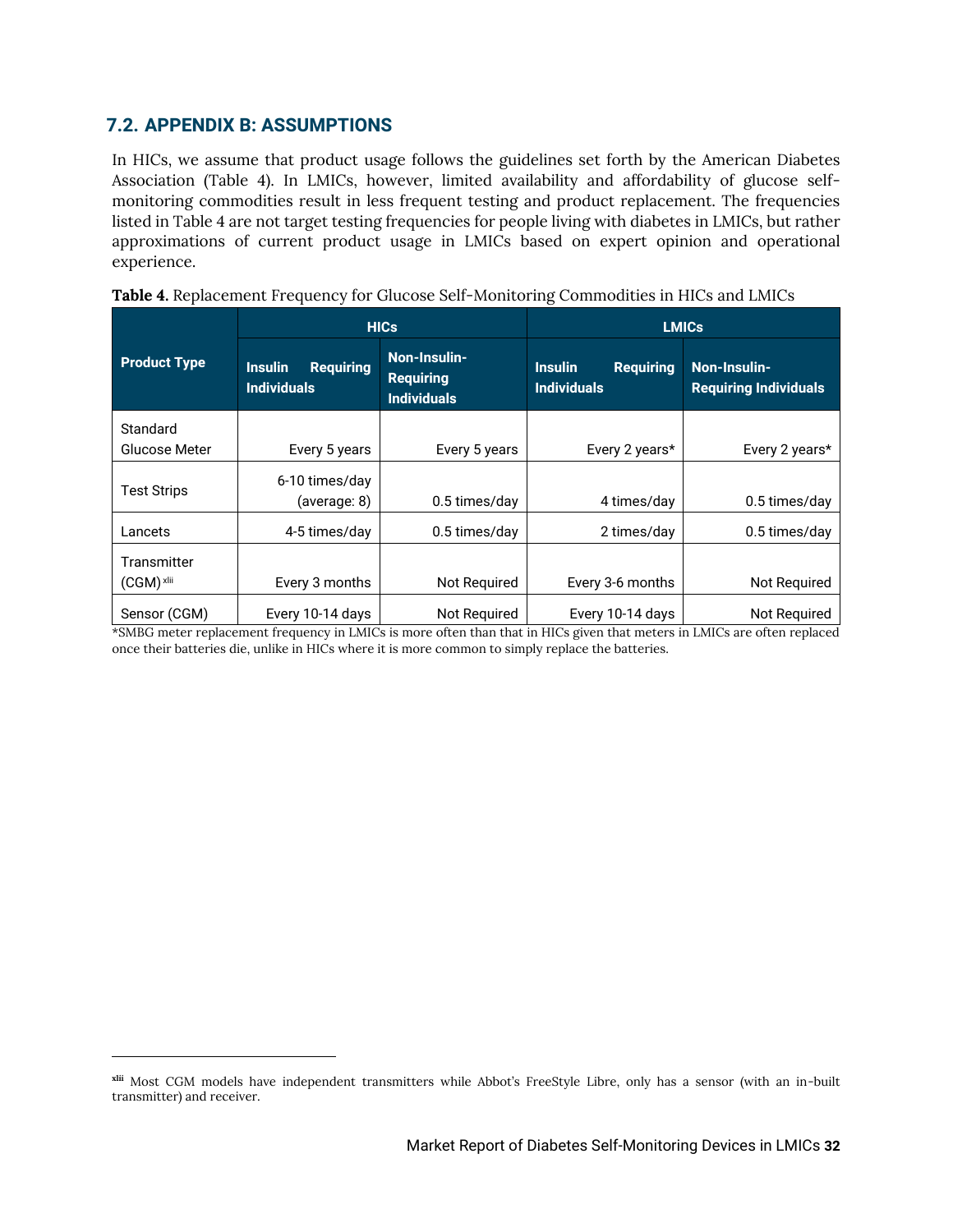### <span id="page-33-0"></span>**7.3. Appendix C: Pricing Estimates of SMBG and CGM commodities in LMICs and HICs**

[Table 5](#page-33-2) shows the retail price ranges for different SMBG and CGM commodities in HICs and LMICs over the past five years (2016-2020). Data sources include a combination of information found via desktop research, market intelligence agencies (IQVIA and Mordor Intelligence), and price estimates from in-country stakeholders. These prices can include private and public sector prices and are brand agnostic.

| <b>WB</b> Income<br><b>Group</b> | <b>SBGM Meters</b> | <b>SMBG Test</b><br><b>Strips</b> | <b>SMBG Lancets</b> | <b>CGM</b><br><b>Durables</b> xliii | <b>CGM</b><br><b>Sensors</b> |
|----------------------------------|--------------------|-----------------------------------|---------------------|-------------------------------------|------------------------------|
| $LMIC$ (n=21)                    | $$9 - $25$         | $$0.06 - $0.88$                   | $$0.01 - $0.03$     | $$67 - $136$                        | $$45 - $57$                  |
| $HIC$ (n=8)                      | $$10 - $45$        | $$0.17 - $0.87$                   | $$0.06 - $0.14$     | $$305 - $533$                       | $$70 - $83$                  |

<span id="page-33-2"></span>**Table 5.** Price estimates for SMBG and CGM commodities, all values in US\$

[Table 6](#page-33-3) presents the estimated PPPY for insulin-requiring individuals, using the price estimates from [Table 5](#page-33-2) and the assumptions on product replacement in [Table 4](#page-32-2). These are prices for the main suppliers only (those listed in [Tables 2](#page-13-0) and 3) and do not represent lower prices that LMICs may get from smaller suppliers.

<span id="page-33-3"></span>**Table 6.** Estimated PPPY for insulin-requiring people with diabetes, all values in US\$

| <b>WB Income Group</b> | <b>SMBG</b>     | <b>CGM</b>        |
|------------------------|-----------------|-------------------|
| LMIC                   | \$98 - \$1,300  | $$1,300 - $2,600$ |
| HIC.                   | $$470 - $3,400$ | $$3,000 - $5,200$ |

<span id="page-33-1"></span>Calculations make the following assumptions:

1. Frequencies are listed in Appendix B.

2. Prices used in LMICs and HICs are listed in Table 5 above.

3. The lowest and highest price in each income group/product category is matched with the corresponding lowest and highest frequency to yield results.

xliii Most CGM models have independent transmitters while Abbot's FreeStyle Libre, only has a sensor (with an in-built transmitter) and receiver.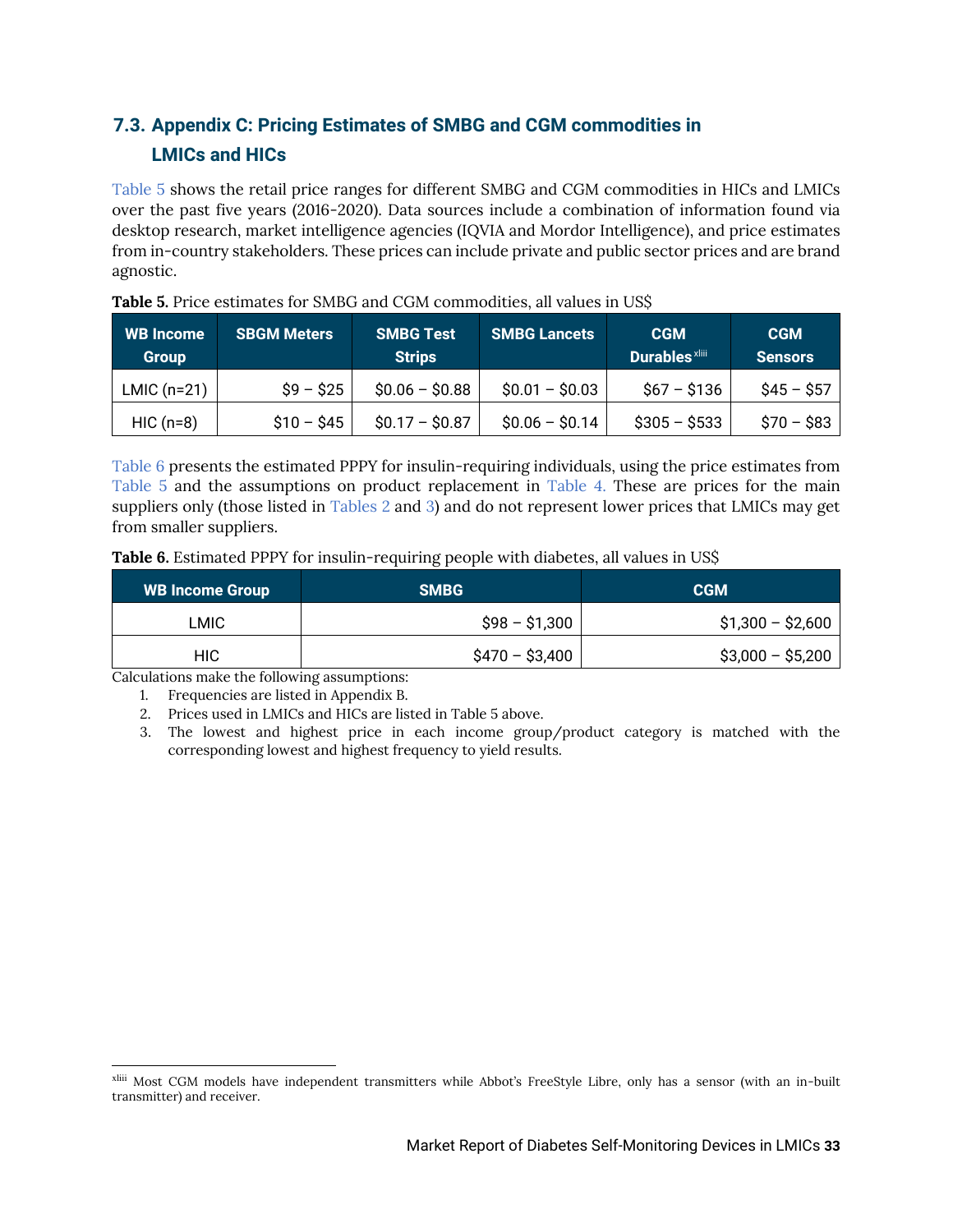### <span id="page-34-0"></span>**8. ENDNOTES**

1 International Diabetes Federation, "IDF Diabetes Atlas 9th Edition 2019," accessed April 9, 2021, https://www.diabetesatlas.org/en/.

2 International Diabetes Federation. 3 International Diabetes Federation.

4 Green A, Møller Hede S, Patterson CC, Wild SH, Imperatore G, Roglic G and Beran D. The global burden of type 1 diabetes: estimates of incident and prevalent cases in all ages (in publication)

5 International Diabetes Federation.

6 International Diabetes Federation, "What Is Diabetes," What is diabetes, March 26, 2020,

https://www.idf.org/aboutdiabetes/what-is-diabetes.html.

7 International Diabetes Federation, "IDF Diabetes Atlas 9th Edition 2019."

<sup>8</sup> Mayo Clinic, "Hypoglycemia - Symptoms and Causes," Hypoglycemia, accessed April 9, 2021,

https://www.mayoclinic.org/diseases-conditions/hypoglycemia/symptoms-causes/syc-20373685.

<sup>9</sup> American Diabetes Association, "7. Diabetes Technology: Standards of Medical Care in Diabetes—2021 | Diabetes Care," *Diabetes Care* Jan, no. 44 (Supplement 1) (January 2021): S85-99, https://doi.org/10.2337/dc21-S007. <sup>10</sup> American Diabetes Association.

<sup>11</sup> Irl B. Hirsch, *Introduction: History of Glucose Monitoring*, *Role of Continuous Glucose Monitoring in Diabetes Treatment* (American Diabetes Association, 2018), https://doi.org/10.2337/db20181-1.

 $^{12}$  University of California, San Francisco, "Monitoring Your Blood : Diabetes Education Online," Monitoring Your Blood, accessed April 10, 2021, https://dtc.ucsf.edu/types-of-diabetes/type2/treatment-of-type-2-diabetes/monitoringdiabetes/monitoring-your-blood/.

<sup>13</sup> Khardori R and Griffing GT. "Which continuous glucose monitors (CGMs) have been FDA approved for the management of type 1 diabetes mellitus (DM), and what is a flash glucose monitoring system?" Medscape. Updated July 19, 2021, https://www.medscape.com/answers/117739-42396/which-continuous-glucose-monitors-cgms-have-been-fda-

approved-for-the-management-of-type-1-diabetes-mellitus-dm-and-what-is-a-flash-glucose-monitoring-system. <sup>14</sup> University of California, San Francisco, "Monitoring Your Blood."

<sup>15</sup> "Which Is The Right Meter For You?" Abbott Digital Styleguide. Accessed May 21, 2021.

https://www.myfreestyle.com/compare-meter.

<sup>16</sup> Edwards, Luke, and Claire Davies. "Best Glucose Meters 2021: The Top Glucometers for Blood Sugar Monitoring." TopTenReviews. April 28, 2021. Accessed May 21, 2021. https://www.toptenreviews.com/best-glucometers.

 $17$  Name not disclosed due to confidentiality, Expert Interviews Conducted by the Clinton Health Access Initiative.

<sup>18</sup> S;, Chakraborty PP;Patra S;Bhattacharjee R;Chowdhury. "Erroneously Elevated Glucose Values Due to Maltose Interference in Mutant Glucose Dehydrogenase Pyrroloquinolinequinone (mutant GDH-PQQ) Based Glucometer." BMJ Case Reports. Accessed May 21, 2021. https://pubmed.ncbi.nlm.nih.gov/28500115/.

<sup>19</sup> Justus, Nicole, J. Adams Says, J. Adams, Sarah DC RN, RobC Says, and Phil Campbell. "Lancets & Lancing Devices For Diabetes: Read This Before You Buy." TheDiabetesCouncil.com. June 04, 2020. Accessed May 21, 2021.

https://www.thediabetescouncil.com/lancets-lancing-devices-for-diabetes-read-this-before-you-buy/.

<sup>20</sup> "Continuous Glucose Monitor Comparisons, Reviews by Diabetes Educator." Integrated Diabetes Services. February 02,

2020. Accessed May 21, 2021. https://integrateddiabetes.com/continuous-glucose-monitor-comparisons-and-reviews/. <sup>21</sup> American Diabetes Association, "Choosing a CGM | ADA," Choosing a CGM, accessed April 10, 2021,

https://www.diabetes.org/healthy-living/devices-technology/choosing-cgm.

<sup>22</sup> Integrated Diabetes Services, "Continuous Glucose Monitor Comparisons, Reviews by Diabetes Educator." December 5, 2018, https://integrateddiabetes.com/continuous-glucose-monitor-comparisons-and-reviews/.

<sup>23</sup> "Continuous Glucose Monitor Comparisons, Reviews by Diabetes Educator." Integrated Diabetes Services. February 02, 2020.

Accessed May 21, 2021. https://integrateddiabetes.com/continuous-glucose-monitor-comparisons-and-reviews/. <sup>24</sup> Integrated Diabetes Services, "Continuous Glucose Monitor Comparisons, Reviews by Diabetes Educator," December 5, 2018, https://integrateddiabetes.com/continuous-glucose-monitor-comparisons-and-reviews/.

<sup>25</sup> "Continuous Glucose Monitor Comparisons, Reviews by Diabetes Educator." Integrated Diabetes Services. February 02, 2020. Accessed May 21, 2021. https://integrateddiabetes.com/continuous-glucose-monitor-comparisons-and-reviews/.

<sup>26</sup> S Basu et al. Estimation of global insulin use for type 2 diabetes 2018-30: a microsimulation analysis. *The Lancet Diabetes & Endocrinology* 2019;7(1):25-33

<sup>27</sup> World Health Organization, "Global Report on Diabetes" (World Health Organization, April 21, 2016),

https://www.who.int/publications-detail-redirect/9789241565257.

<sup>28</sup> American Diabetes Association, "7. Diabetes Technology: Standards of Medical Care in Diabetes—2021 | Diabetes Care." <sup>29</sup> World Health Organization, "SELF-CARE: SELF-CARE AMONG PATIENTS WITH CARDIOVASCULAR DISEASE, DIABETES OR RESPIRATORY DISEASES" (World Health Organization), accessed April 10, 2021,

https://www.who.int/ncds/management/2.6\_Self\_care-WHOPEN.pdf.

<sup>30</sup> American Diabetes Association, "7. Diabetes Technology: Standards of Medical Care in Diabetes—2021 | Diabetes Care."

<sup>31</sup> American Diabetes Association.

<sup>32</sup> American Diabetes Association.

<sup>33</sup> American Diabetes Association, "6. Glycemic Targets: Standards of Medical Care in Diabetes—2021 | Diabetes Care,"

*Diabetes Care* Jan, no. 44 (Supplement 1) (January 2021): S73-74, https://doi.org/10.2337/dc21-S006.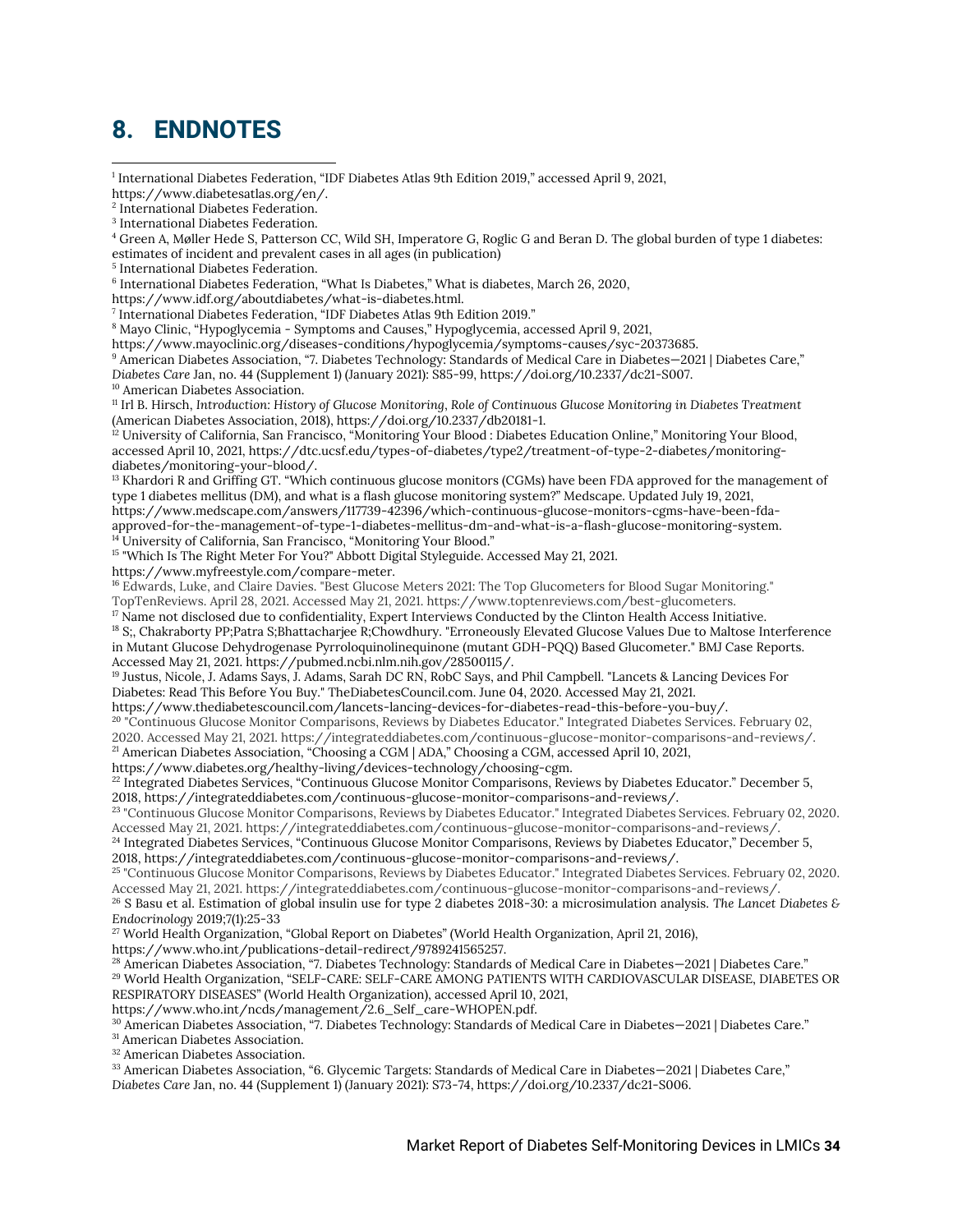<sup>34</sup> Robert Engler, Timothy L. Routh, and Joseph Y. Lucisano, "Adoption Barriers for Continuous Glucose Monitoring and Their Potential Reduction With a Fully Implanted System: Results From Patient Preference Surveys," *Clinical Diabetes: A Publication of the American Diabetes Association* 36, no. 1 (January 2018): 50–58, https://doi.org/10.2337/cd17-0053.

<sup>35</sup> Engler, Routh, and Lucisano.

<sup>36</sup> Stefanie Kamann, Olivier Aerts, and Lutz Heinemann, "Further Evidence of Severe Allergic Contact Dermatitis From Isobornyl Acrylate While Using a Continuous Glucose Monitoring System," *Journal of Diabetes Science and Technology* 12, no. 3 (May 2018): 630–33, https://doi.org/10.1177/1932296818762946.

 $^{37}$  Mordor Intelligence 2019, "Blood Glucose Monitoring Devices Market (2017-2025) | Base Year: 2019 | Forecast Year: 2021-2025," February 2021.

<sup>38</sup> IQVIA, "Blood Glucose Monitoring Devices Market, 2018 Data," February 2021.

<sup>39</sup> US Food and Drug Administration (FDA), "OTC - Over The Counter Database," accessed April 10, 2021,

https://www.accessdata.fda.gov/scripts/cdrh/cfdocs/cfIVD/results.cfm.

<sup>40</sup> IQVIA, "Blood Glucose Monitoring Devices Market, 2018 Data."

<sup>41</sup> Name not disclosed due to confidentiality, Expert Interviews Conducted by the Clinton Health Access Initiative, February 2021.

<sup>42</sup> Roche, "Roche - Annual Report 2020" (Roche), accessed April 10, 2021,

https://www.roche.com/investors/annualreport20.htm.

<sup>43</sup> Name not disclosed due to confidentiality, Expert Interviews Conducted by the Clinton Health Access Initiative.

<sup>44</sup> Name not disclosed due to confidentiality.

<sup>45</sup> IQVIA, "Blood Glucose Monitoring Devices Market, 2018 Data."

<sup>46</sup> Name not disclosed due to confidentiality, Expert Interviews Conducted by the Clinton Health Access Initiative.

<sup>47</sup> Wikipedia, "Razor and Blades Model," in *Wikipedia*, February 22, 2021,

https://en.wikipedia.org/w/index.php?title=Razor\_and\_blades\_model&oldid=1008214659.

<sup>48</sup> University of Chicago Law School and Randal C. Picker, "The Razors-and-Blades Myth(s) | University of Chicago Law School," *The Razors-and-Blades Myth(s)* (blog), April 10, 2021,

https://web.archive.org/web/20170622061427/http:/www.law.uchicago.edu/faculty/research/randal-c-picker-razorsand-blades-myths.

<sup>49</sup> Mordor Intelligence 2019, "Blood Glucose Monitoring Devices Market (2017-2025) | Base Year: 2019 | Forecast Year: 2021- 2025," February 2021.

<sup>50</sup> Ramzi A Ajjan et al., "Accuracy of Flash Glucose Monitoring and Continuous Glucose Monitoring Technologies: Implications for Clinical Practice," *Diabetes and Vascular Disease Research* 15, no. 3 (May 1, 2018): 175–84, https://doi.org/10.1177/1479164118756240.

<sup>51</sup> Arundhati Parmar, "Dexcom, Glowing from Fabulous Results, Dismisses Medtronic as a Viable CGM Competitor at JPM," *MedCity News*, January 7, 2019, https://medcitynews.com/2019/01/dexcom-glowing-from-fabulous-results-dismissesmedtronic-as-a-viable-cgm-competitor-at-jpm/.

<sup>52</sup> Abbott, "Abbott's FreeStyle® Libre 14 Day Flash Glucose Monitoring System Now Approved in U.S.," *Abbott MediaRoom*, July 27, 2018, https://abbott.mediaroom.com/2018-07-27-Abbotts-FreeStyle-R-Libre-14-Day-Flash-Glucose-Monitoring-System-Now-Approved-in-U-S.

<sup>53</sup> Vienica D. Funtanilla et al., "Continuous Glucose Monitoring: A Review of Available Systems," *Pharmacy and Therapeutics* 44, no. 9 (September 2019): 550–53, https://www.ncbi.nlm.nih.gov/pmc/articles/PMC6705487/.

<sup>54</sup> Abbott, "2020 Annual Report," accessed April 10, 2021, https://www.abbottinvestor.com/financials/annual-reports/.  $\mbox{^{55}}$  Abbott.

<sup>56</sup> DexCom, "DexCom, Inc. Fourth Quarter and Full Year 2020 Earnings Release Conference Call | DexCom, Inc.," https://investors.dexcom.com/events/event-details/dexcom-inc-fourth-quarter-and-full-year-2020-earnings-releaseconference-call.

<sup>57</sup> Medtronic, "2020 Annual Report," accessed April 10, 2021, https://investorrelations.medtronic.com/annual-meetingreports/.

<sup>58</sup> Mordor Intelligence 2019, "Blood Glucose Monitoring Devices Market (2017-2025) | Base Year: 2019 | Forecast Year: 2021- 2025."

<sup>59</sup> Jennifer Manne-Goehler et al., "Health System Performance for People with Diabetes in 28 Low- and Middle-Income Countries: A Cross-Sectional Study of Nationally Representative Surveys," *PLoS Medicine* 16, no. 3 (March 2019): e1002751, https://doi.org/10.1371/journal.pmed.1002751.

<sup>60</sup> Jennifer Manne-Goehler et al., "Health System Performance for People with Diabetes in 28 Low- and Middle-Income Countries: A Cross-Sectional Study of Nationally Representative Surveys," *PLoS Medicine* 16, no. 3 (March 2019): e1002751, https://doi.org/10.1371/journal.pmed.1002751.

<sup>61</sup> World Health Organization, "Annex 4.3: Essential Technologies and Tools," accessed April 10, 2021, https://www.who.int/ncds/management/ANNEX\_4.3\_ESSENTIAL\_TECHNOLOGIES\_AND\_TOOLS.pdf. World Health Organization - NCD Management-Screening, Diagnosis and Treatment, *WHO Package of Essential Noncommunicable (PEN) Disease Interventions for Primary Health Care*, accessed April 24, 2021, https://www.who.int/publications-detailredirect/who-package-of-essential-noncommunicable-(pen)-disease-interventions-for-primary-health-care. <sup>62</sup> World Health Organization, "Second WHO Model List of Essential In Vitro Diagnostics," 2019,

https://www.who.int/medical\_devices/publications/Second\_WHO\_Model\_List\_of\_Essential\_In\_Vitro\_Diagnostics/en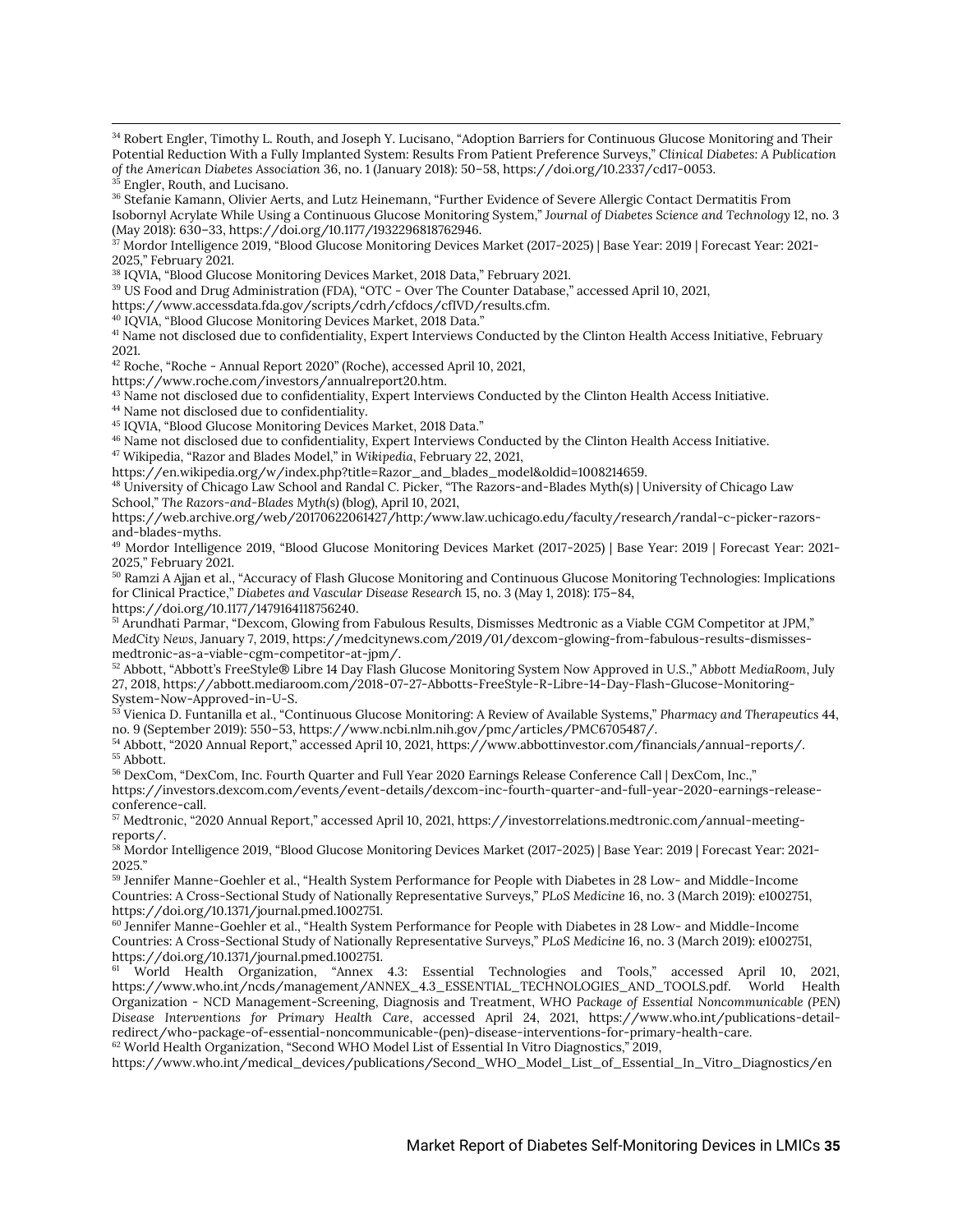/. World Health Organization, *The Selection and Use of Essential in Vitro Diagnostics - TRS 1031*, accessed April 24, 2021, https://www.who.int/publications-detail-redirect/9789240019102.

<sup>64</sup> American Diabetes Association, "7. Diabetes Technology: Standards of Medical Care in Diabetes-2021 | Diabetes Care." <sup>65</sup> American Diabetes Association.

<sup>66</sup> Diabetes Technology Society, "DTS SMBGS Surveillance Program," accessed April 10, 2021,

https://www.diabetestechnology.org/surveillance/.

<sup>67</sup> Klatman et al., "Blood Glucose Meters and Test Strips." Emma Louise Klatman et al., "Blood Glucose Meters and Test Strips: Global Market and Challenges to Access in Low-Resource Settings," *The Lancet. Diabetes & Endocrinology* 7, no. 2 (February 2019): 150–60, https://doi.org/10.1016/S2213-8587(18)30074-3.

<sup>68</sup> David C. Klonoff et al., "Investigation of the Accuracy of 18 Marketed Blood Glucose Monitors," *Diabetes Care* 41, no. 8 (August 2018): 1681–88, https://doi.org/10.2337/dc17-1960.

<sup>69</sup> Pleus, Stefan, Annette Baumstark, Nina Jendrike, Jochen Mende, Manuela Link, Eva Zschornack, Cornelia Haug, and Guido Freckmann. "System Accuracy Evaluation of 18 CE-marked Current-generation Blood Glucose Monitoring Systems Based on EN ISO 15197:2015." BMJ Open Diabetes Research & Care. January 2020. Accessed May 21, 2021.

https://www.ncbi.nlm.nih.gov/pmc/articles/PMC7039612/.

 $70$  American Diabetes Association, "7. Diabetes Technology: Standards of Medical Care in Diabetes—2021 | Diabetes Care." <sup>71</sup> US Food and Drug Administration (FDA), "The FDA Warns Against Use of Previously Owned Test Strips or Test Strips Not Authorized for Sale in the United States: FDA Safety Communication," *FDA*, December 20, 2019,

https://www.fda.gov/medical-devices/safety-communications/fda-warns-against-use-previously-owned-test-strips-ortest-strips-not-authorized-sale-united-states.

<sup>72</sup> David C. Klonoff and Priya Prahalad, "Performance of Cleared Blood Glucose Monitors," *Journal of Diabetes Science and Technology* 9, no. 4 (July 2015): 895–910, https://doi.org/10.1177/1932296815584797.

<sup>73</sup> Oliver Schnell and Michael Erbach, "Impact of a Reduced Error Range of SMBG in Insulin-Treated Patients in Germany," *Journal of Diabetes Science and Technology* 8, no. 3 (May 2014): 479–82, https://doi.org/10.1177/1932296813516206.

<sup>74</sup> Nursing Critical Care, "Counterfeit Blood Glucose Test Strips Reported : Nursing2020 Critical Care," *March 2007* Volume 2, no. 2: 62, accessed April 25, 2021, https://doi.org/10.1097/01.CCN.0000264044.62512.05.

<sup>75</sup> Klatman et al., "Blood Glucose Meters and Test Strips."

<sup>76</sup> Klatman et al., "Blood Glucose Meters and Test Strips."

 $\pi$  Name not disclosed due to confidentiality, Expert Interviews Conducted by the Clinton Health Access Initiative.

<sup>78</sup> Name not disclosed due to confidentiality.

<sup>79</sup> Klatman et al., "Blood Glucose Meters and Test Strips."

<sup>80</sup> World Trade Organization, "WTO | Glossary - MFN (Most-Favoured-Nation) Tariff," accessed April 10, 2021,

https://www.wto.org/english/thewto\_e/glossary\_e/mfn\_tariff\_e.htm.

81 Foundation for Innovative New Diagnostics (FIND), "The Affordability and Availability of Blood Glucose Test Strips and Meters in LMICs | FIND 2020" (Foundation for Innovative New Diagnostics, February 2021).

<sup>82</sup> Name not disclosed due to confidentiality, Interview with Country Stakeholder conducted by the Clinton Health Access Initiative, February 2021.

83 Emma Louise Klatman et al., "Blood Glucose Meters and Test Strips: Global Market and Challenges to Access in Low-Resource Settings," *The Lancet. Diabetes & Endocrinology* 7, no. 2 (February 2019): 150–60, https://doi.org/10.1016/S2213- 8587(18)30074-3. Klatman et al., "Blood Glucose Meters and Test Strips."

<sup>84</sup> Personal communication: M. Ewen

<sup>85</sup> Tanzanian NCD Alliance (TANCDA). Availability, prices and affordability of insulin, syringes, glucometers and test strips in Tanzania (in publication)

<sup>86</sup> Klatman et al., "Blood Glucose Meters and Test Strips."

<sup>87</sup> Klatman et al., "Blood Glucose Meters and Test Strips."

<sup>88</sup> Município De Santa Rosa. "ATA DE REGISTRO DE PREÇOS Nº 16/2020." ATA DE REGISTRO DE PREÇOS Nº 16/2020. https://www.fumssar.com.br/wp-content/uploads/2020/09/ATA-DE-REGISTRO-DE-PREÇOS-16-TIRAS-GLICEMIA.pdf. <sup>89</sup> Rose Lin et al., "Continuous Glucose Monitoring: A Review of the Evidence in Type 1 and 2 Diabetes Mellitus," *Diabetic Medicine: A Journal of the British Diabetic Association*, January 26, 2021, e14528, https://doi.org/10.1111/dme.14528.

<sup>90</sup> Sabine Vogler et al., "Affordable and Equitable Access to Subsidised Outpatient Medicines? Analysis of Co-Payments under the Additional Drug Package in Kyrgyzstan," *International Journal for Equity in Health* 18, no. 1 (June 13, 2019): 89, https://doi.org/10.1186/s12939-019-0990-6.

91 Health Policy Analysis Centre, "Rapid Assessment of Access to Insulin and Care of Diabetes Patients in Kyrgyzstan."

92 American Diabetes Association, "7. Diabetes Technology: Standards of Medical Care in Diabetes-2021 | Diabetes Care."

93 Health Policy Analysis Centre, "Rapid Assessment of Access to Insulin and Care of Diabetes Patients in Kyrgyzstan."

94 Name not disclosed due to confidentiality, Interview with Country Stakeholder conducted by the Clinton Health Access Initiative.

<sup>95</sup> "The IDF Life for a Child Program Index of Diabetes Care for Children and Youth - PubMed," accessed April 10, 2021, https://pubmed.ncbi.nlm.nih.gov/26153340/.

<sup>96</sup> "We Did It! How to Claim the Discovery CGM Benefit," *Diabetic South Africans* (blog), January 18, 2021, https://sweetlife.org.za/we-did-it/.

 $63$  Health Policy Analysis Centre, "Rapid Assessment of Access to Insulin and Care of Diabetes Patients in Kyrgyzstan" (Health Action International, 2018), http://hpac.kg/wp-content/uploads/2020/12/2\_RAPIA\_ENG.pdf.